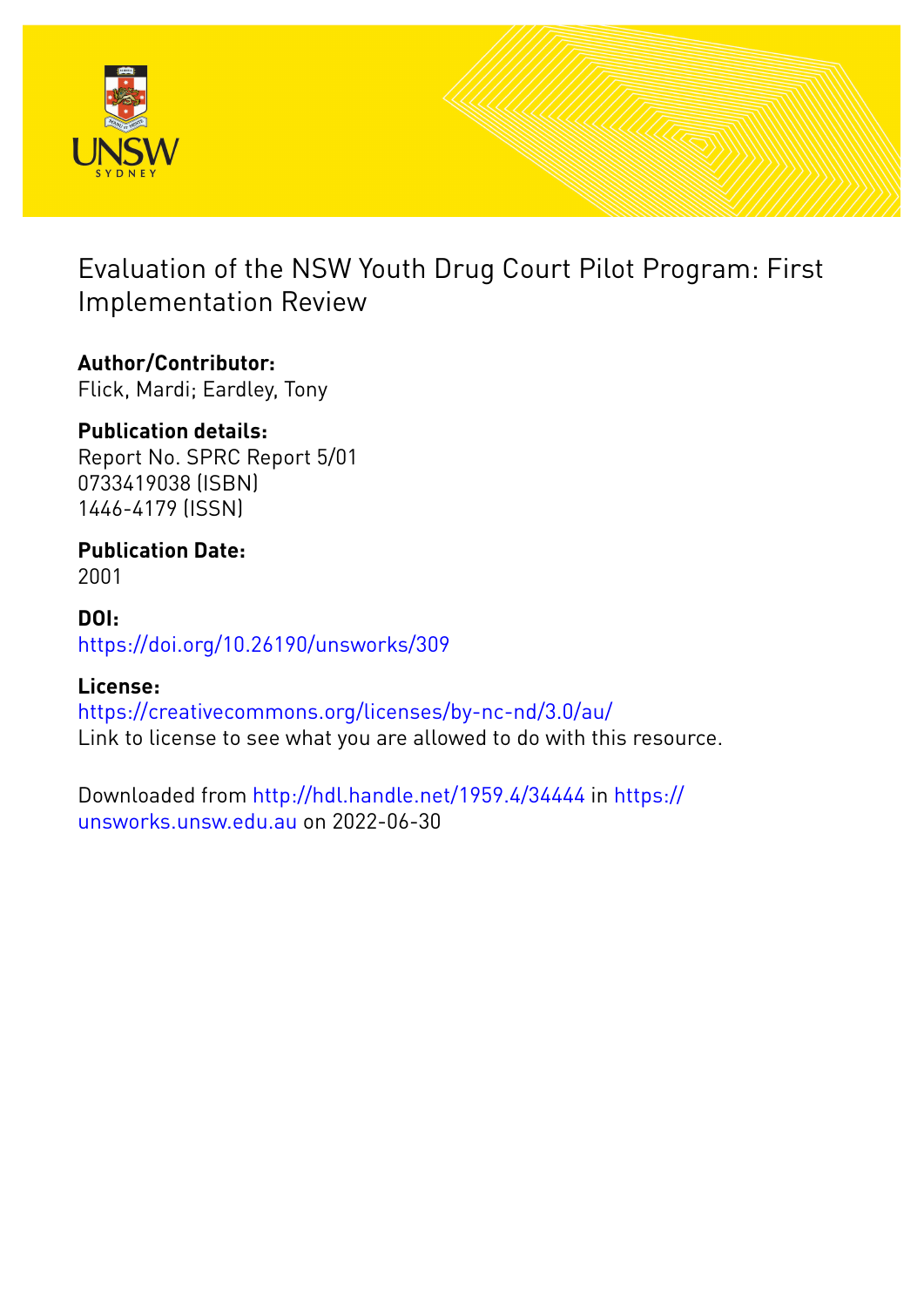

# **evaluation of the nsw youth drug court pilot program**

first implementation review

Mardi Flick and tony eardley

SPRC Report 5/01

Social Policy Research Centre UNSW Evaluation Consortium *June 2001*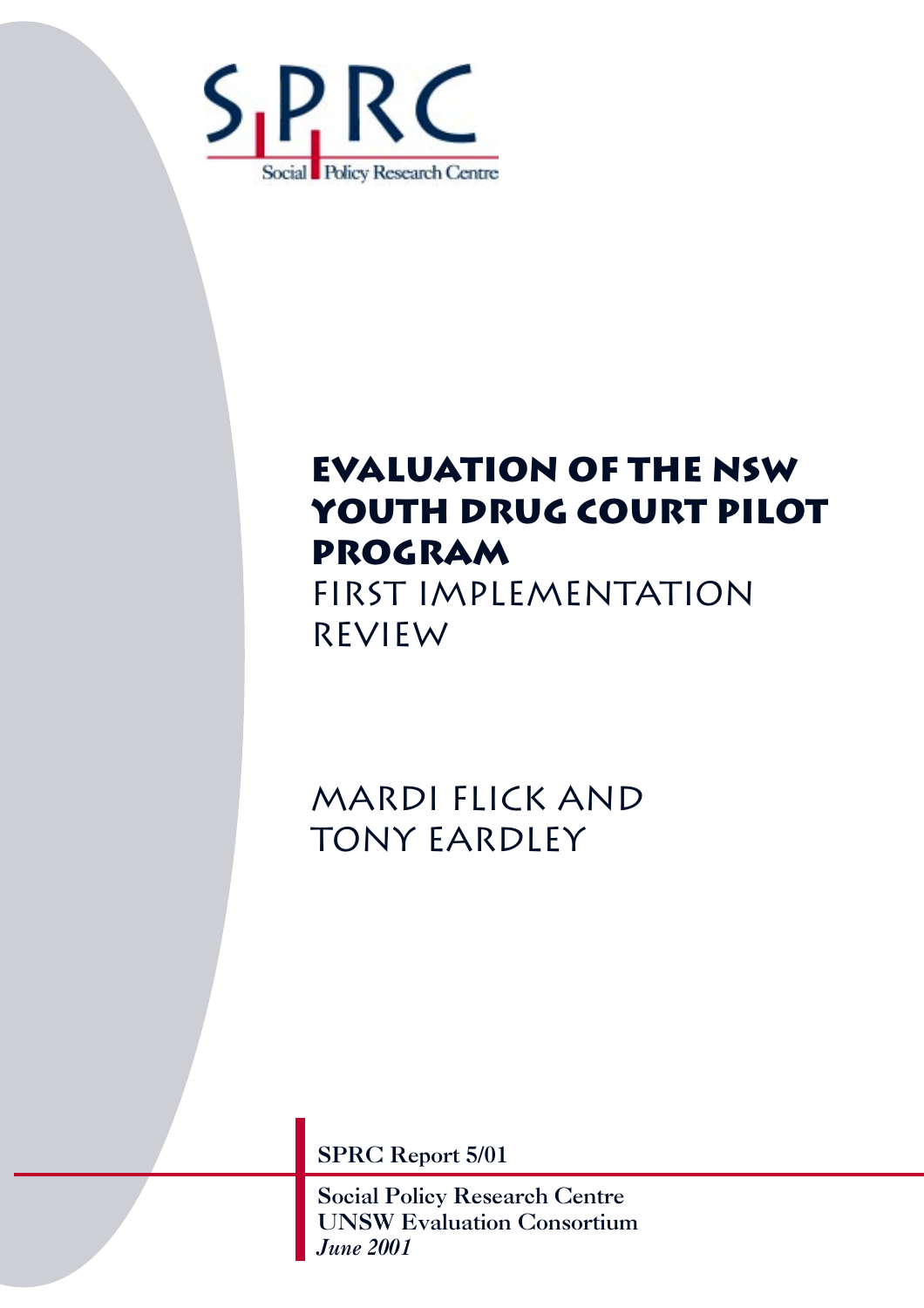For a full list of SPRC Publications see, www.sprc.unsw.edu.au or Contact: Publications, SPRC, University of New South Wales, Sydney, NSW, 2052, Australia. Telephone: +61 (2) 9385 7800 Fax: +61 (2) 9385 7838 Email: sprc@unsw.edu.au

> ISSN 1446-4179 ISBN 0 7334 1903 8

> > June 2001

The views expressed in this publication do not represent any official position on the part of the Social Policy Research Centre. This report was produced to make available the research findings of the individual authors, and to promote the development of ideas and discussions about major areas of concern in the field of social policy.=

=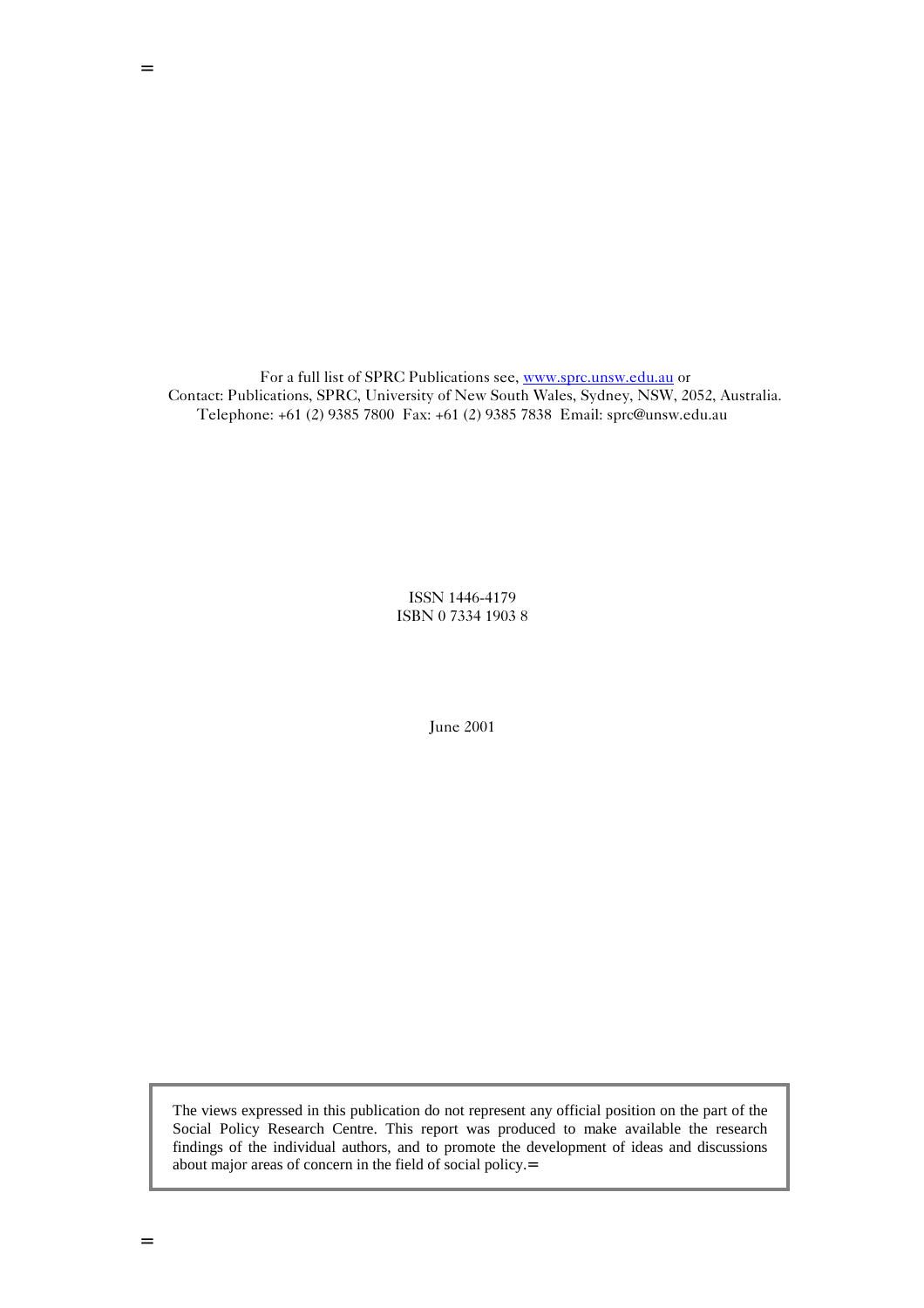#### **Acknowledgements**

The authors would like to thank the Youth Drug Court stakeholders and participants who gave up their time to take part in the interviews and to comment on the draft report. Thanks also to Janet Chan, Karen Fisher, Lisa Maher and Peter Saunders of the UNSW Evaluation Consortium for their comments and guidance, and to Anton Poder and Bruce Flaherty for comments on the initial draft.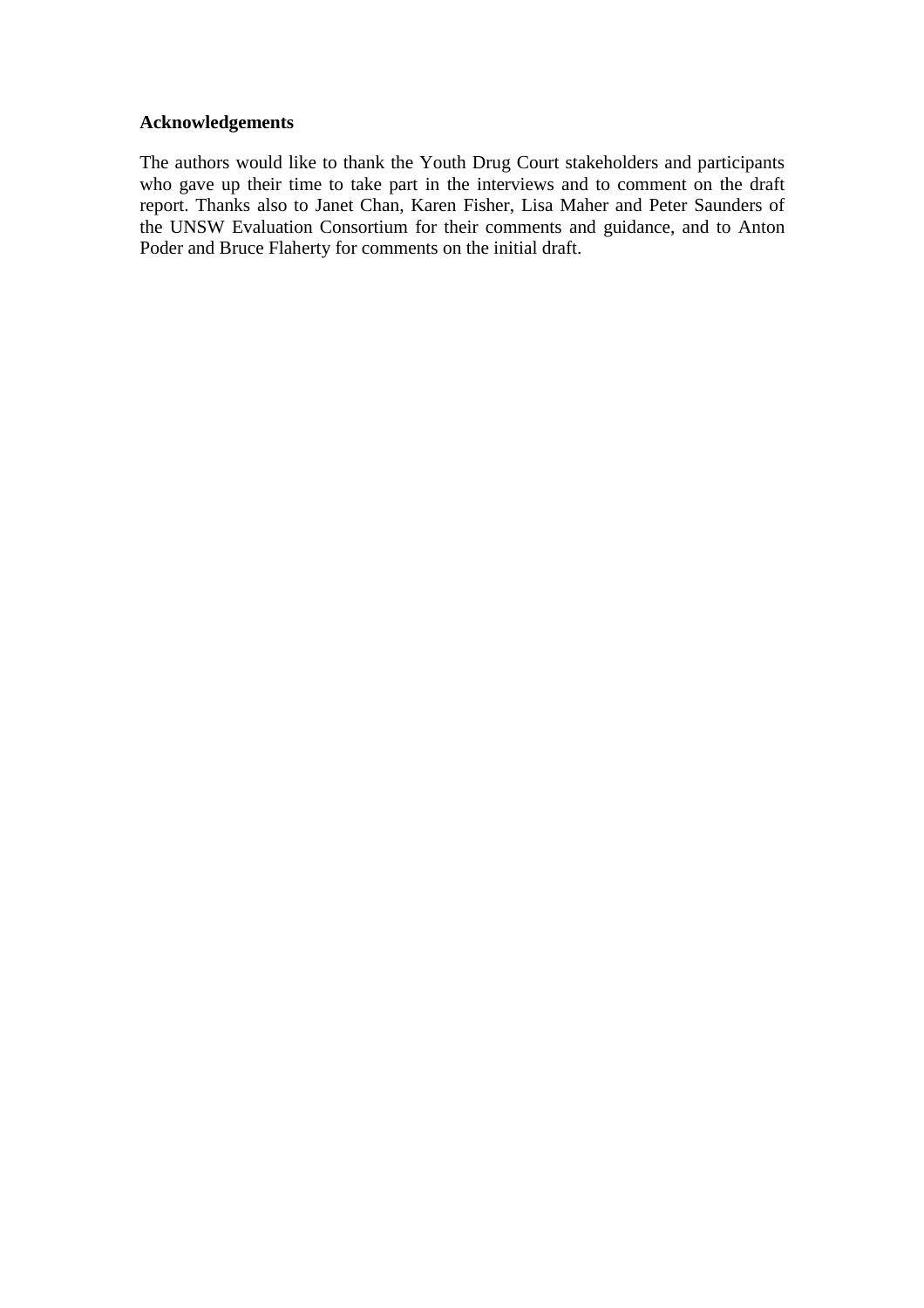## **Executive Summary**

#### **Background**

- The NSW Youth Drug Court (YDC) Pilot Program is an initiative arising from the 1999 Drug Summit. It began operating on 31 July 2000 in two Children's Courts in Western and South Western Sydney. Its aim is to reduce drug use and offending behaviour among young people charged with serious offences, where alcohol or other drug use is a contributory factor.
- At the end of 2000, a University of New South Wales evaluation consortium, led by the Social Policy Research Centre, was commissioned by the NSW Attorney General's Department to evaluate the YDC Pilot Program.
- This report presents the findings of the first Implementation Review, carried out as part of the evaluation. The Review is based on interviews with 25 key stakeholders of the YDC and with five participants, observation of Court hearings and team meetings, and review of policy documents. The aim of the Review is to identify the strengths and weaknesses of the YDC program in its initial phase, from the perspective of the different stakeholders, and to highlight critical success factors and barriers to implementation.

## **Key Findings**

- The Program is operating broadly as planned, but with a lower intake than expected. This seems to be partly due to difficulties in accurately estimating the size and characteristics of the program target group, although there are a number of other contributory factors.
- The program is operating effectively as a pilot, in that problems are being identified, discussed and addressed. The program model, while lacking cohesion in some respects, has also been flexible enough to allow for adaptation and change.
- In spite of the low participant intake, the operational demands on the staff and agencies involved have been high. This has been partly because operational details and interagency roles and responsibilities were not fully established before the Court started, and partly because participants' levels of drug use and social needs have been more complex and demanding than anticipated in the planning process.
- These difficulties have been exacerbated by a shortage of accommodation and residential treatment services for participants and potential participants, at all stages from detoxification onwards.
- There were initial problems with access to Court premises and with Court procedures, causing administrative delays. These now seem largely to have been resolved or are in the process of resolution.
- Implementation of the program has highlighted some limitations in the availability of services in the Western and South Western Sydney area for young offenders in the YDC target group, especially appropriate programs and resources for young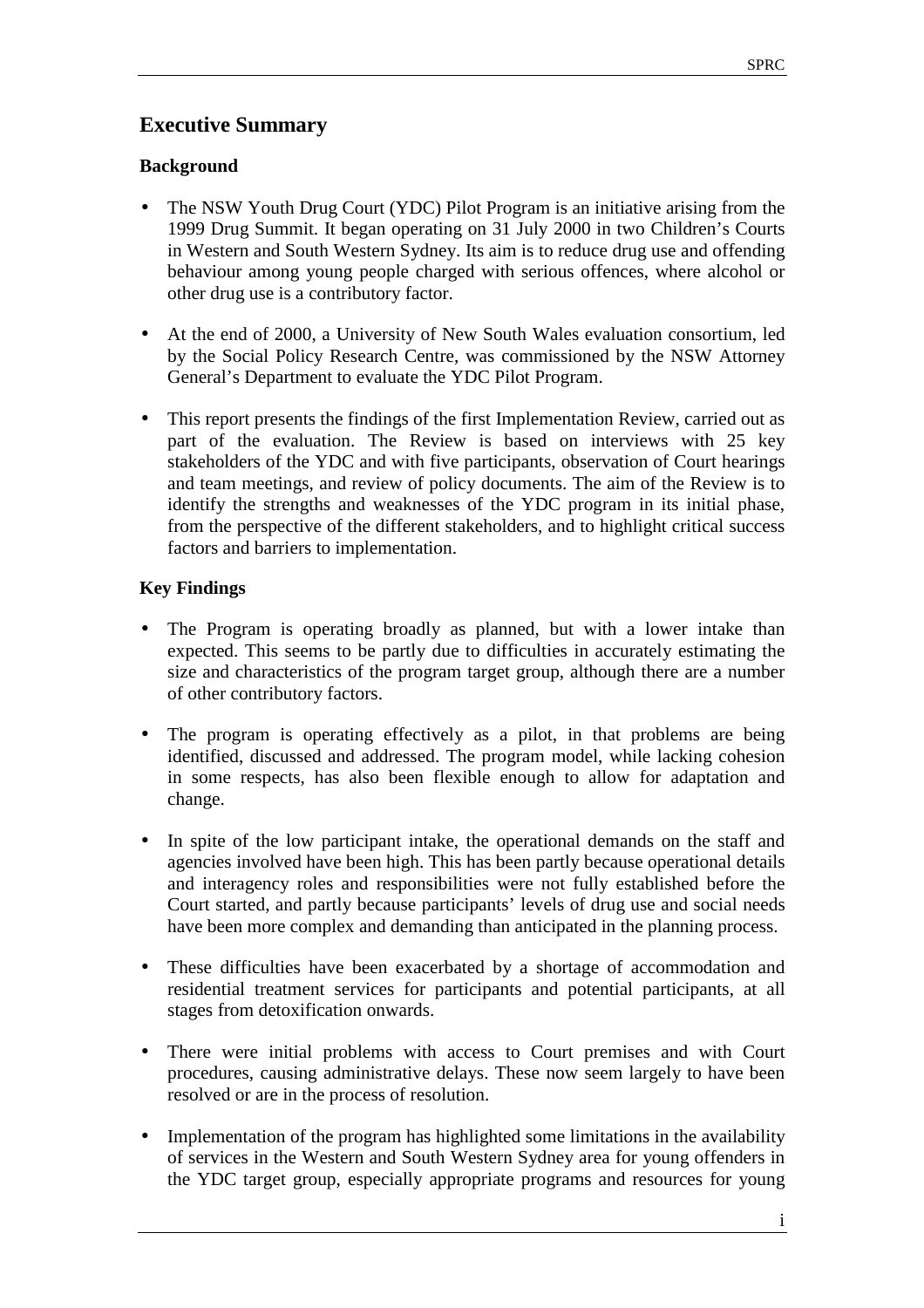female offenders, and of suitable educational programs for marginalised young people in general.

- There has been a lack of clarity in the management process for the program and in the roles and responsibilities of the departmental and agency staff involved. This has reduced the ability of services to meet participants' needs effectively in the first period of the pilot.
- In spite of these difficulties, there is a strong commitment across the departments and amongst operational staff to making the program work, and procedures are in train amongst both the Court Team and the Joint Assessment and Referral Team (JART) to resolve problems of coordination and responsibility.
- Although only a small number of participants were interviewed for the study, their views on the program were on the whole positive.

## **Issues to be Resolved**

- The shortage of appropriate adolescent-specific accommodation services would need to be resolved before any possible extension of the program.
- There were differing views as to whether the program should be based on abstinence or a harm minimisation model in terms of continued drug use. This has implications both for access to short-term accommodation and for an effective regime of urinalysis and sanctions for breaches of program requirements.
- Stakeholders also expressed a need for clearer principles and practices on sanctions for non-compliance generally.
- Although program take-up is increasing, the low numbers so far suggests that the program may be targeted too narrowly. However, the predominant view among stakeholders is that the program should focused on the main target group of repeat offenders with alcohol and other drug (AOD) problems. Any net-widening could potentially create difficulties for the boundaries between the YDC and other diversionary programs.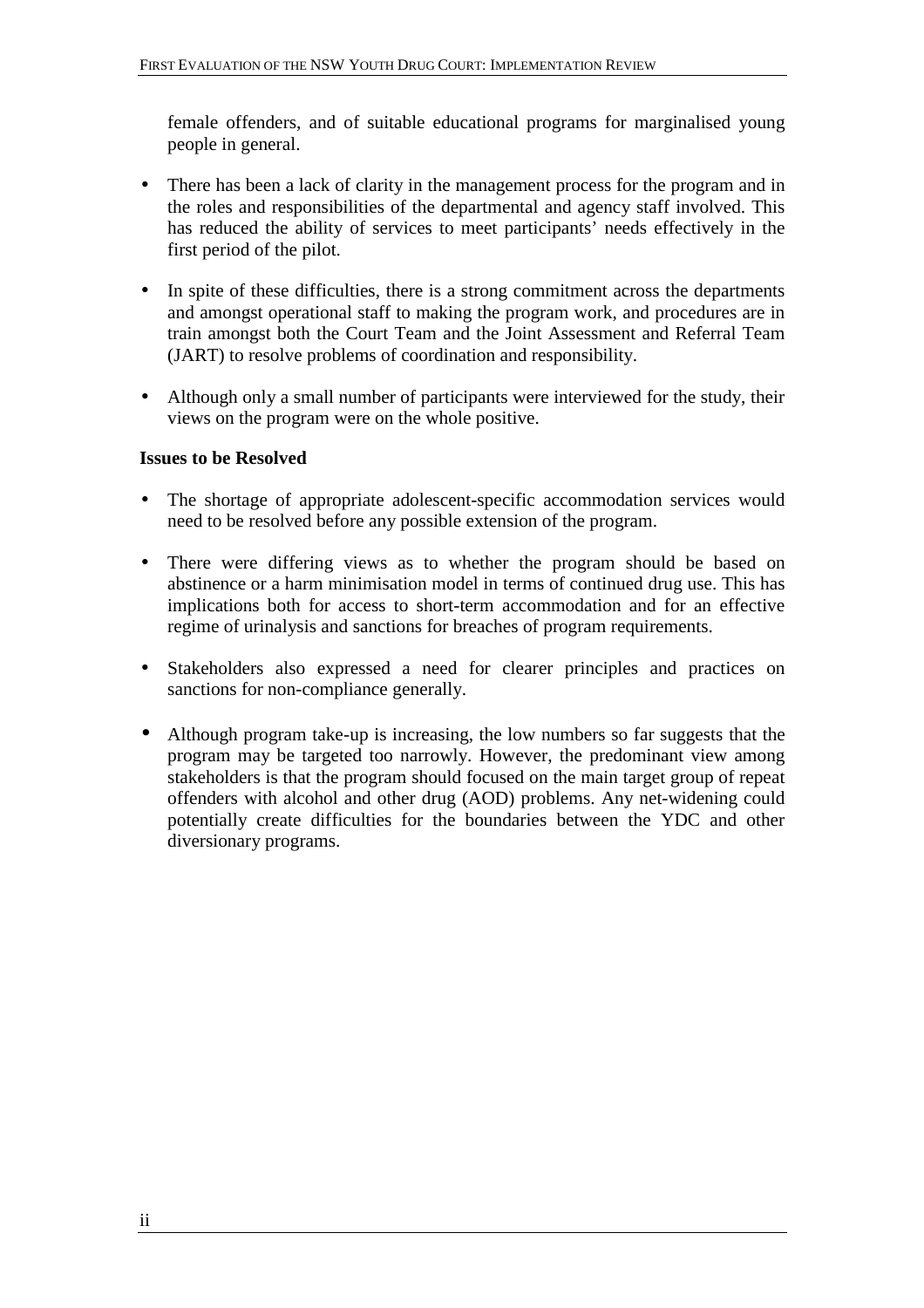# Contents

| 1.               |     |                                        |        |  |  |
|------------------|-----|----------------------------------------|--------|--|--|
|                  | 1.1 |                                        |        |  |  |
|                  | 1.2 |                                        |        |  |  |
|                  | 1.3 |                                        |        |  |  |
|                  | 1.4 |                                        |        |  |  |
|                  | 1.5 |                                        |        |  |  |
|                  | 1.6 |                                        |        |  |  |
| $\overline{2}$ . |     |                                        |        |  |  |
|                  | 2.1 |                                        |        |  |  |
|                  |     | <b>Expected participants</b>           | 6      |  |  |
|                  |     | Actual participants<br>Priority groups | 6<br>7 |  |  |
|                  | 2.2 |                                        |        |  |  |
|                  | 2.3 |                                        |        |  |  |
|                  |     | Program reputation                     | 9      |  |  |
|                  |     | Referrals                              | 9      |  |  |
|                  |     | Requirement to plead guilty            | 10     |  |  |
|                  |     | Residence criterion                    | 10     |  |  |
| 3.               |     |                                        |        |  |  |
|                  | 3.1 |                                        |        |  |  |
|                  | 3.2 |                                        |        |  |  |
|                  | 3.2 |                                        |        |  |  |
| 4.               |     |                                        |        |  |  |
|                  | 4.1 |                                        |        |  |  |
|                  | 4.2 |                                        |        |  |  |
| 5.               |     |                                        |        |  |  |
|                  | 5.1 |                                        |        |  |  |
|                  | 5.2 |                                        |        |  |  |
|                  | 5.3 |                                        |        |  |  |
|                  | 5.4 |                                        |        |  |  |
|                  | 5.5 |                                        |        |  |  |
| 6.               |     |                                        |        |  |  |
|                  | 6.1 |                                        |        |  |  |
|                  | 6.2 |                                        |        |  |  |
|                  | 6.3 |                                        |        |  |  |
| 7.               |     |                                        |        |  |  |
|                  | 7.1 |                                        |        |  |  |
|                  | 7.2 |                                        |        |  |  |
| 8.               |     |                                        |        |  |  |
|                  | 8.1 |                                        |        |  |  |
|                  | 8.2 |                                        |        |  |  |
|                  | 8.3 |                                        |        |  |  |
|                  | 8.4 |                                        |        |  |  |
|                  | 8.5 |                                        |        |  |  |
| 9.               |     |                                        |        |  |  |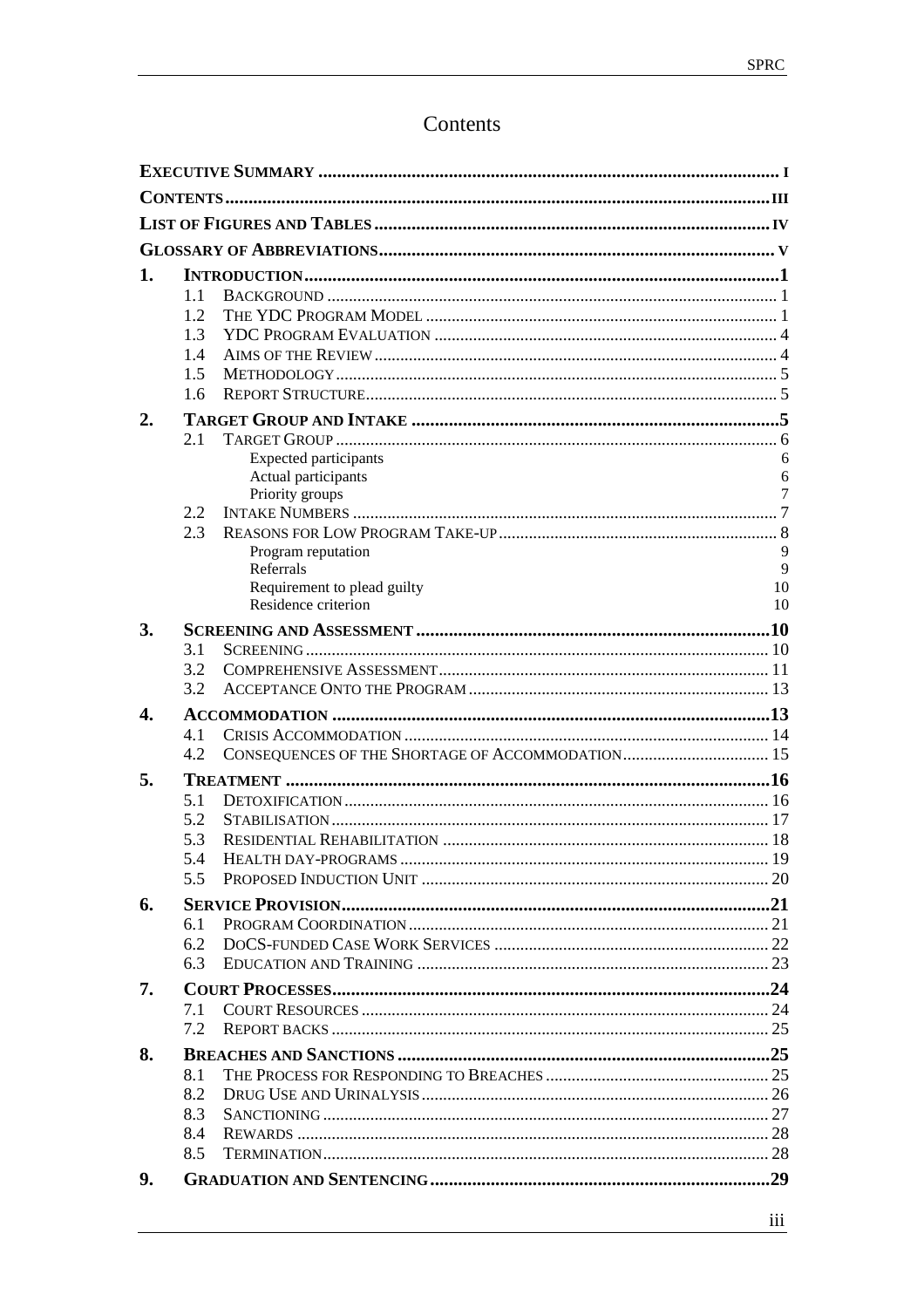|                                                                     | 9.2 |                                                |  |  |
|---------------------------------------------------------------------|-----|------------------------------------------------|--|--|
| 10.                                                                 |     |                                                |  |  |
|                                                                     |     |                                                |  |  |
|                                                                     |     |                                                |  |  |
| $11_{-}$                                                            |     |                                                |  |  |
|                                                                     |     |                                                |  |  |
|                                                                     |     |                                                |  |  |
|                                                                     |     |                                                |  |  |
|                                                                     |     |                                                |  |  |
| <b>APPENDIX 1: RECOMMENDATIONS FROM THE DRUG SUMMIT FOR A YOUTH</b> |     |                                                |  |  |
|                                                                     |     | DRUG COURT …………………………………………………………………………………………… |  |  |
|                                                                     |     |                                                |  |  |

# **List of Figures and Tables**

| FIGURE 1 YOUTH DRUG COURT PROGRAM – COURT PROCESSES PATHWAY2     |
|------------------------------------------------------------------|
| TABLE 1. DEPARTMENTAL SERVICES AND RESPONSIBILITIES IN THE YOUTH |
|                                                                  |

<u> 1989 - Johann Barn, mars ann an t-A</u>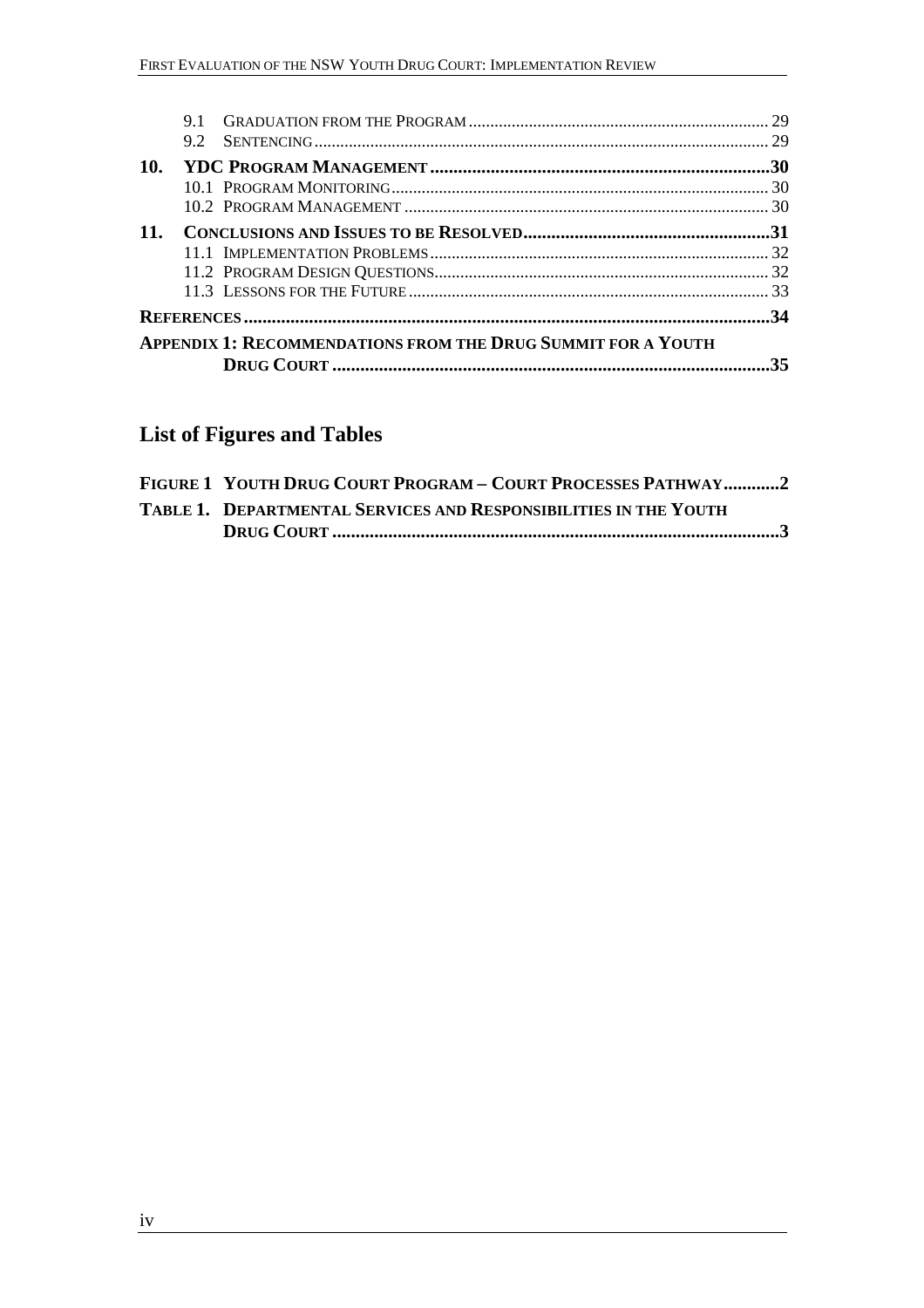# **Glossary of Abbreviations**

| <b>AOD</b>    | Alcohol and Other Drugs                                                                                                                                            |
|---------------|--------------------------------------------------------------------------------------------------------------------------------------------------------------------|
| <b>ATSI</b>   | Aboriginal and Torres Strait Islander                                                                                                                              |
| <b>DET</b>    | Department of Education and Training                                                                                                                               |
| <b>DJJ</b>    | Department of Juvenile Justice                                                                                                                                     |
| <b>DoCS</b>   | Department of Community Services                                                                                                                                   |
| <b>IPMG</b>   | <b>Interagency Project Management Group</b>                                                                                                                        |
| <b>JART</b>   | Joint Assessment and Review Team, including representatives<br>from the Departments of Juvenile Justice, Health, Community<br>Services, and Education and Training |
| <b>JJO</b>    | Juvenile Justice Officer                                                                                                                                           |
| <b>SPRC</b>   | <b>Social Policy Research Centre</b>                                                                                                                               |
| <b>SWSAHS</b> | South Western Sydney Area Health Service                                                                                                                           |
| <b>SWSI</b>   | South Western Sydney Institute of TAFE                                                                                                                             |
| <b>YDC</b>    | <b>Youth Drug Court</b>                                                                                                                                            |
| <b>YSAAP</b>  | <b>Youth Supported Accommodation Assistance Program</b>                                                                                                            |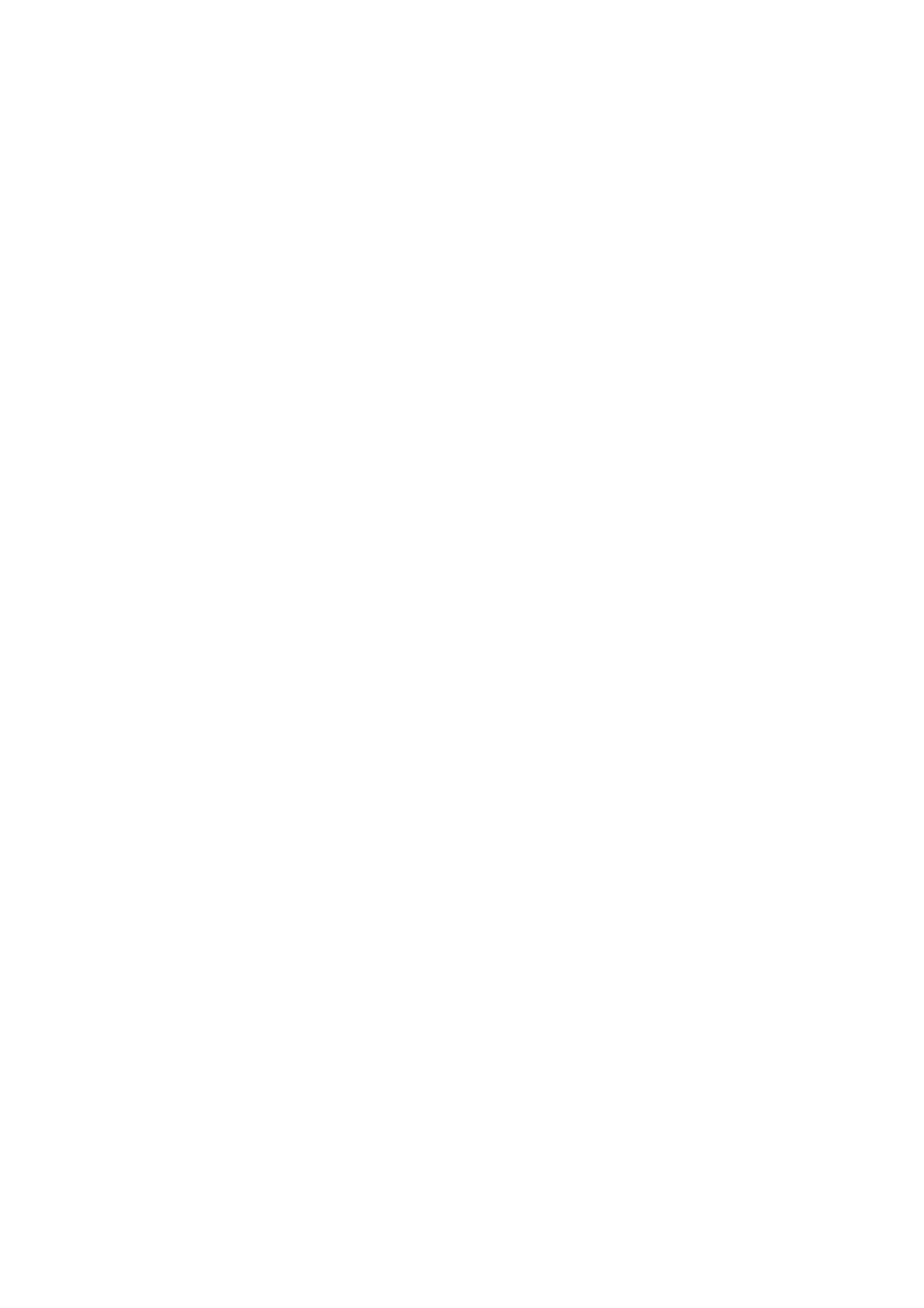## **1 Introduction**

#### **1.1 Background**

One of the recommendations of the NSW Drug Summit, which took place in May 1999, was a trial of a Youth Drug Court. Recommendation 6.11 of the Drug Summit proposed that "the current Drug Court trial be expanded to be available at other venues in NSW and the Children's Court be given comparable diversionary powers to the Drug Court" (NSW Government, 1999). The Government's response to the recommendation is attached to this report as Appendix 1. Following the Summit, the YDC was established as a two-year pilot program, commencing in July 2000 under the leadership of the Attorney-General's Department.

The aim of the YDC program is to reduce, amongst young people, the level of criminal activity and other problematic behaviours associated with the misuse of drugs and alcohol. It combines intensive judicial supervision, case management and drug treatment for young people charged with serious criminal offences. The YDC operates as a mobile court within the Children's Court jurisdiction, dedicated to YDC matters. The catchment area for the trial is Western and South Western Sydney, with the Court sitting at Campbelltown and Cobham Children's Courts.

The YDC was originally conceived as similar to the Adult Drug Court currently being trialed in Parramatta, but considerable efforts were made to make the YDC more relevant to the needs of young people while still operating within a clear judicial framework. The YDC constitutes an additional program in the existing suite of diversionary measures aimed at reducing rates of incarceration amongst young people. These include schemes such as cautions and youth justice conferencing, established under the *Young Offenders Act 1997*.

## **1.2 The YDC Program Model**

The YDC model was described in a Program Plan which was constantly revised until July 2000 (AGD, 2000). Figure 1, below, based on the model described in the Program Plan and revised to include subsequent changes, describes the key elements in the YDC process.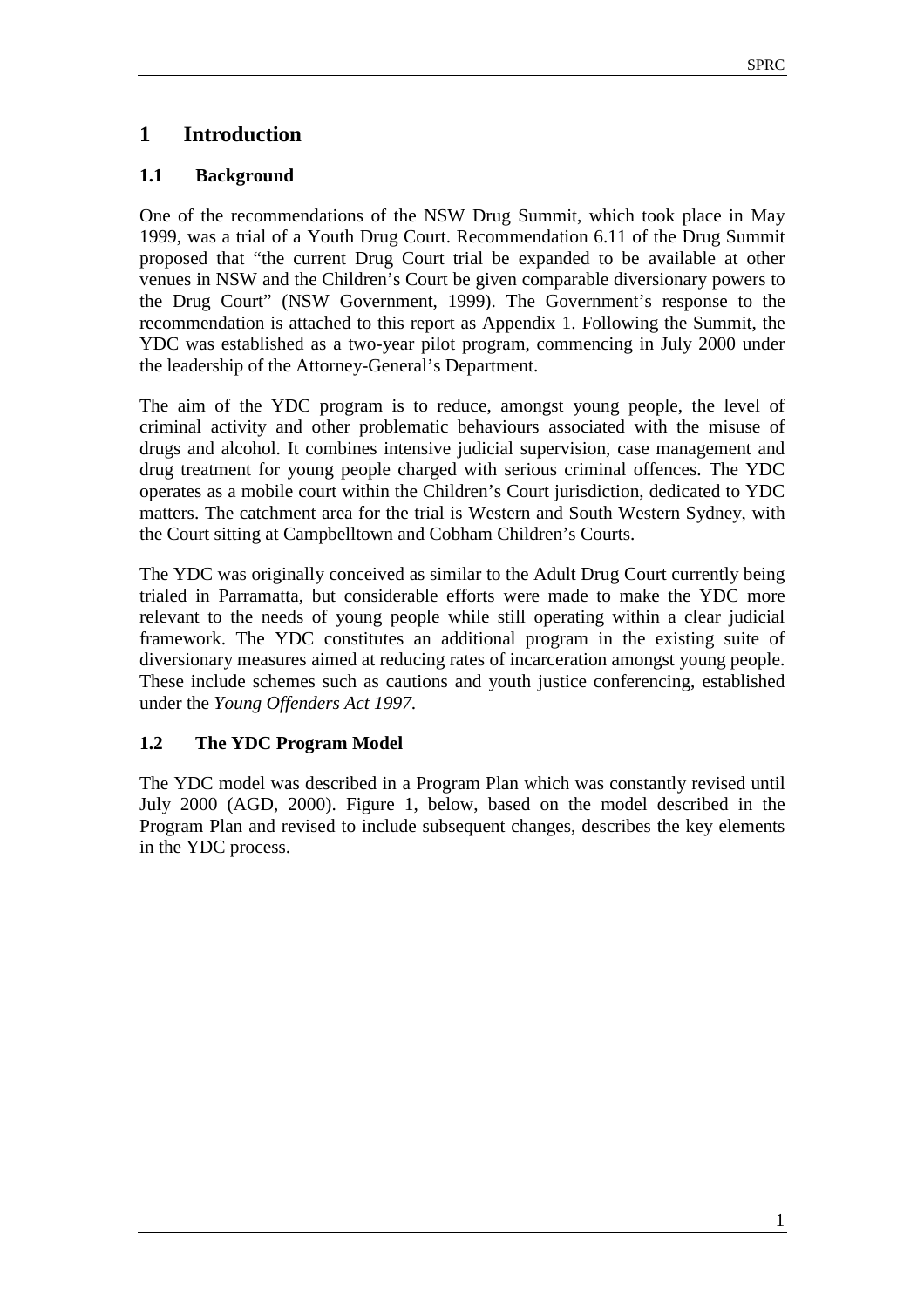

# **Figure 1: Youth Drug Court Program - Court Processes Pathway**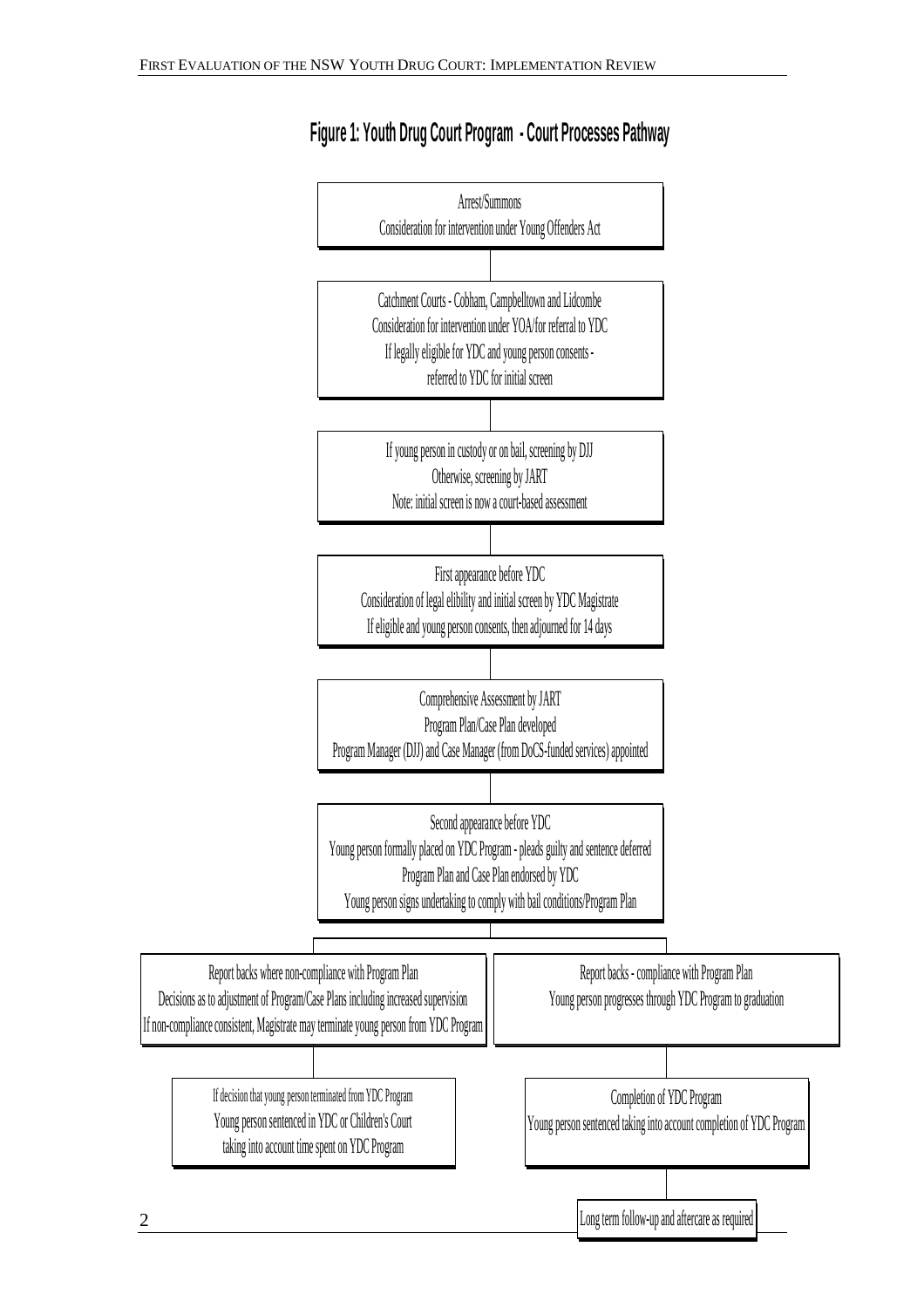| <b>Attorney General's Department</b> | Magistrates                                                         |  |
|--------------------------------------|---------------------------------------------------------------------|--|
|                                      | Registrar/Coordinator                                               |  |
|                                      | Evaluation                                                          |  |
| Department of Community Services     | DoCS JART member                                                    |  |
|                                      | Case work services and brokerage funds:                             |  |
|                                      | <b>Indigenous Social Justice Association</b>                        |  |
|                                      | The Junction Works                                                  |  |
|                                      | <b>Marist Community Services</b>                                    |  |
|                                      | Access to accommodation                                             |  |
| Department of Education and Training | <b>DET JART</b> member                                              |  |
|                                      | <b>YDC</b> education program                                        |  |
| <b>NSW Health</b>                    | <b>Health JART</b> member                                           |  |
|                                      | <b>Stabilisation Unit</b>                                           |  |
|                                      | Access to detoxification and residential<br>rehabilitation services |  |
|                                      | <b>Outpatient Services (Health Day</b><br>Programs):                |  |
|                                      | <b>Open Family</b>                                                  |  |
|                                      | <b>Tharawal Aboriginal Corporation</b>                              |  |
|                                      | South Western Sydney Area Health<br>$\bullet$<br>Service            |  |
|                                      | Western Area Adolescent Team                                        |  |
|                                      | <b>Ted Noffs Foundation</b>                                         |  |
| Department of Juvenile Justice       | <b>JART</b> Manager                                                 |  |
|                                      | Juvenile Justice Officers (2)                                       |  |
|                                      | Juvenile Justice Alcohol and Other Drugs<br>Counsellors (3)         |  |
|                                      | Community Nurse (soon to be appointed)                              |  |
|                                      | Access to Intensive Program Unit<br>services                        |  |
| NSW Legal Aid Commission             | <b>YDC Defence Solicitor</b>                                        |  |
| <b>NSW Police</b>                    | <b>YDC</b> Prosecutor                                               |  |

# Table 1: Departmental Services and Responsibilities in the YDC Program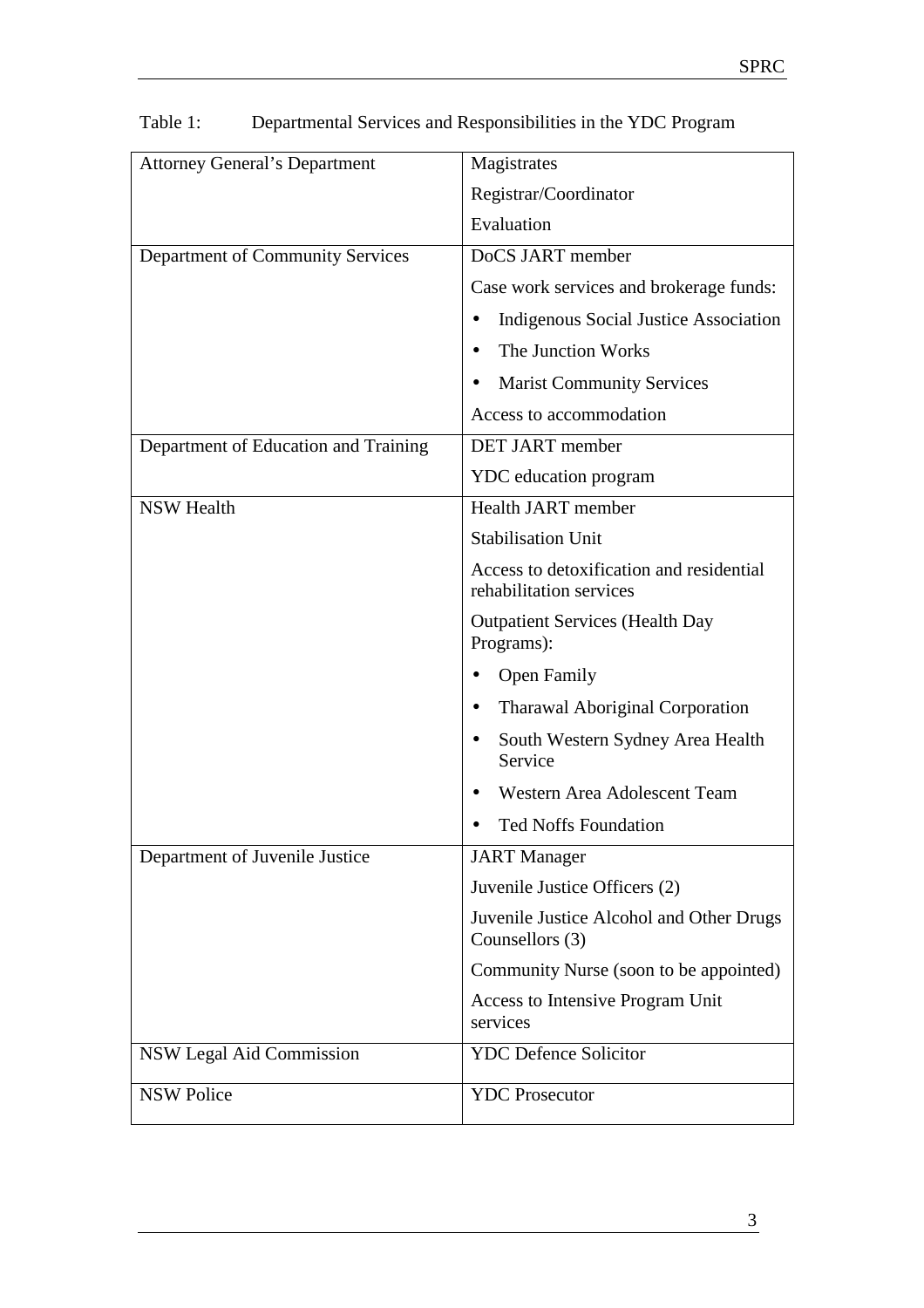Table 1 above lists the NSW government departments and agencies involved in the YDC program and indicates the areas of responsibility and staff/service provision linked to the respective departments.

An Interagency Project Management Group (IPMG) was established in September 1999 to manage the planning and implementation of the YDC, with specific subgroups responsible for court processes, treatment services, and the evaluation of the pilot program.

The service delivery model of the YDC also includes an interdepartmental team (known as the Joint Assessment and Referral Team or JART), involving the Departments of Juvenile Justice (DJJ), NSW Health, Department of Community Services (DoCS) and the Department of Education and Training (DET). The model also includes community organisations funded by DoCS and Health.

The YDC began operating on 31 July 2000.

## **1.3 YDC Program Evaluation**

At the end of 2000, the NSW Attorney-General's Department commissioned through a selective tender process a consortium led by the Social Policy Research Centre (SPRC) at the University of New South Wales to conduct the evaluation of the Youth Drug Court Pilot. The evaluation is being overseen by a YDC Monitoring and Evaluation Committee, with representatives from all the agencies involved and from the Cabinet Office.

The evaluation involves a number of separate research studies, as follows:

- Statistical Monitoring Reports (to be produced quarterly by DJJ and annually by the SPRC)
- Implementation Reviews (the second to be produced in December 2001)
- Outcomes Study of Program Participants (November 2001 and November 2002)
- Cost Analysis of the Program (March 2002)
- Review of Legal Issues (December 2001)
- Final Report on YDC Effectiveness (December 2003)

This report provides the results of the first Implementation Review.

## **1.4 Aims of the Review**

The Implementation Review is intended to identify the strengths and weaknesses of the Youth Drug Court program in its initial phase, from the perspective of the different stakeholders involved. The Review also aims to identify critical success factors and barriers to implementation, as well as any discrepancies between the YDC policy model and operational practices. The program is evolving and subject to change during the implementation period, so the Review also seeks to record these changes so that they can be taken into account in the wider evaluation process.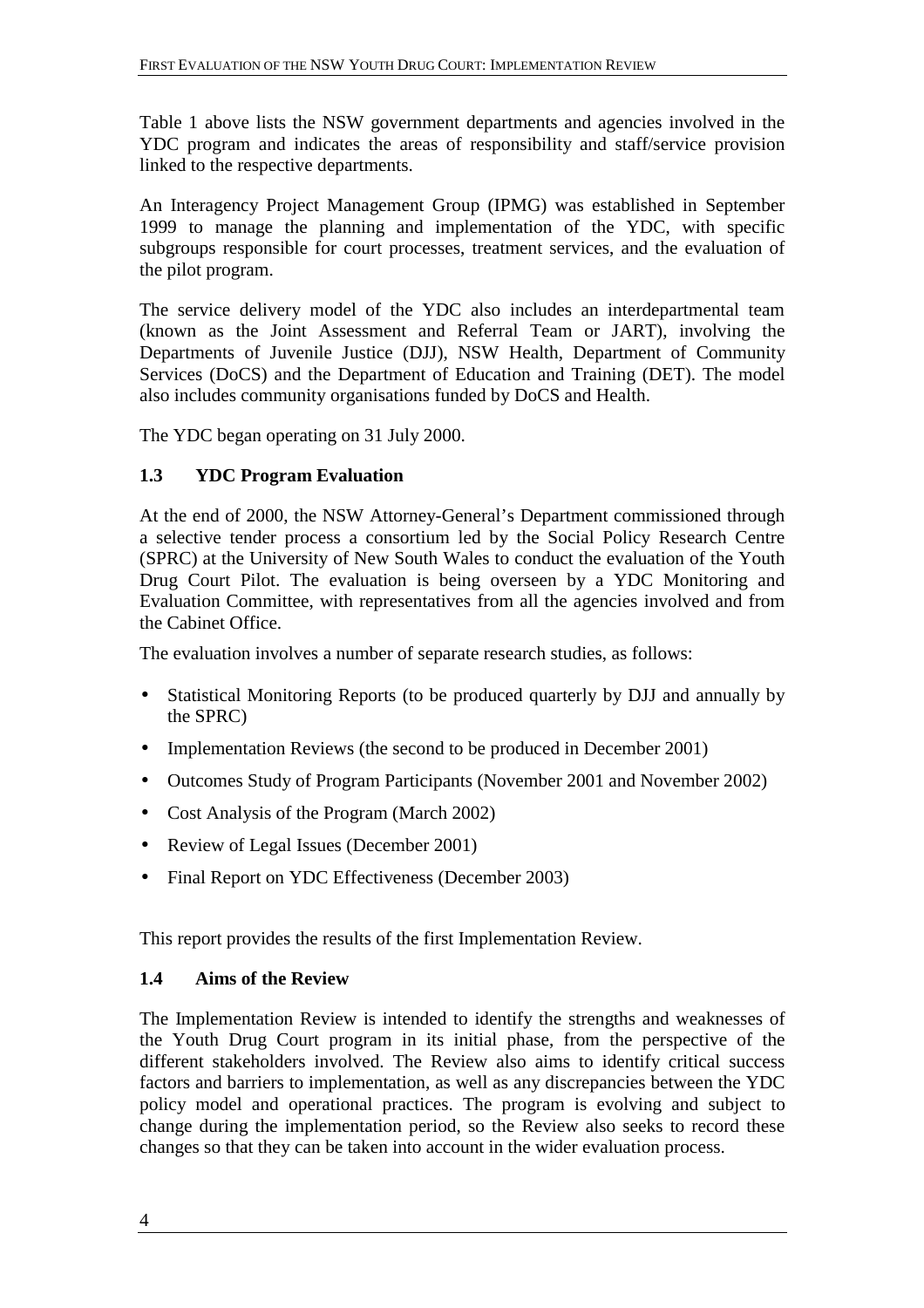Since the results of this Review may lead to some further changes in the operations of the program, a second review will be conducted in November/December 2001, to examine how the program evolves over the next six months.

## **1.5 Methodology**

The Review is based primarily on interviews with key stakeholders, review of program documentation<sup>1</sup> and observation of the Court in action.

A total of 25 interviews were conducted with YDC stakeholders during the period from late February to mid-April 2001. The SPRC consulted with the YDC Monitoring and Evaluation Committee about the selection of key stakeholders and in developing the topic guide. The stakeholders included members of the Monitoring and Evaluation Committee, the JART, the Court Team, program managers (includes Juvenile Justice Officers and Juvenile Justice AOD Counsellors), representatives of the DoCS-funded services (known as case managers), and treatment providers. Interviews were also carried out with five young people participating in the YDC program.

The stakeholders interviewed were involved at different levels of the YDC planning and operation. The interviews were semi-structured and based on discussion guides that were modified in line with the stakeholder's role in the YDC. SPRC researchers also attended a number of sittings of the Court. The interviews were tape-recorded with the signed consent of the participants. Tapes and transcriptions are kept securely at the SPRC.

## **1.6 Report Structure**

This report is structured around the key elements of the YDC program, based as far as possible on the chronology of participants' intake to and progress through the scheme. It identifies significant divergences from the planned model and implementation issues that may have a significant impact on the long-term operation and effectiveness of the program. In particular it highlights elements that would need to be taken into account if the program were to be extended to other locations. The final section draws together the key implementation issues and discusses implications for other parts of the evaluation.

## **2 Target Group and Intake**

 $\overline{a}$ 

This section of the Review looks at the level of participation in the YDC program in the first nine months of operation and examines how far the characteristics of participants conform to those anticipated in the planning process.

 $<sup>1</sup>$  It should be noted that the policy and planning documentation available for the Review was limited</sup> and incomplete and it has not always been possible to establish precisely the origin and timing of certain decisions about program structure and operations. There has been turnover in some key Departmental positions and there are some alternative 'narratives' about decisions that were made outside the formal meeting process.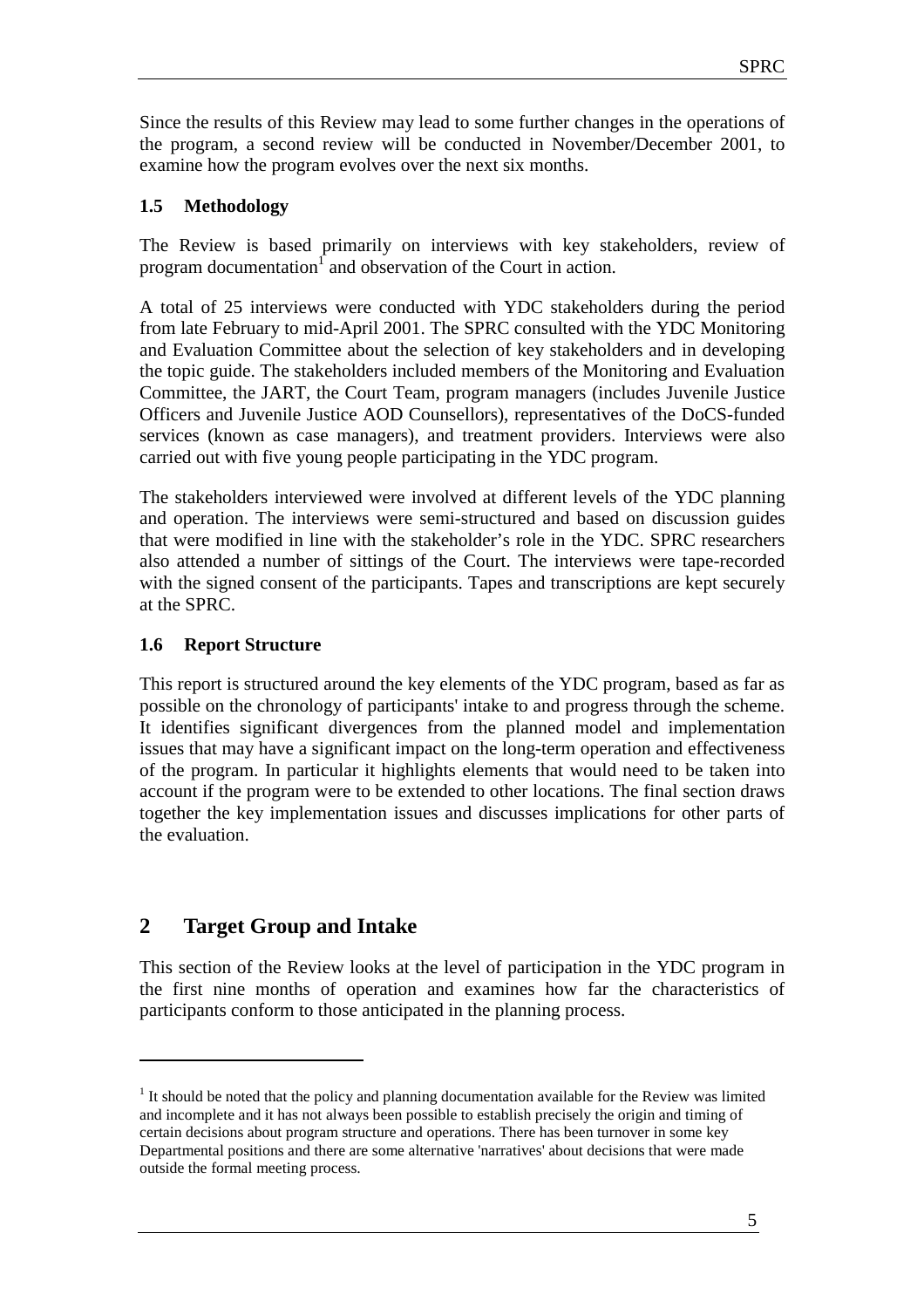## **2.1 Target Group**

#### **Expected participants**

As defined in the Program Plan, the YDC pilot is targeted at young people aged 14 – 18 years (though younger people can be eligible), living in Western and South Western Sydney, charged with a criminal offence (excluding sex offences, traffic offences and serious indictable offences) for which a caution or youth justice conference is considered inappropriate, and who have a demonstrable AOD problem. To be eligible, young people must plead guilty or state an intention to plead guilty, and their offence must be able to be finalised by the Children's Court.

The expectation was that the YDC program would mainly be attractive to young people charged with serious offences and a significant criminal history, who would thus be likely to be facing a control order. This expectation seems to have contributed to a widespread impression that the YDC is *only* for young people facing control orders.

The level of participation required by the YDC program was regarded as more onerous than that (such as community service or probation orders) which could be imposed for minor offences. It was also anticipated that even if eligible for other diversionary schemes, many of the YDC participants would not be able to engage with them because of their high level of AOD use.

#### **Actual participants**

In practice, it seems that the participants accepted on to the program so far have had higher levels of substance abuse than anticipated at the planning stage. Heroin is the main drug of choice for the majority of participants, and most are injecting drug users (DJJ 2001, Figure 5). This has prompted a greater than anticipated need for detoxification and rehabilitation services.

A number of stakeholders involved in the policy and planning process commented that while it was always assumed that the main target group for the YDC was to be the 'hard end' of juvenile justice clients, they expected there to be a greater spectrum of needs and were surprised at the level and intensity of drug use and welfare needs among the participants. On the other hand, some of those involved in service delivery felt that this could have been anticipated in the planning process. There was a view that while the kinds of young people coming into contact with the courts in recent years have not changed substantially, their pattern of drug use is noticeably more frequent and of higher intensity. The age of initiation into injecting drug use also seems to be getting lower, as other research suggests (Johnson, 2001).

Some stakeholders commented that it was important for the pilot program to persist with this particular group of young offenders. Their view was that reducing offending behaviour and drug use amongst this group would represent a good measure of the success of an intensive intervention model such as the YDC program.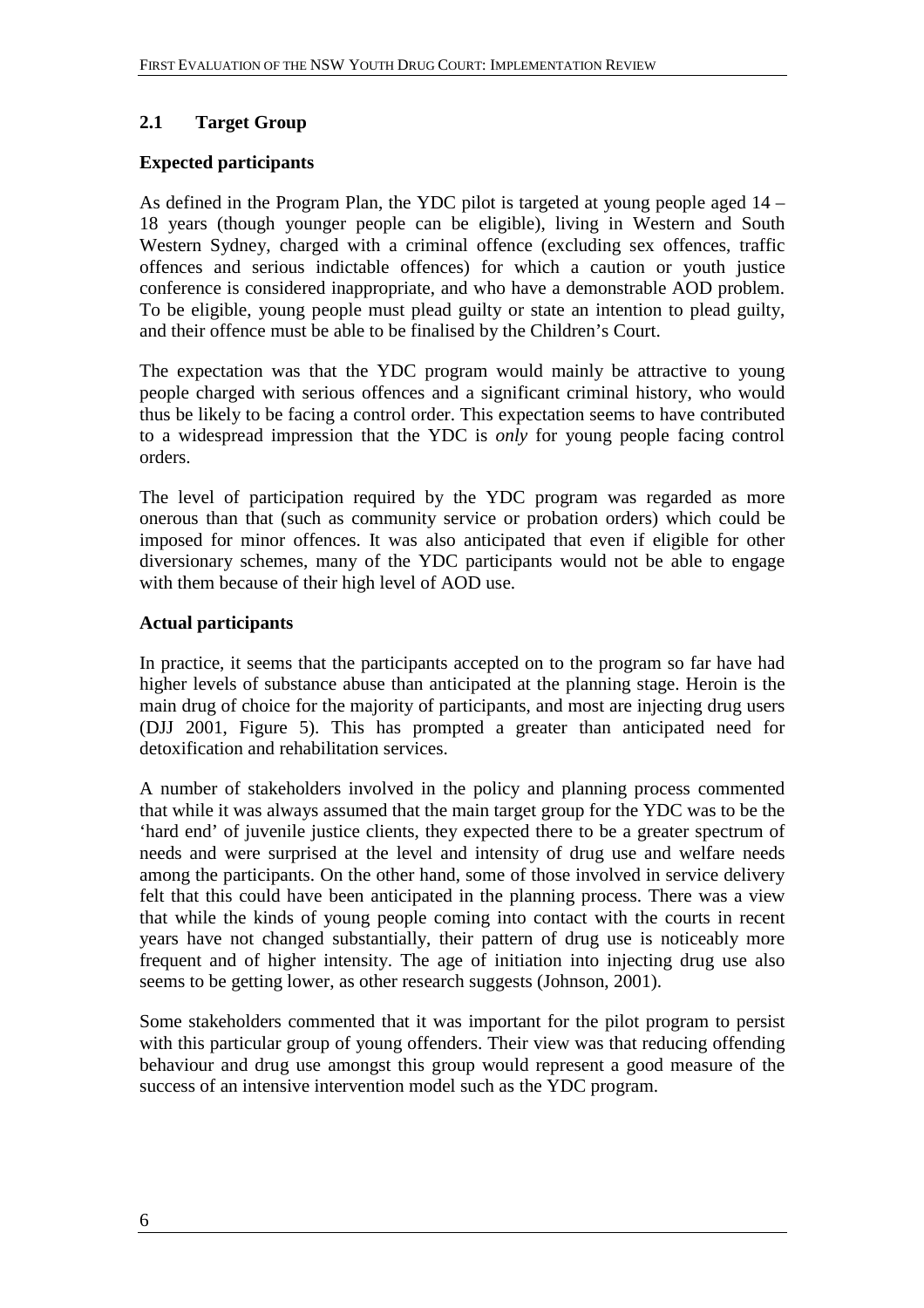## **Priority groups**

Within the overall target group for the YDC pilot, certain priority groups were also identified in the Program Plan. These included young women and young people already in custody. It was anticipated that these categories would include a significant number of Aboriginal and Torres Strait Islander young people.

Young women have presented particular problems in this first phase of the program. Young women make up only just over a quarter of the participants to date and for reasons that are not yet clear they seem less likely than young men to progress through from initial referral to acceptance on to the program. A number of stakeholders were surprised at the low number of young women participating in the program, given that they make up a substantial proportion of juvenile offenders as a whole.

On the other hand, JART members reported that the young women who do enter the program present a considerable challenge. By this stage in the juvenile justice system young women are likely on average to have had more involvement in drugs and offending than young men, and often have histories of sexual abuse and other risk behaviour in terms of sexual and reproductive health. Service delivery staff have found young women extremely difficult to engage, and there is a lack of appropriate services and resources, particularly for young Aboriginal and Torres Strait Islander (ATSI) women. Young indigenous women are over-represented in the criminal justice system, and also in the YDC. Five of the seven young women currently engaged in the YDC program identified as Aboriginal and Torres Strait Islander.

Stakeholders reported that the YDC has found it difficult to contain the young female participants within the program. Accommodation and some treatment options are more limited for young women than for young men, and a number of young women have repeatedly absconded from accommodation and residential treatment services. Some have been on the run for several weeks with no contact until their arrest.

These difficulties are not restricted to the YDC. The Adult Drug Court has experienced similar difficulties in relation to the women on its program. However, the wider issue of the focus on young people with the most challenging needs, especially young women, will have to be addressed in any possible expansion of the program in the future. The Department of Juvenile Justice is currently developing an action plan to enhance capacity to address young women's issues on an ongoing basis.

## **2.2 Intake Numbers**

The characteristics of the participants in the YDC program are partly a function of the overall numbers taken on to the program. To date, the intake has been substantially lower than anticipated, for reasons that are discussed below.

The Interagency Project Management Group (IPMG) estimated that about 780 young people would be eligible for the Youth Drug Court during each year of the pilot program (AGD, 2000). This estimate was based on the Department of Juvenile Justice's Children's Court annual statistics for the Western and South Western Sydney catchment area. The level of program intake was to be capped at 120 young people per year so to limit demand for increased service provision. There were expected be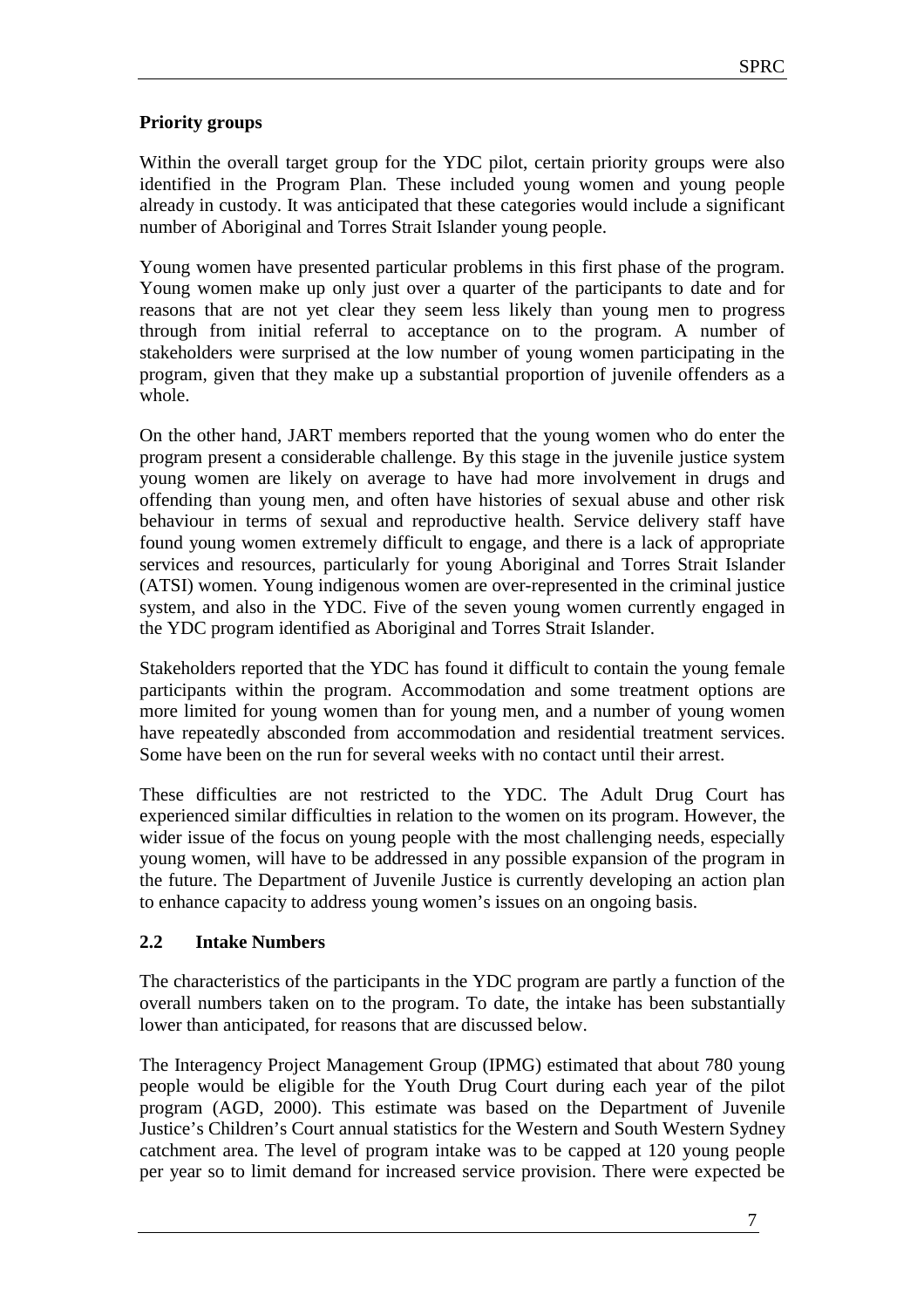around eight referrals per week from Cobham, Campbelltown and Lidcombe Children's Courts (one referral could come from another Children's Court outside the catchment area if the young person met the eligibility criteria). It was assumed that after the initial screening the Court would refer 2-3 young people each week for comprehensive assessment and JART recommendation to enter the program.

In practice, both referral and intake rates for the YDC have been much lower than planned. By 31 March 2001, after eight months of operation, 58 young people had been referred and only 29 had been accepted onto the program (DJJ, 2001).

## **2.3 Reasons for Low Program Take-up**

What are the reasons for such a large gap between the anticipated demand for the program and the actual intake? There seem to be a number of contributing factors. First, it is inherently difficult to make accurate estimates of the demand for a new program, particularly one with fairly exacting eligibility criteria. It is possible that in the planning process there was an overestimate of the number of young people likely to meet the criteria laid down for the YDC. In relation to this, there were suggestions from magistrates interviewed that fewer young people were appearing before the Children's Court generally, thus potentially decreasing the pool of young people meeting the YDC eligibility criteria. This is supported by other data cited by stakeholders in relation to the Children's Court as a whole, but it is not clear whether there has been a significant drop in serious offences.

Secondly, as a number of stakeholders suggested, referrals were likely to have been slowed down by lengthy closure of intake during the Sydney Olympics and the closure of the Court over the Christmas period. There have been signs of an acceleration in referrals since the holiday period, although the number of young people accepted onto the program has not risen significantly.

Another reason suggested by some of those interviewed was the limited publicity given to the program at the outset. There was a policy decision not to aim for a high public profile for the program at this stage. This is understandable given the political sensitivity of many law and order issues, but it may have had some impact in terms of program awareness among solicitors, parents and others in positions where referrals might be encouraged.

However, discussion with stakeholders suggest that the more fundamental reasons for low take-up in this first phase lie in the nature of the program itself and in certain facets of its administration in the first few months of operation. There are several, linked factors:

- The program's reputation amongst young people and their representatives
- The referral process
- The requirement to plead guilty to a serious offence
- The residence criterion.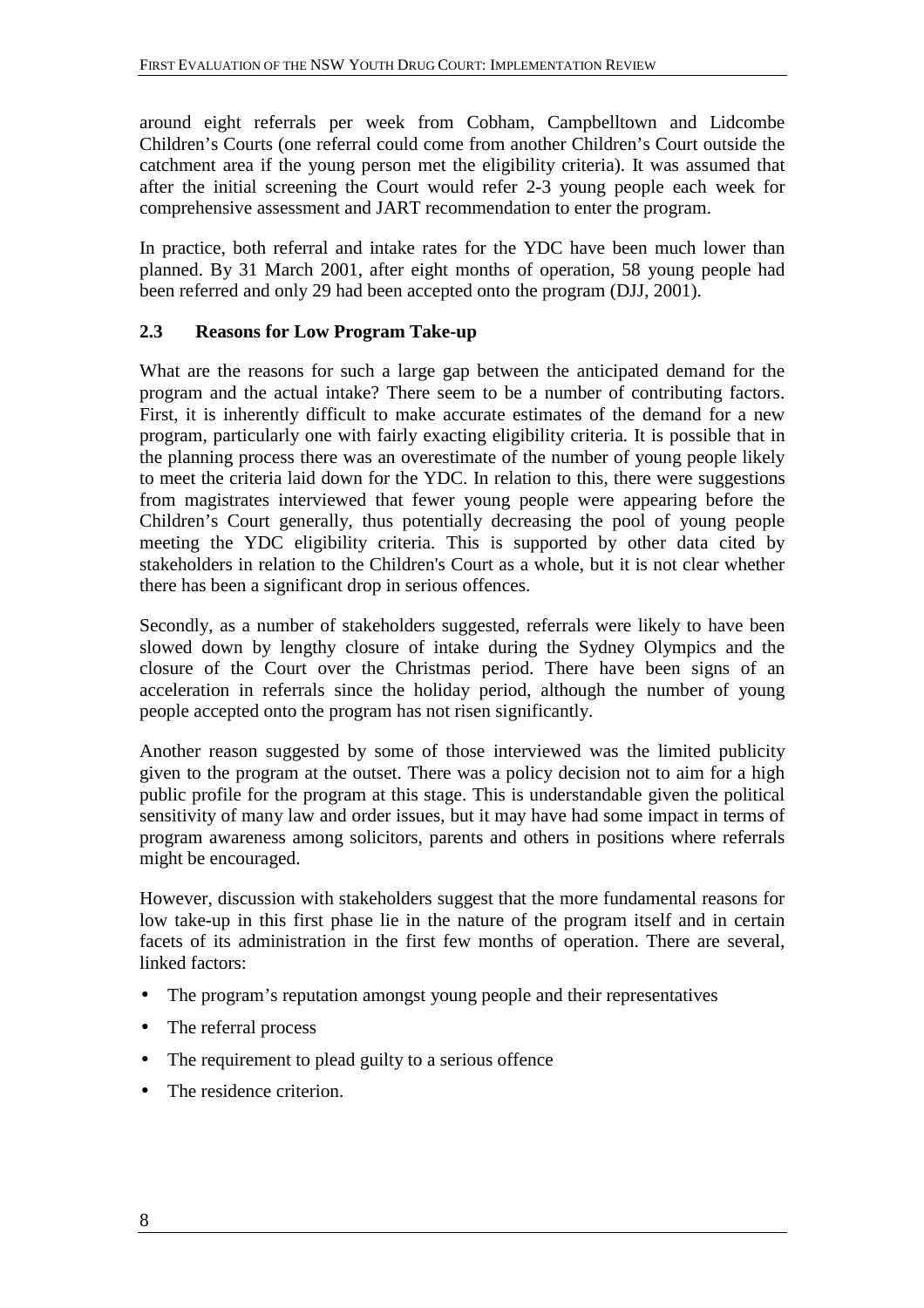## **Program reputation**

Discussions with a range of stakeholders and YDC participants suggested that the program has a mixed reputation amongst young people in detention and in the community. Some stakeholders commented that young people who have been terminated from the program are good advocates for it, and regard it as not just a chance to stay out of custody, but also an opportunity to deal with their drug use and offending. On the other hand, there was also a perception that the program does not have a good profile because of time delays in the process of referral, screening and assessment, and the lack of guaranteed access to suitable accommodation or residential treatment. The argument is that because young people may often be remanded in custody while such places are found, the program loses some of its attraction relative to the alternatives.

There was also a view that some young people who might be eligible tend to weigh up the time and commitment required and choose to serve their sentence (which could be shorter than the YDC program). Solicitors too will look to get the 'best deal' for their client and may prefer to argue the case in court than refer the young person to the YDC, bearing in mind an assessment of the likely sentence compared to the six months of the YDC program.

The YDC was planned as being most suitable for serious young offenders who were facing a custodial sentence. Young people with less serious offending were not excluded from the YDC, but it was anticipated that they were less likely to find the six-month program attractive. Magistrates have the discretion to consider young people for the YDC who are facing only the 'possibility' of a control order. Even if this is encouraged, it is not clear whether it would lead to a higher level of program take-up. If it does, it could also result in 'net widening', by taking on young people whose offending or AOD use could otherwise have been dealt with by a caution or referral to youth justice conferencing.

## **Referrals**

Some the problems of delay in the early stages of the program were also exacerbated by difficulties in the referral process. The process is that a young person can be identified as suitable for the YDC program by the Children's Court Magistrate, prosecutor, Legal Aid or legal practitioner. The Magistrate considers eligibility before referral to the YDC, including the seriousness of the offence, criminal history, possibility of other forms of diversion and the likelihood of a control order. The YDC Registrar is contacted and the matter adjourned for a week to the YDC. Once referred, young people are screened for eligibility either in custody or in the community. Legal eligibility and suitability for the program is determined at the first YDC appearance after the initial screen has been conducted.

At an early stage, stakeholders reported that there were problems with referrals from Cobham Children's Court in particular. In response to this the JART Manager has arranged to have a program manager go to the court several days a week to perform an intake role. The program manager's continuing role is to educate the solicitors, Magistrates and young people in custody at Cobham about the program and advise on eligibility.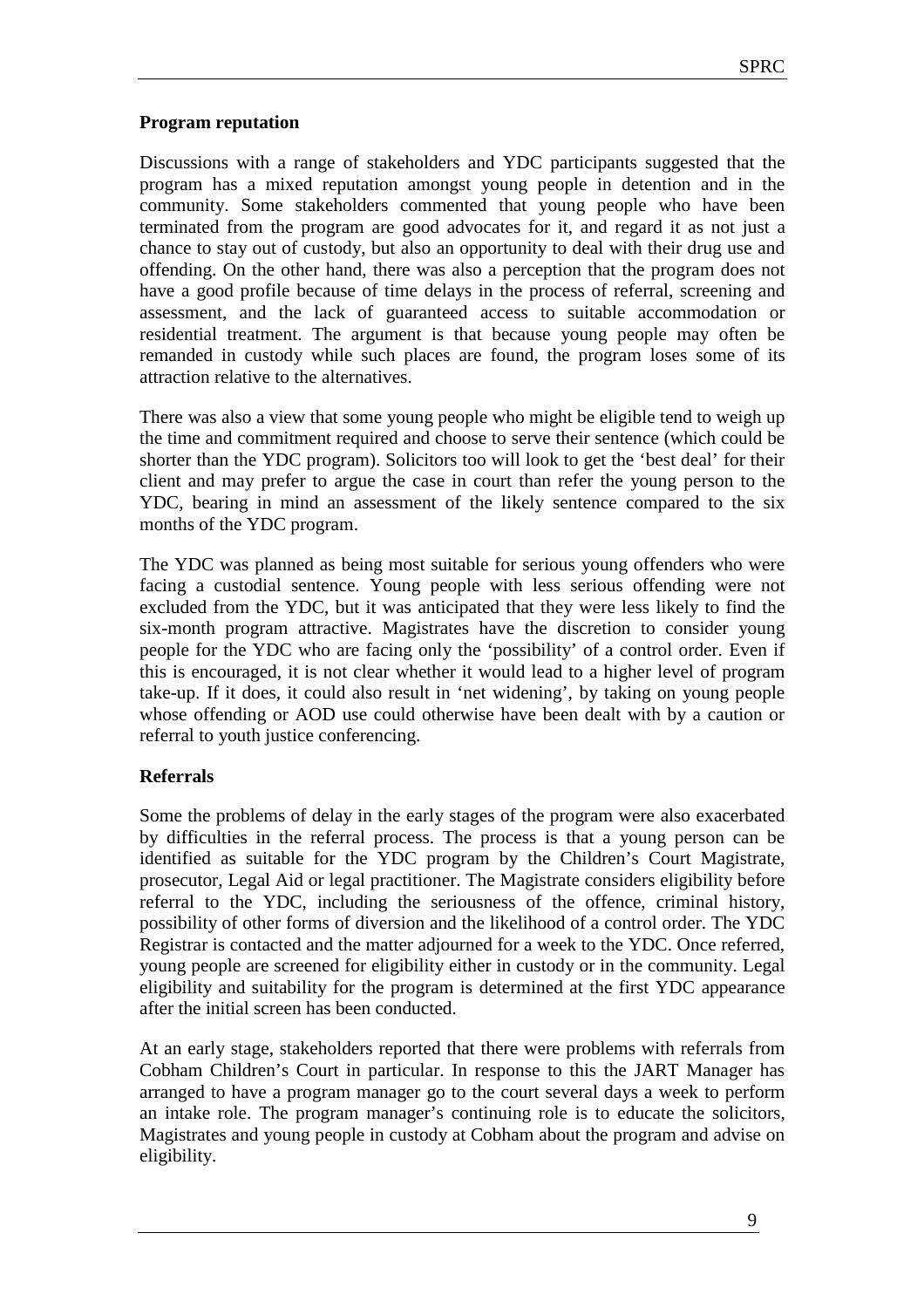The Senior Children's Magistrate has recently issued a Practice Direction No. 18 (Children's Court of NSW, 2001) which addresses many of the matters of YDC procedure and which should, over time, ease the problems of referral and delay. This may not in itself, however, solve all the difficulties in the screening and assessment procedures which are discussed in the next section.

## **Requirement to plead guilty**

The YDC program was planned to operate prior to sentencing, in order to provide a significant incentive and motivation for young people undertaking the program to succeed and then potentially reduce the length of their sentence. Under the Program Plan, young people who wanted to participate were required to plead guilty, or state an intention, to plead guilty to all current and outstanding matters at the referring Children's Court. If found eligible, the participant had to enter a plea of guilty before commencing the comprehensive assessment phase of the program.

The requirement to plead guilty to all matters is well known among the legal community as a condition of the YDC program, and may be one reason why some defending solicitors do not recommend that their clients apply to participate in it. The Children's Legal Issues Committee of the Law Society of NSW, for example, has raised concerns about the requirement that a young person plead guilty to all outstanding matters in order to be eligible for the program (letter to NSW Attorney General, 31/10/00). The Committee suggested that this arrangement may operate as an inducement to plead guilty to matters that otherwise would have otherwise been defended. This condition has since been changed so that the young person must plead guilty to the most serious charges and can plead not guilty to other offences.

## **Residence criterion**

Stakeholders reported that the residential criterion (residence or identification with Western and South Western Sydney) was the most difficult to apply. It was reported that solicitors and parents had called the YDC hoping to gain a place for a young person on the program but failed to meet this criterion. This also suggests that the pool of potentially eligible young offenders may not be as large as estimated.

There are indications that take-up of the program is increasing: the number accepted in March 2001 was the largest monthly intake so far. Thus it may be that some of the initial barriers are being overcome. It will be important, however, to monitor the characteristics of participants as the intake increases, to determine whether the focus shifts away from the harder end of the juvenile justice population.

## **3 Screening and Assessment**

## **3.1 Screening**

The Program Plan defines the purpose of the initial screen as to confirm the young person's drug or alcohol problem and the link to offending behaviour, and to assess immediate needs such as health, treatment and housing. It was intended that this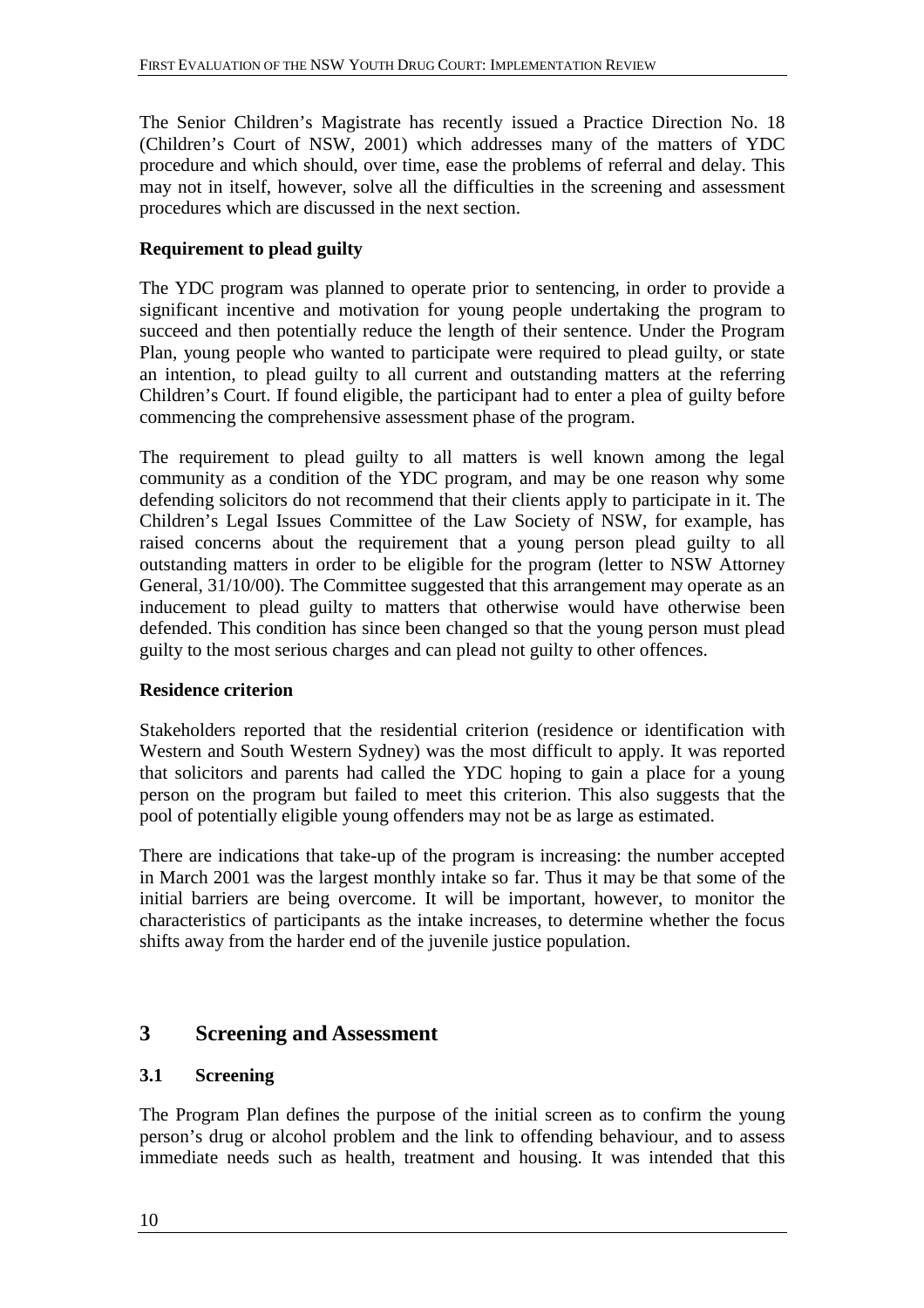screen would also act as a filter to reduce the number of applicants to the YDC to manageable numbers for the pilot.

In practice, the planned system of eight weekly referrals culled to 2-3 applicants for comprehensive assessment has not been required. Instead there are usually 2-3 referrals per week on average, most of which generally continue to the assessment stage.

In spite of the lower than anticipated numbers, stakeholders still reported problems with notification and timing issues from the referring courts. The referring court may take up to a week to advise the YDC Registrar of the referral (Lidcombe and Bidura rather than Campbelltown and Cobham) and then fax the court papers, including criminal history and current charges. This has meant there has been little time to complete the initial assessment for the day before the young person's first appearance at the YDC. If the initial screen cannot be completed in time, the young person may have to be held in custody for an additional week before the comprehensive assessment and there is no guarantee of program entry. Stakeholders suggested that this problem could be addressed through regular information sessions with all new Children's Court Magistrates and Registrars.

Stakeholders also reported that conducting the initial screen can be problematic when young people are on bail in the community because they are often difficult to locate. If the initial screen has not been completed by the YDC return date due to difficulties in finding the participant, the Magistrate may regard them as ineligible for the program.

In response to these problems, the JART and Court Team have agreed to trial a courtbased initial screen to be conducted on the day of their first YDC appearance. The young person will be referred from the Children's Court to the next sitting of the YDC and the screen will be conducted at Court by Juvenile Justice staff. The screen will use a one-page form which provides information to the Court about AOD use and other eligibility criteria. This procedure is to be implemented from early May 2001.

A further issue in relation to the screening process is that of detoxification. In planning, it was assumed that young people requiring detoxification would have been identified at or prior to the initial screen. This means that they would have detoxed before their first court appearance. Stakeholders reported that this has not always happening in practice for the young people on bail. This has some implications for their capacity to give informed consent to participating in the program. However, the new procedures for the court-based initial screen will include the identification of detoxification needs and should also decrease the time between appearances at the referring Children's Court and the YDC.

## **3.2 Comprehensive Assessment**

According to the stakeholders interviewed, the comprehensive assessment process is operating essentially as described in the Program Plan. Once a young person is screened as potentially eligible for the program, s/he is referred for comprehensive assessment by the JART (following any adversarial argument in court and based on the results of the initial screen). During this period the young person is located either in custody, in a stabilisation unit, at home or in other accommodation approved by the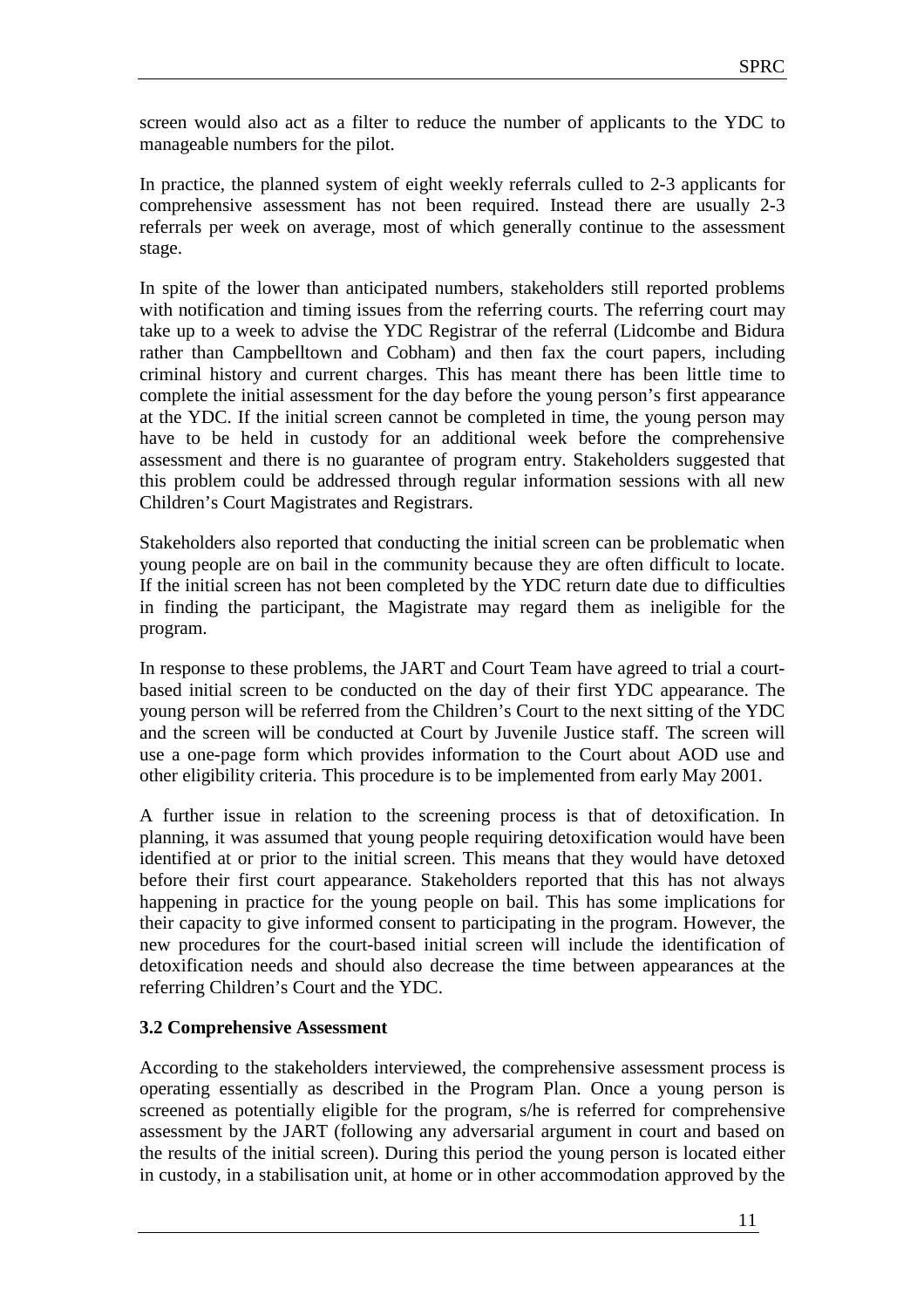JART. The matter is adjourned for 14 days, during which time each member of the JART, representing the Departments of Health, Juvenile Justice, Community Services and Education, conducts an in-depth assessment of the health, social and welfare needs of the young person. These assessments are then used to develop an individual Program Plan.

After the assessment is completed, the JART holds a case conference with the young person and family/support persons, DoCS case managers, program managers to discuss the Program Plan. A report is then compiled by a DJJ AOD counsellor from assessments undertaken by the JART, with a recommendation to the YDC that the young person be accepted onto the program or not.

The Program Plan provides a broad structure for participants' engagement with the program and forms part of the bail conditions. It generally includes one or more of the following conditions:

- to reside as directed by the JART;
- to undergo supervision by DJJ;
- to engage in a program of support/intervention by a case manager appointed by the JART;
- to participate in an alcohol and other drug residential program as directed by the JART;
- to participate in weekly individual counselling;
- to participate in weekly group-work sessions;
- to attend educational/vocational and recreational programs;
- to submit to urinalysis, as directed by the manager of the JART; and
- to attend report back sessions at Cobham/Campbelltown Courts.

The Program Plan is tailored to each participant and aims to address the young person's needs holistically while on the program. A DoCS case manager and program manager are allocated to the young person and work together to supervise the legal mandate and to implement, resource and coordinate the Program Plan in consultation with JART and the Court.

Although the assessment process seems generally to be working effectively, there are a number of issues. JART members suggested that the time allocated for completing the assessments for those on bail was unrealistic because of difficulties in locating participants and should be extended to 21 days. The timeframe between the development of the Program Plan and the young person's acceptance onto the program was also mentioned as problematic by some stakeholders, because it leaves insufficient time to set up and organise the practical elements of the Program Plan prior to the young person starting on the program. Some time can be then lost between the young person coming onto the program and their engagement with program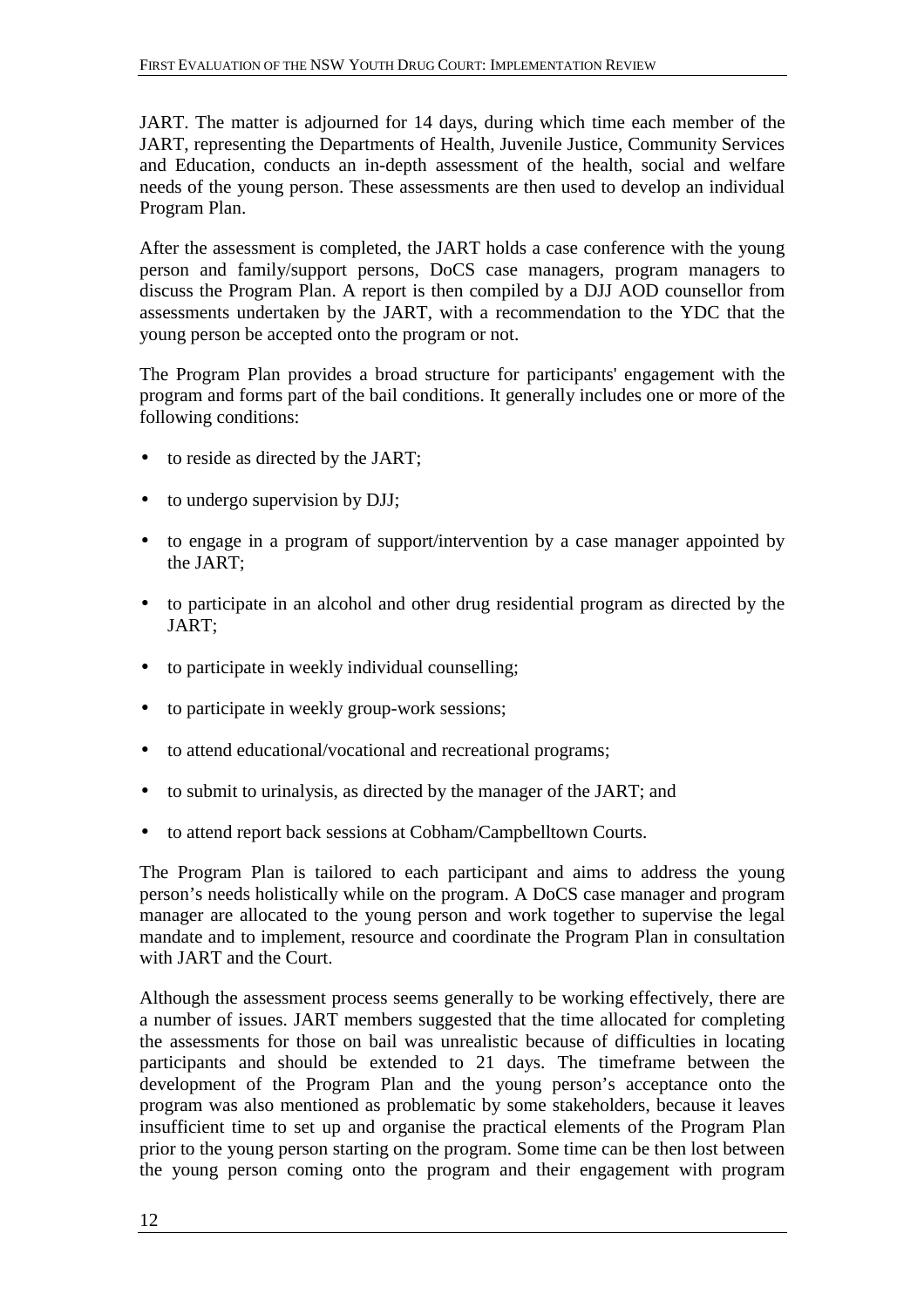activities, through delays in arranging placements in residential treatment and accommodation services. Operational stakeholders commented that this delay at the beginning of the program was undermining some YDC participants' motivation and commitment.

It appears that there may also be a gap in service delivery in relation to accommodation between the initial screen and acceptance on to the program. The DoCS-funded services have not been becoming involved with the young person until the case conference and the development of the Program Plan. This means that the JART has to take responsibility for arranging accommodation for the young person during this period, when it is was originally planned as the role of the DoCS-funded services.

Finally, JART members commented that owing to the chaotic lives of the YDC participants, they may have to conduct a number of JART assessments over the course of the young person's involvement in the program in order to identify their needs at different stages. This has implications for the resourcing of the JART.

## **3.3 Acceptance Onto the Program**

Following the comprehensive assessment and the development of a Program Plan, the young person returns to Court to enter a guilty plea and is formally accepted onto the YDC program. The YDC Magistrate defers sentencing for six months and places the young person on a Griffiths Remand order under section 33(1)(c2) of the *Children (Criminal Proceedings) Act 1987*. The bail conditions generally require that the young person comply with the Program Plan and reside as directed by the JART. The young person signs an undertaking to this effect.

When a young person enters the program, a notice is put on the police computer system to say that they are on the YDC program in lieu of a control order. If the police come into contact with the young person for any reason, they are advised to call the YDC prosecutor with details of the incident. For example, a participant's bail conditions may proscribe him/her from being in the Cabramatta town centre and the police system can provide information about any breaches of bail to be addressed in a report back session.

This element of the process seems to be working effectively and stakeholders reported no particular problems, although difficulties have arisen in relation to bail as a result of shortages of suitable accommodation. This is discussed in the next section.

## **4 Accommodation**

Responsibility for accommodation and treatment under the YDC program lies with different Departments (DoCS and Health respectively), although these two services have in practice become closely intertwined in the pilot. There has been a shortage of suitable accommodation for participants and potential participants at all stages in the process. Since some treatment facilities are residential, short-term housing needs of some participants are met through these facilities, although referral to them is based on the assessed need for a more intensive therapeutic intervention in a structured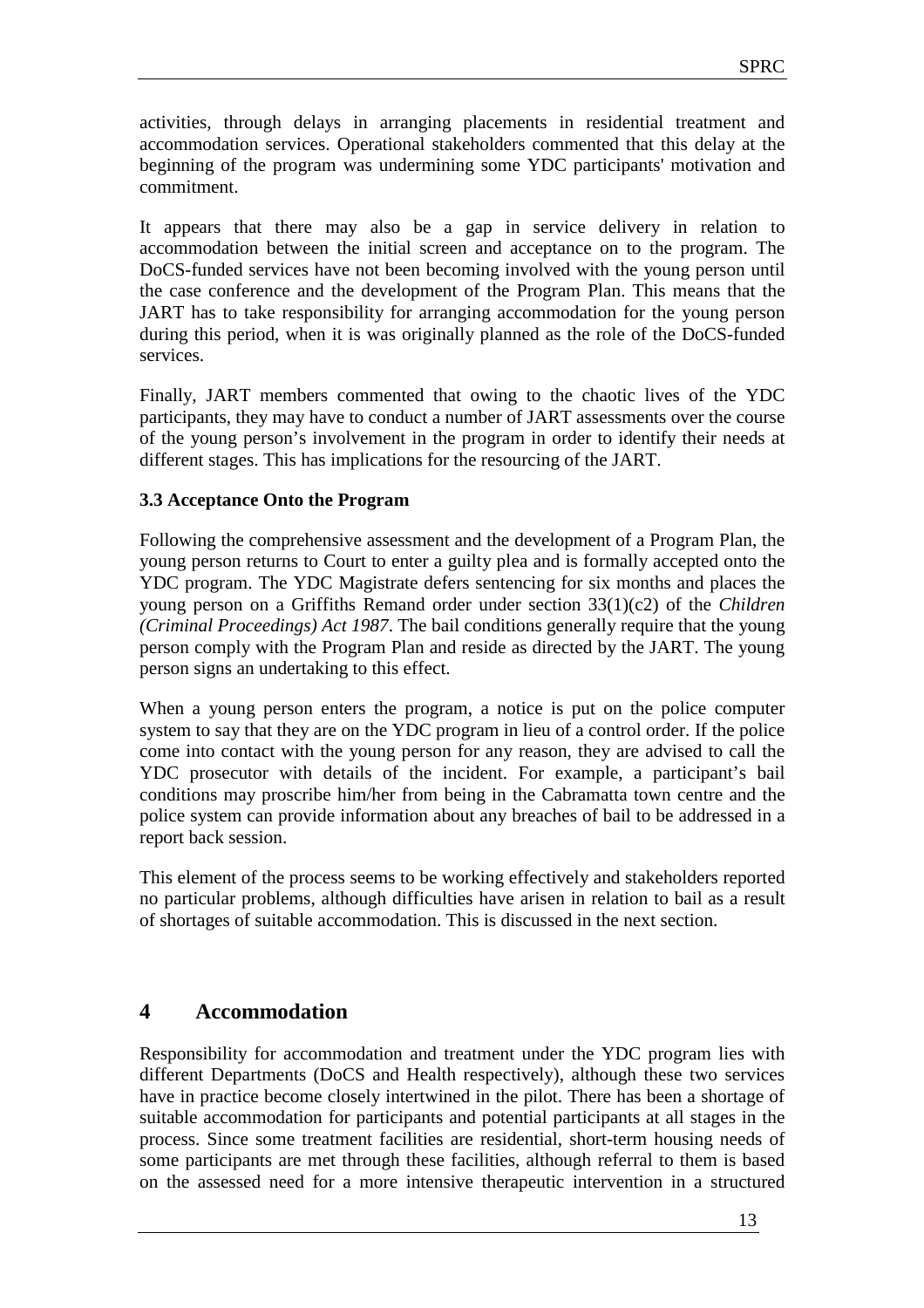environment. Because of the different areas of responsibility, these issues are dealt with separately in the report, but their interrelation should be acknowledged as it raises questions of interdepartmental coordination.

## **4.1 Short-term Accommodation**

The YDC program model was based on enhancing existing services rather than developing new services specifically to service the Court (see *Government Plan of Action*, NSW Government, 1999). The aim of the program was to manage YDC participants in the community, with the NSW Health Department providing treatment interventions and DoCS providing accommodation services and case management.

The accommodation was to come through the Youth Supported Accommodation Assistance Program (YSAAP) services, with extra funding from DoCS to support the YSAAP providers while the YDC participants were accessing these services.

In spite of the low take-up of the program so far, accommodation has proved in practice to be one of the most severe problems in the implementation of the YDC pilot. Stakeholders at the operational level all emphasised the chronic lack of suitable short-term accommodation for young people in Western and South Western Sydney. The most pressing need has been for short-term accommodation where participants can be placed while longer-term accommodation is sought. The problem is compounded by the nature of the YDC target group. They have often either had prior unsuccessful placements and cannot be readmitted into the services, or are excluded due to their recent history of AOD use, and the YSAAP services' own perception of their lack of ability and training to work with this target group.

Stakeholders saw the accommodation shortage as having arisen for the following reasons:

- It was not anticipated at the planning stage that so many YDC participants would be assessed as requiring immediate removal from their current living arrangements where they are entrenched in drug use and offending behaviour. Many YDC participants do not have family support and positive community ties. This is an important aspect of the 'hard end' focus amongst participants discussed earlier.
- Some YDC participants lead highly transient lifestyles and they need to be stabilised in appropriate accommodation in order to successfully engage with the program.
- Youth accommodation services generally have policies of refusing young people with AOD issues, and the name 'Youth Drug Court' is often a barrier to placing the young person with a service. A large number of the YDC participants have previously accessed these refuges and have been asked to leave for drug use, violence, theft or other proscribed behaviours. Thus they are unlikely to be readmitted;
- The waiting lists for short-term accommodation beds are long and if the Court determines that the young person is at risk to/in the community, they may be ordered to wait in custody for accommodation to become available. Similar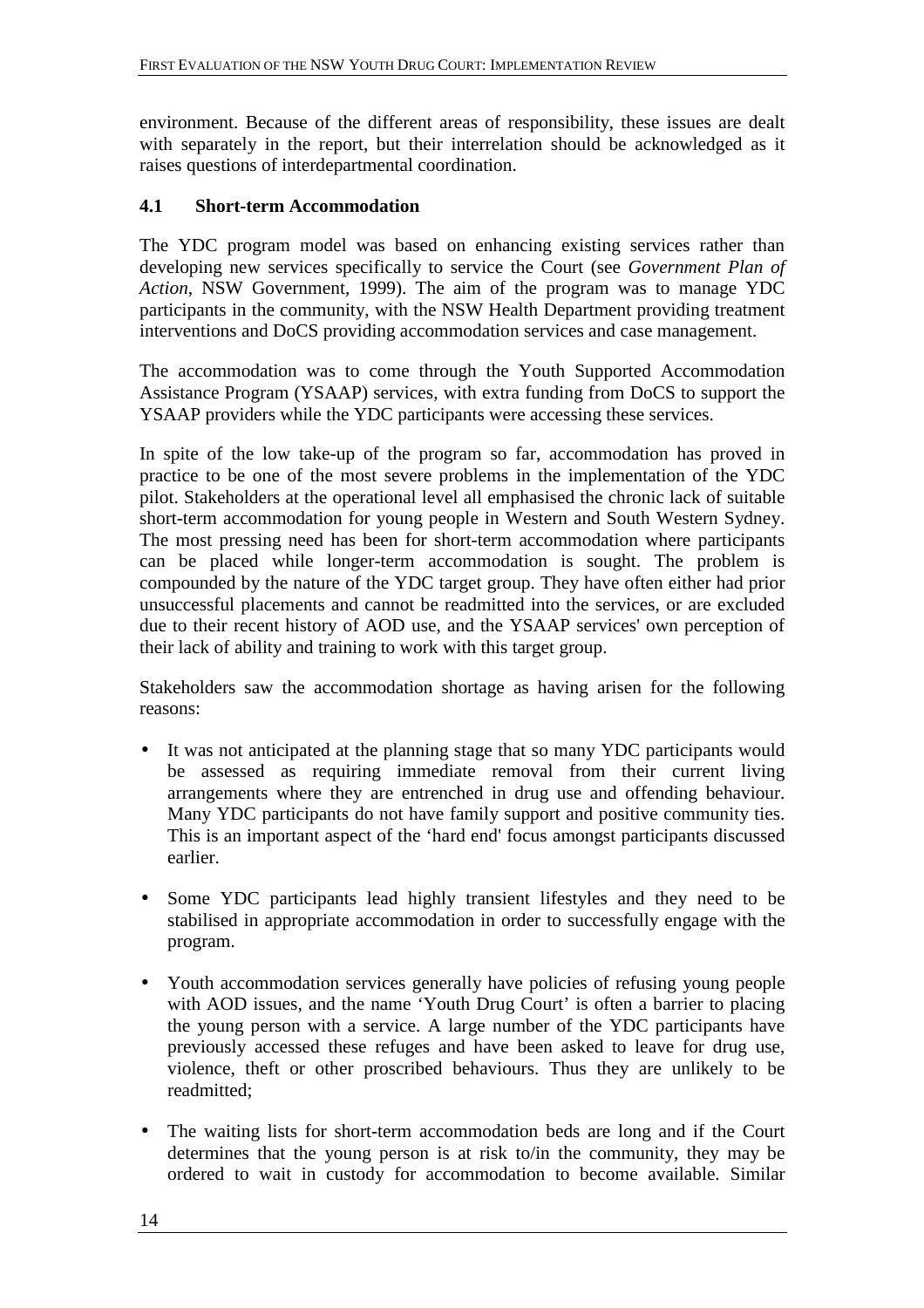problems apply to residential treatment services. There is a danger that this may make the program less attractive to potential participants.

In response to these problems, the DoCS-funded services have established networks with YSAAP and other services in Western and South Western Sydney and some agencies have agreed to accept YDC participants. However, it is reported that the cost of supplementing YSAAP services outstrips the resources available for YDC participants through the DoCS-funded brokerage services. Securing YSAAP accommodation can involve a supplementation of \$2,000-\$3,000 per week per refuge. This is likely to be only a short-term option, not least because it substantially reduces the funds available for participants' other needs.

The DoCS representative on the JART, working with the case management services, is also negotiating with the Department of Housing for four bedsit units at Warwick Farm to be allocated to YDC participants. The YDC participants to be placed in this accommodation would be intensively supported, but would require some independent living skills and could access this accommodation toward the end of their YDC program.

## **4.2 Consequences of the Shortage of Accommodation**

A majority of stakeholders referred to the accommodation problem as a significant barrier to the implementation and current operation of the program and suggested that the configuration of funded services needs to be reviewed in terms of participant needs. Stakeholders involved in the operation of the YDC commented that the lack of suitable accommodation "stalls the whole program implementation" and was a "gross underestimation of the needs that these particular kids have in terms of their entrenched drug use and offending".

The JART and service providers are finding that until the YDC participants are placed in suitable, stable accommodation, there is little work that can be done in implementing the Program Plan and engaging the participant in other YDC services. Stakeholders reported that the lack of accommodation was impacting negatively on some young people's perception of the program, their level of motivation and commitment, and their capacity to engage with the program, and could actually place young people at risk. One stakeholder commented that:

Most of the children we are dealing with are difficult. They are well entrenched in crime, they are well entrenched in drug addiction and they lead an extremely transient lifestyle, and so the priority has to be to stabilise them in accommodation.

It appears that in some cases, rather than stabilising the young person, the YDC process is replicating their transient lifestyle through short-term placements in and, as a last resort, custody. The use of custody for YDC participants who cannot be placed in accommodation for a variety of reasons is problematic given that the YDC was planned as a community-based program intended to divert young people from detention.

In situations where a young person is facing custody because there is not suitable accommodation, the Court may terminate the young person from the program with their consent. The participant is sentenced by the YDC Magistrate or returns to the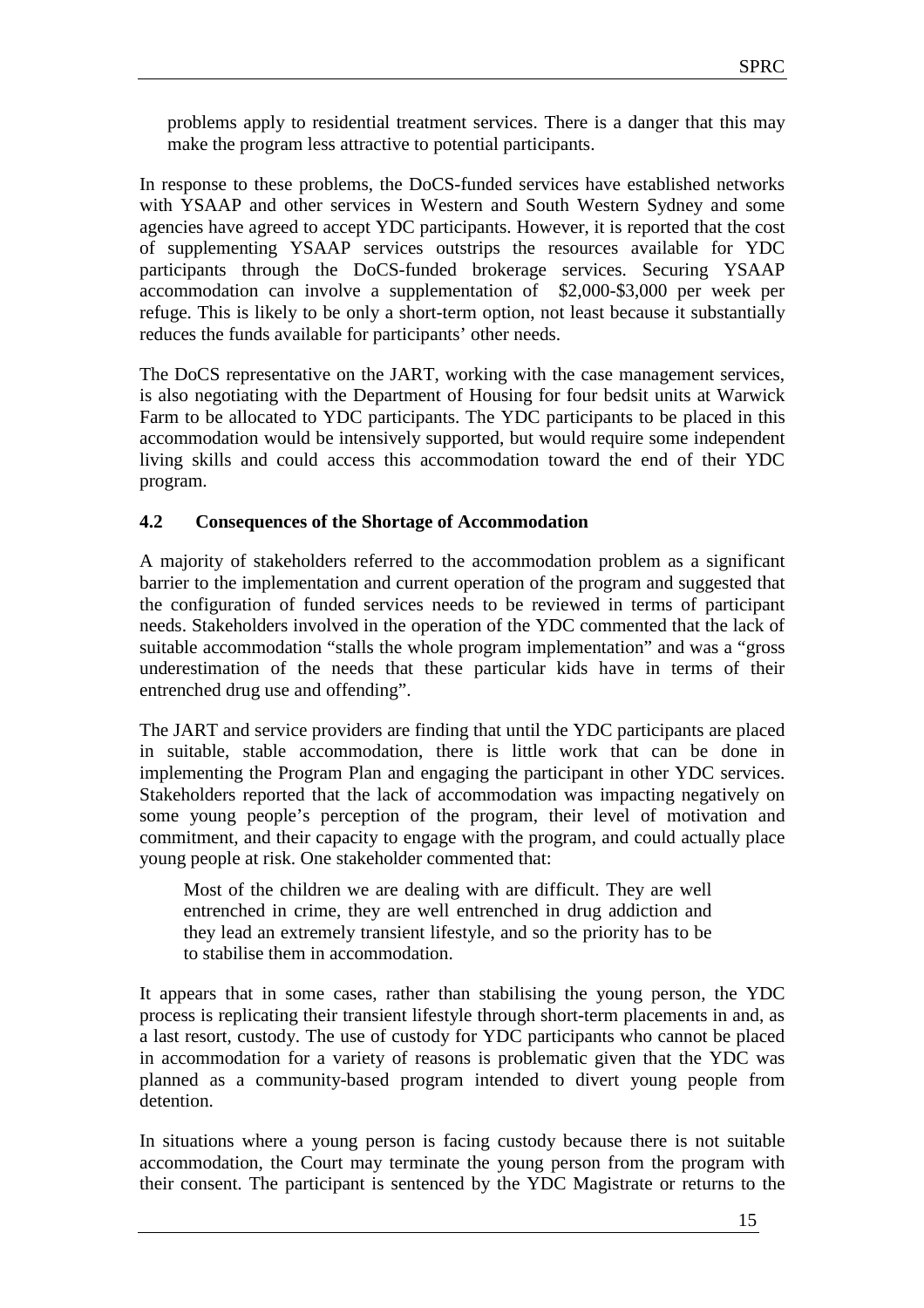referring court, and the time spent on the program is taken into account in their sentencing.

While accommodation needs were canvassed in the planning process, it appears that there has been some mismatch between the service delivery model and the needs and circumstances of YDC participants – mainly repeat offenders with high risk behaviours and high levels of drug dependence. One stakeholder involved in the planning process commented that the "model didn't consider accommodation or detox properly… (it) hypothesised that [some] people could detox in the community." Some stakeholders involved in the operation of the YDC also described the planning process as too centralised at senior executive level, with insufficient input from people with recent field experience. It should be noted, however, a treatment services planning group was convened by NSW Health that included highly experienced researchers and academics as well as health staff from Western and South Western Sydney.

Stakeholders also recognised that there are wider issues involved in the provision of accommodation and treatment services for groups that carry considerable social stigma. There are continuing difficulties in finding places where local communities and councils will accept such provision.

## **5 Treatment**

There has been minimal use of pharmacotherapies, such as naltrexone and methadone, as a treatment for young people on the YDC program. Stakeholders reported that maintenance therapies are generally not considered appropriate for young people given their unstable, unstructured lives and lack of viable family or community supports. A typical program plan concentrates on providing detoxification where required, followed by tailored treatment interventions based on a range of psychosocial approaches.

## **5.1 Detoxification**

Expert opinions vary on the need for medical detoxification services for young people and these opposing views were expressed at different stages throughout the YDC planning process. However, practitioners have noted a shortage of detox beds for YDC participants. Where detoxification was needed, it was assumed that this could take place either in custody if bail was refused (there are six beds at  $\text{Cobham}^2$  for young men and two beds at the Yasmar Centre for young women, though these are not dedicated to YDC program), or in the community for those on bail, either through existing in-patient services or through 'home detoxification' provided through Area Health Services. The expectation was that most of the young people entering the program would have serious criminal histories and be unlikely to receive bail for the assessment process.

 $\overline{a}$ 

 $2<sup>2</sup>$  The detoxification facility at Cobham detention centre was not operating for part of the implementation period due to an industrial dispute. This has now been addressed and the facility is operational and fully occupied.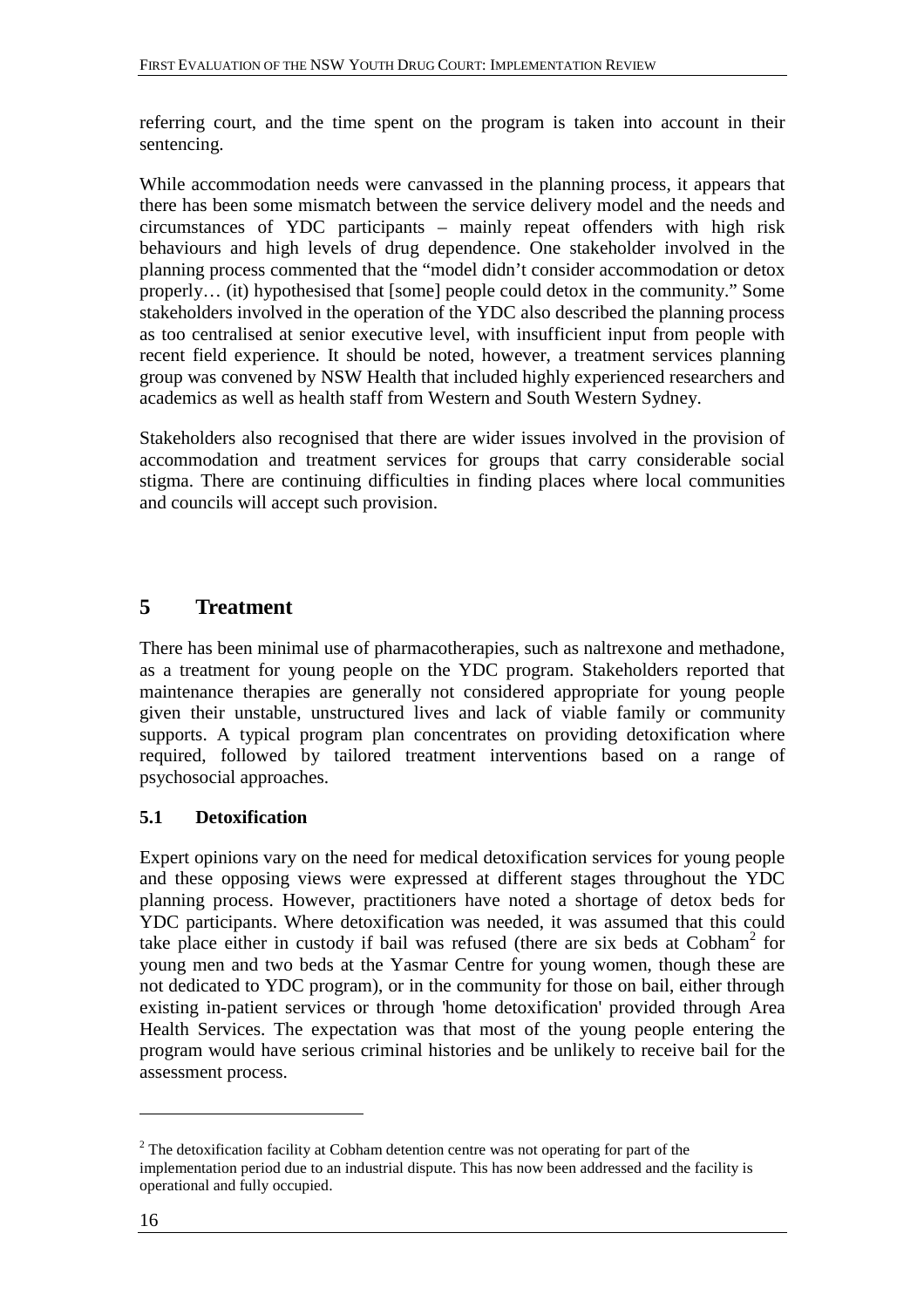As discussed above, heroin has turned out to be the major problem drug and participants have an unanticipated intensity and level of use, leading to greater demand for detoxification. With the closure of Dunsmore House in early 2000, there is now only one adolescent-specific detoxification services in Western and South Western Sydney – Dunlea, which is operated by Youth Off the Streets and is located at Merrylands. Priority access has been negotiated to two beds in Corella Lodge and other beds at Centre for Addiction Medicine in Parramatta, and the Adolescent Ward of Westmead Hospital. However, most of these in-patient detoxification services are designed for adults. JART members commented that mixing YDC participants with adults in these services could place them at some risk.

In many cases the family home has also proved not to be a viable location for detoxification. Often the JART has assessed the young person as needing removal from their current living arrangements where there are child protection issues, drugs in the home and family members involved in crime. In response to the lack of adolescent-specific detoxification beds, YDC participants often have to remain custody to contain their drug use and risk-taking behaviour before program entry.

Concern was also expressed that young people on bail in the community for the initial screen may not detox before their first appearance before the YDC. This can create a significant delay in the assessment before the young person can enter the program. It also raises some questions about whether young people are always able to give informed consent to participate in the program.

The majority of stakeholders interviewed who were involved in the operation of the YDC felt that there should be detoxification beds specifically designated for YDC participants. When discussing expectations of the YDC, most assumed that as a specialist program targeting young offenders with AOD problems, it would have dedicated detoxification and rehabilitation beds. Stakeholders reported that people from outside the program were surprised that the YDC could have been set up to intervene in the lives of high level drug users and offenders without these treatment needs being addressed. Most agreed that while the YDC program is well resourced overall, it does not provide immediate, guaranteed access to the basic and specific residential treatment services necessary for its target group.

## **5.2 Stabilisation**

The service delivery model included a six-bed residential stabilisation unit to accommodate young people for up to two weeks during the comprehensive assessment. It was anticipated that, where necessary, young people who had breached or required a review of their Program Plan could re-enter the stabilisation unit for a short period (maximum of two weeks). It was not intended that the stabilisation unit would be used where short-term accommodation was unavailable.

The stabilisation unit was to be located at the former site of the Liverpool Youth Refuge at Flowerdale Road, Liverpool. However, the Liverpool Council has recommended refusal of the NSW Health/South Western Sydney Area Health Service (SWSAHS) development application for the site and as at late May 2001 mediation with the Council, by the Department of Urban Affairs and Planning, had not yet taken place. NSW Health has been investigating alternative locations in the Western and South Western Sydney.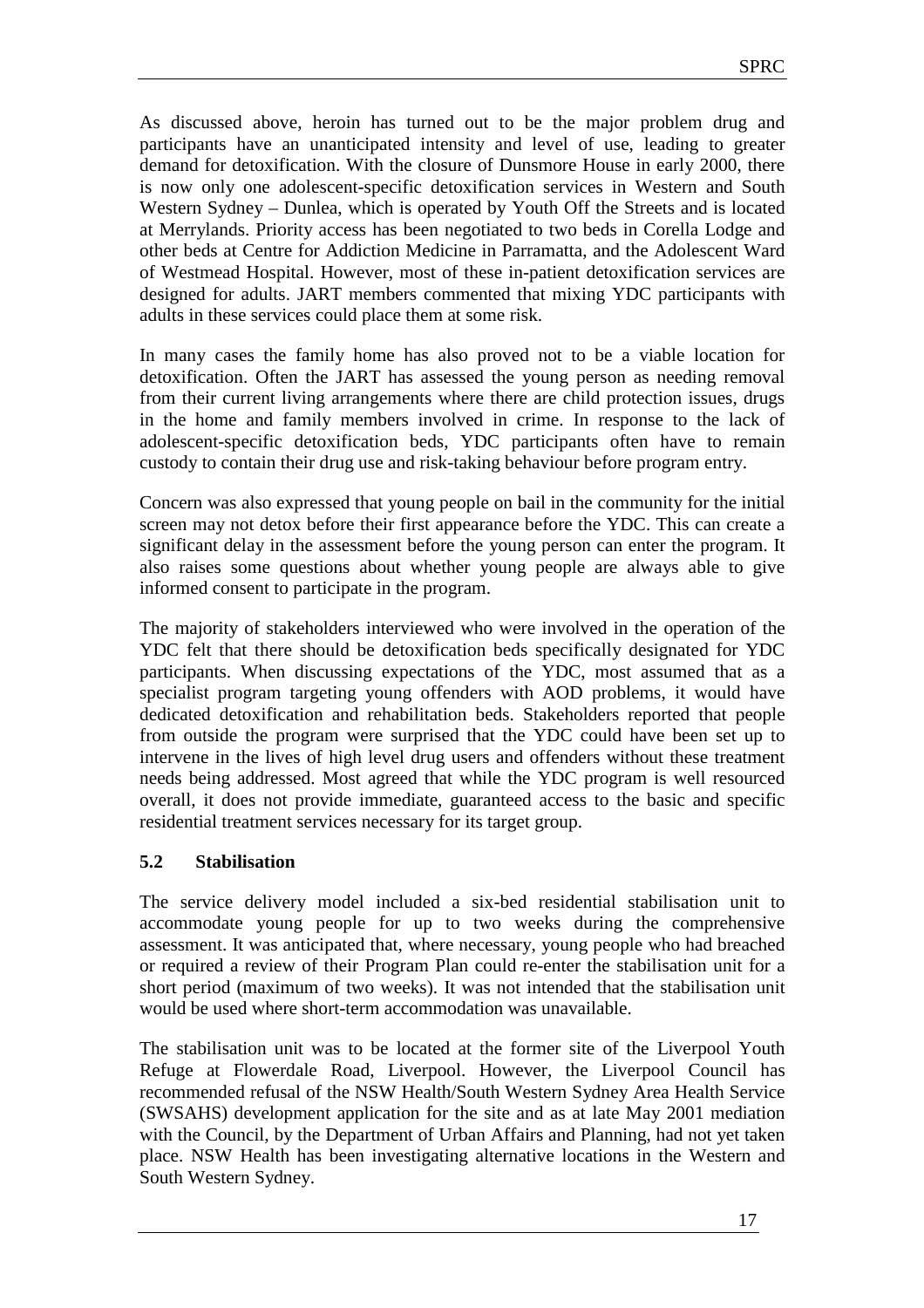As an interim arrangement, the stabilisation unit was operating out of two locations. There were four beds available at Nick Kearns House in Bankstown, and two at PALM West in Parramatta, run by the Ted Noffs Foundation. The stabilisation unit has six staff plus a coordinator, with two staff placed at PALM West and four at Nick Kearns House. YDC participants are admitted for the two-week comprehensive assessment period, or for review of their Program Plan after a breach. Stakeholders commented that the stabilisation services have been underused for the comprehensive assessment, but instead have been used for review of Program Plans.

Stakeholders commented that there have been some difficulties in the delivery of two different services out of the one location. For example, Nick Kearns House ordinarily operates as an adolescent crisis refuge and their residents participate in a program that is designed for their needs. In this context, Nick Kearns House residents often have more independence, such as the ability to leave the refuge during the day without staff supervision. This conflict in operating arrangements and philosophies due to the colocation was reported as causing significant problems for staff in both teams, and for consistency in service delivery to participants of both programs. In response to these problems, the co-location arrangement between the stabilisation unit and Nick Kearns House was terminated by Health at the end of April 2001. The Nick Kearns House partnership was initially meant as a short-term arrangement over the end of year break to provide short-term crisis accommodation for YDC participants. This partnership was extended for use by the stabilisation unit in the absence of independent premises, and in consultation with JART.

The stabilisation unit now consists of 2-3 dedicated beds at PALM West for YDC participants in the comprehensive assessment phase of the program. These beds are for young men only, so there are no beds for young women in the assessment stage. Only four young women have been referred to the stabilisation unit since the YDC began, with only two of these young women taking up residence for a significant period of time. This is primarily because the majority of young women referred for comprehensive assessment so far have had applications for bail refused by the Court on legal grounds. Alternative arrangements have not been made at this time because NSW Health is hopeful that the purchase of properties at Bradbury (Raith and Lark Hill) can be approved and finalised in the near future, and that the stabilisation/induction unit can be relocated.

## **5.3 Residential Rehabilitation**

No new rehabilitation services were created with the funding available for the YDC program and there is only one adolescent-specific service in Western and South Western Sydney – at PALM West. Because of the temporary location of Palm West on the Cumberland Hospital campus, no new beds could be created for the YDC through funding enhancement. The assumption was that if rehabilitation was needed, participants would go on waiting lists for existing services, enhanced with Drug Summit funding (NSW Government, 1999).

YDC clients do not have priority admission for PALM West beds. Stakeholders commented that rehabilitation beds need to be available at short notice so that the participant's engagement with the program is not suspended while suitable treatment is arranged. This would require beds to be kept vacant in case of need. However, it is unlikely that a dedicated YDC rehabilitation service would fully address the problems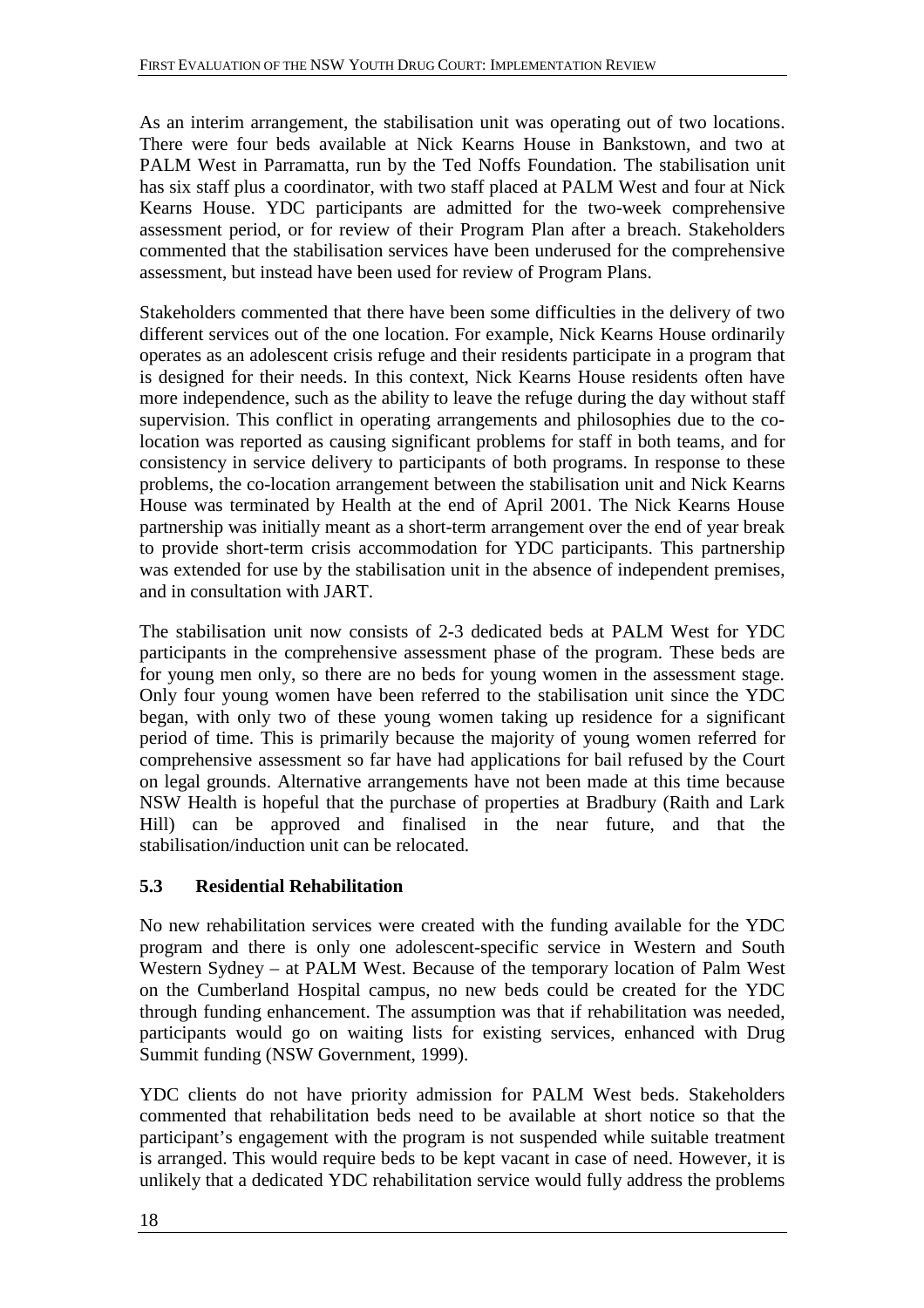in immediately accessing treatment for participants, unless the unit was unusually large. Most rehabilitation programs have small numbers and run for three months, meaning that there would probably be a backlog of YDC referrals.

At present, YDC participants have to compete for rehabilitation places with all other young people in Western and South Western Sydney. This has meant that young people in the program have had to be placed in rehabilitation services as far away as Cowra, the Central Coast and Canberra. In these circumstances, it is difficult for the case managers to implement the Program Plan and bring the participant to Court for fortnightly report backs, or for program managers to supervise the legal mandate and manage health and safety risks. Stakeholders also reported problems with YDC participants mixing with adult and voluntary clients in rehabilitation services.

One young person interviewed, for example, was in custody for six weeks prior to commencing the YDC program (having been 'bail refused' for several weeks before referral to the program). Once assessed as eligible and accepted onto the program, he had to wait in custody for another six weeks until a rehabilitation bed became available. The participant was at the residential rehabilitation service for about two weeks and was then expelled for breaking the rules. At the time of the interview he was back in custody waiting for another bed to become available.

The majority of stakeholders involved in the operation of the YDC said that there should be rehabilitation beds designated for YDC participants. However, at a conceptual level, some stakeholders questioned the value of residential rehabilitation for young people and commented that it seemed more appropriate to adult users. Some suggested that YDC participants were being placed in residential rehabilitation services mainly because there was no other suitable accommodation and/or treatment available to them. Those responsible for referrals, however, argued that the therapeutic needs of young people were the only criteria taken into account.

There have also been conflicts between the objectives of the PALM program and those of external case managers. For some participants, the number of workers involved through YDC has made it difficult for them to engage with the rehabilitation program. This issue is reported to have been resolved. Once the YDC participant begins the PALM program, they become subject to PALM rules and procedures and are case managed through that program in consultation with JART, program manager and DoCS services. This situation may change as new treatment services become available, but it highlights some of the difficulties arising from the involvement and partnerships between multiple service providers and case managers in a program with relatively few participants as yet.

## **5.4 Health day-programs**

There were five day-programs established within existing services and funded by NSW Health. The day-programs were intended to provide services including counselling, group work, relapse prevention, developing social skills and community integration. It was anticipated that YDC participants would engage with the dayprograms around the mid-point of their YDC program, although in practice some are referred to them from point of entry to the program.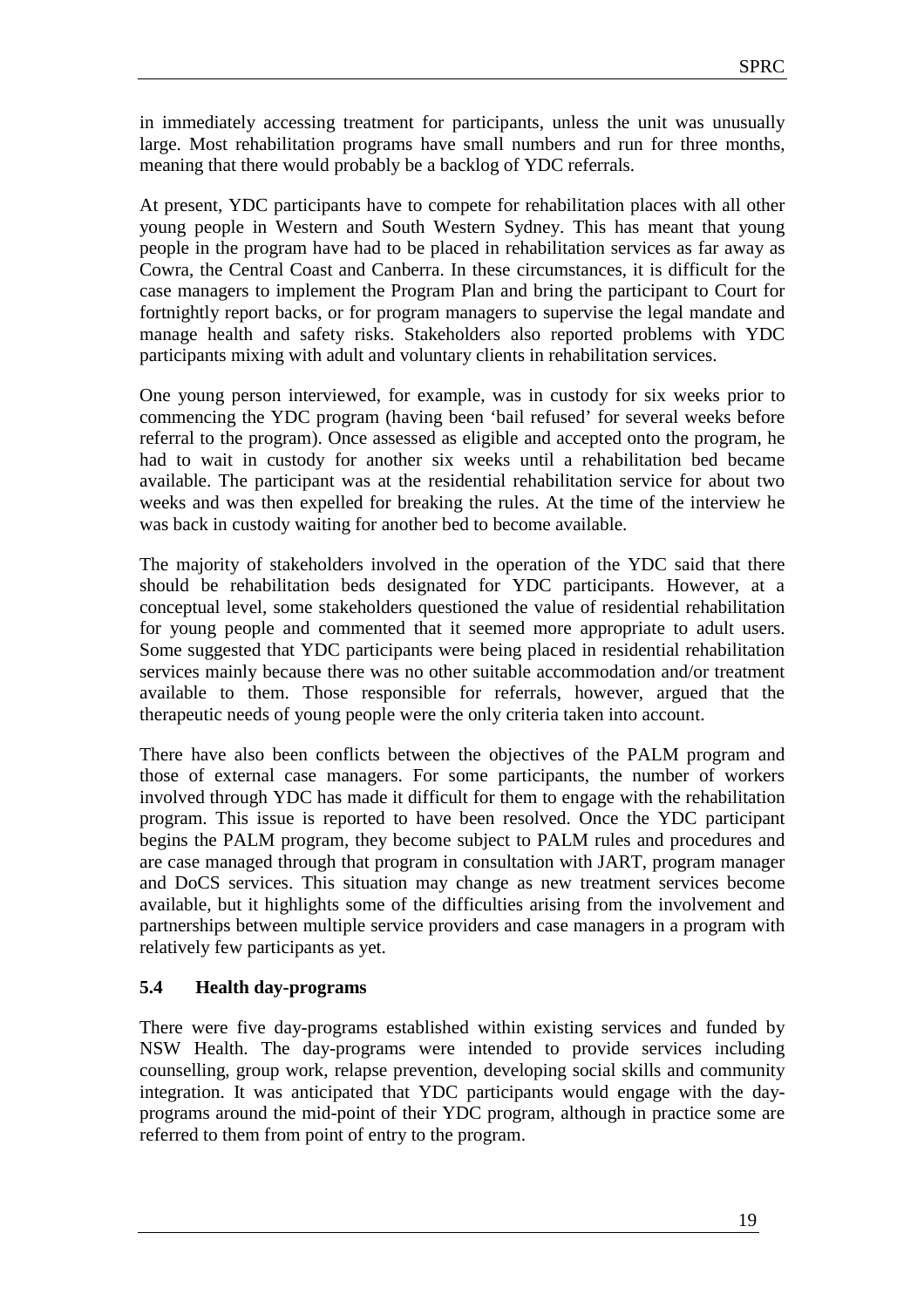The providers include Open Family (specifically for Indo-Chinese young people), Tharawal Aboriginal Corporation (indigenous young people), South Western Sydney Area Health Service, Western Area Adolescent Team, and Ted Noffs at St Marys. One of these programs (Tharawal) was still not operational at the time of writing and most of the others have not started operating programs as originally envisaged, largely because of the low client numbers. The NSW Health representative is liaising with the providers and with the JART to clarify the role and scope of the services that are required from the day programs given these low numbers.

## **5.5 Proposed Induction Unit**

The difficulties identified in engaging young people in the early stages of the program have led a number of stakeholders to suggest that participants require more than a two-week period of stabilisation.

The JART Manager has developed a proposal for an 'induction unit' to operate within the YDC program, using the staff and resources currently allocated to the stabilisation unit. It is suggested that all participants (barring exceptional circumstances) would reside in the unit for a period of up to four weeks after they have been accepted onto the program. This period in the induction unit would serve to stabilise the participants and allow the JART and service providers to provide intensive therapeutic intervention and case management and to build detailed Program Plans. These would include accommodation and treatment options, support arrangements and engagement in activities that could commence immediately on exit from the unit.

The argument is that this induction process could focus the motivation of the participant at the point of entry to the YDC program and establish the intensive nature of their engagement with the YDC. Some young people at present are 'marking time' because aspects of the Program Plan cannot start, with a consequent impact on their motivation, as evidenced by the level of absconding and lapses in the early stages of the program. Many young people go to services that are not a funded part of the YDC program, such as rehabilitation services, and there are few opportunities to develop a therapeutic rapport between the young person and the YDC team. A number of stakeholders commented that for participants bailed to the community, being on the YDC program made no immediate difference to their lifestyle apart from attending counselling and Court. The induction unit would provide an intensive beginning to the YDC program and expectations, and also valuable 'time out' from the participant's problematic environment and chaotic life.

The introduction of an induction unit could reduce the need and demand for detoxification and rehabilitation beds in the early stages of the program, and may assist the identification of committed and motivated participants.

However, YDC resources cannot provide for both the stabilisation and induction unit. If approved, the induction unit will be developed from stabilisation unit staff and resources. There will be no dedicated stabilising residential environment for YDC applicants while they are being comprehensively assessed, and the provision of a stabilisation unit will not alleviate the need for crisis accommodation for YDC participants.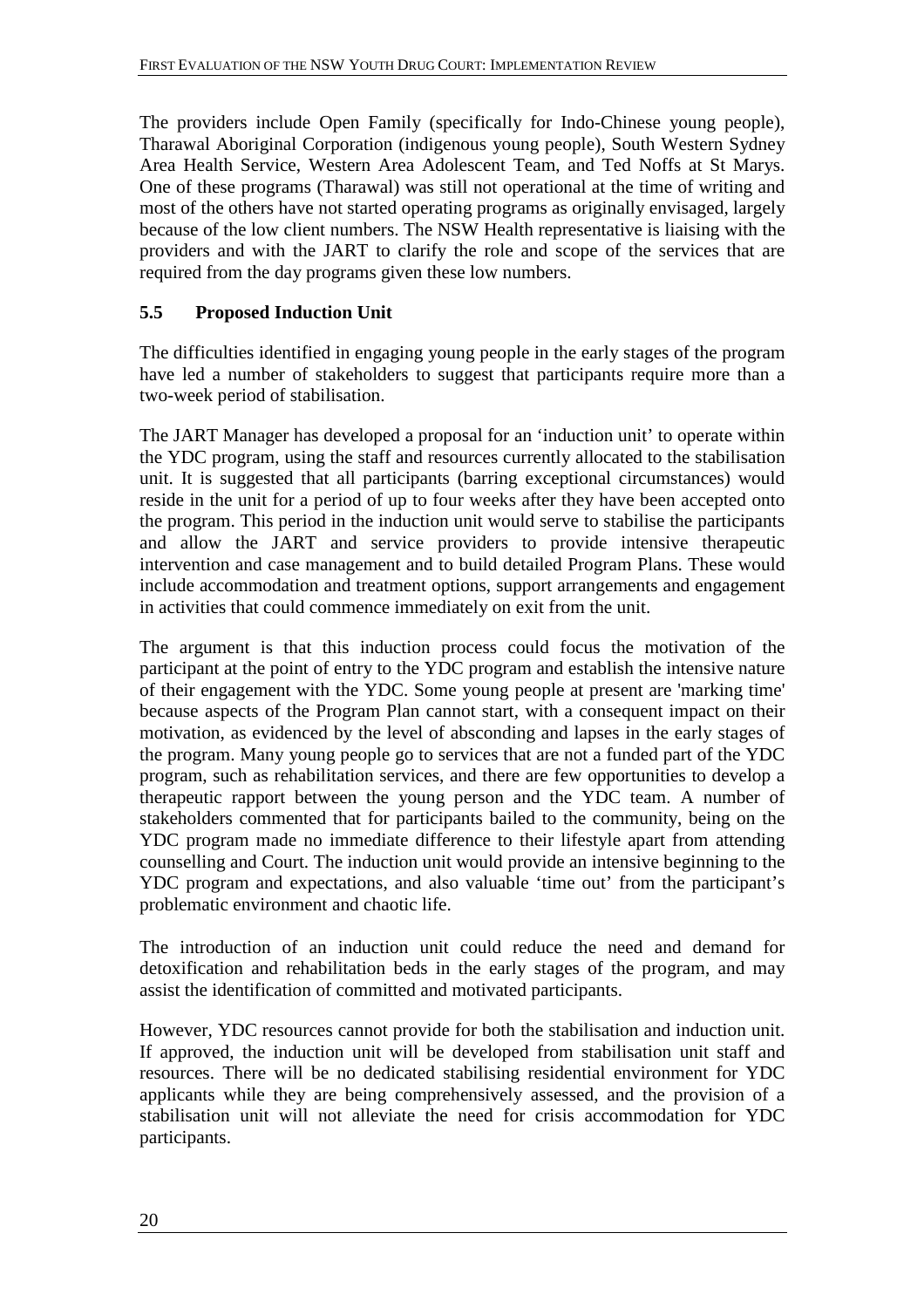## **6 Service Provision**

## **6.1 Program Coordination**

The model involving the interdepartmental assessment and review team (JART), DoCS-funded case management services, DJJ AOD counsellors and Juvenile Justice Officers, and Health-funded day programs, was planned to provide a coordinated approach to service provision for the YDC. The JART was intended to be co-located with the stabilisation unit to facilitate access to the participants during the assessment process.

Throughout the first six months of the program, there seems to have been a lack of clarity about the roles and responsibilities of the various agencies and staff involved. In some cases, program managers and DoCS case managers were performing very similar tasks, which reportedly caused considerable tensions within the team. In addition, the number of players from different government departments and the nongovernment sector meant that effective communication and a shared understanding of roles and responsibilities was crucial to the YDC operation. Both communication and the recording and dissemination of information have been difficult in the absence of a comprehensive YDC database system (this is discussed further below).

Cohesion and coordination has also not been assisted by the physical location of the JART not being finalised by the time the program started. As yet, some JART members do not have adequate IT support.

Staff of the stabilisation unit are currently not involved in any formal reporting to the Court. When a participant has been placed in the unit after a breach, the unit staff report on their progress to the case manager. Stakeholders suggested that it would be appropriate for stabilisation unit staff to present a report to the Court in this situation, considering their close involvement with the participant during this period. The program managers are mainly involved in supervising the legal mandate, conducting initial screens, compiling the comprehensive assessments by JART and writing reports for report back sessions. Some reported that they had little time left to carry out individual counselling and group work, although processes have since been streamlined to address this problem.

This uncertainty about roles and responsibilities, together with the large numbers of stakeholders involved in the assessment and service delivery process at times, have made it difficult for staff to work collaboratively across government and nongovernment sectors. One commented:

Most of the communication difficulty has come from just too many cooks, so many people just gravitating toward taking control, everyone swarming on these poor kids.

The participants interviewed also found the number of people involved overwhelming, especially in the assessment process, although they appreciated the level of support available. The new process for the initial screening, described earlier, should address this problem.

Some stakeholders at the policy level suggested that there has been a level of overservicing of clients because of the lower than expected intake, but this has been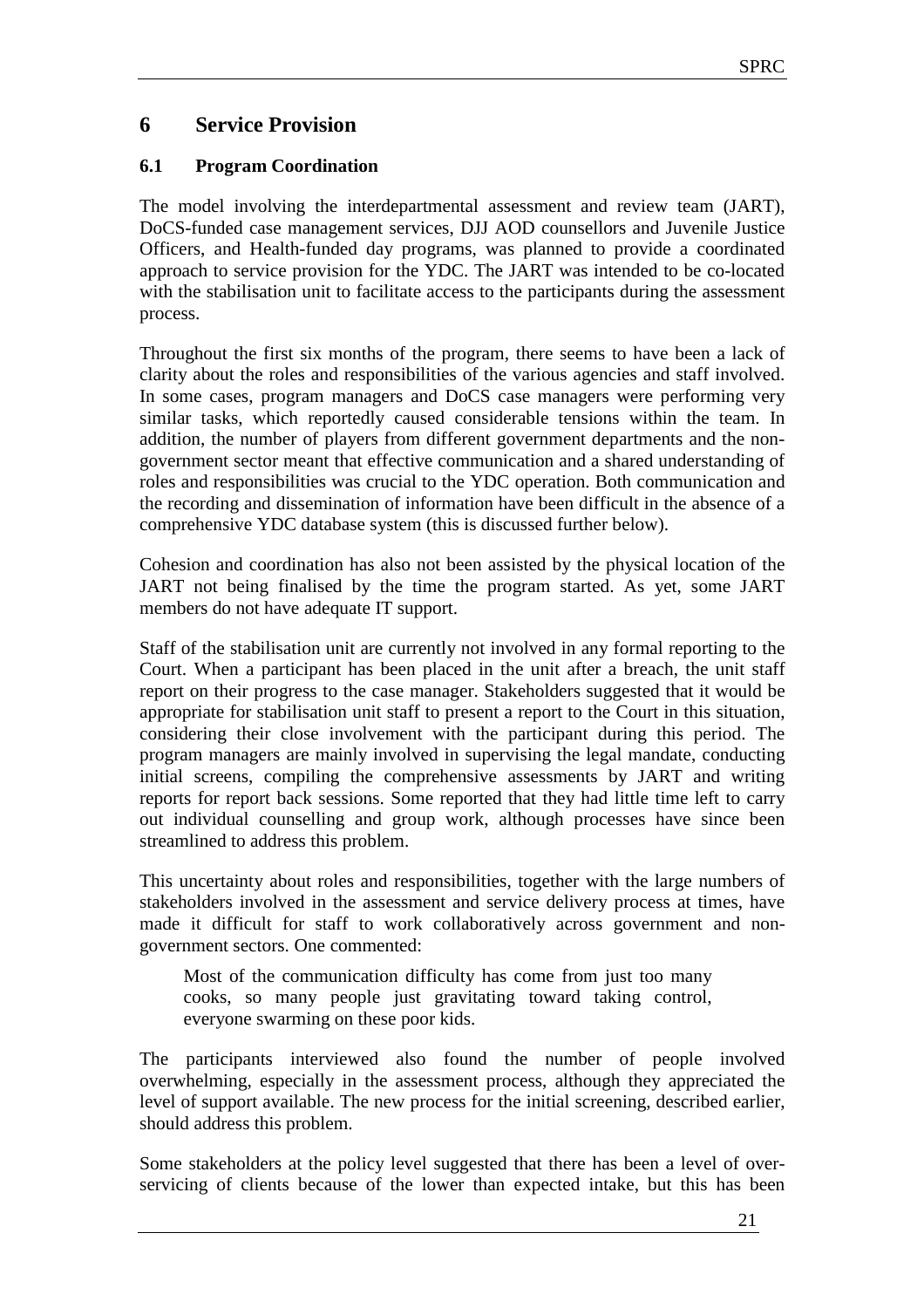difficult to confirm because of the problems of service coordination. It was suggested that over-servicing may be reduced if the number of participants grow, but it also needs to be addressed through staff training. There were also differing perceptions of what young people are doing on the program. In spite of low numbers of participants, staff reported being overwhelmed by work, and yet there was a perception amongst some stakeholders that participants did not have sufficient structured activities while on the program.

After a number of internal meetings about roles, responsibilities and procedures, a document has been developed by JART to help clarify these issues and to develop practical systems and timeframes to assist the YDC to operate effectively. The JART and the Court Team have also established joint monthly meetings to discuss issues and procedures.

Stakeholders commented that there needed to be regular meetings between the JART and the DoCS-funded case management services to address problems in service delivery at a managerial level, and these has also been implemented. Formal case reviews are also now convened between caseworkers and program managers and written documentation of these reviews is provided to the JART.

The JART is planning a training session with case managers and program managers on Court requirements for reporting and attendance at report back sessions. A number of staff were recruited to the program at a late stage and need a review of their role and skill development.

## **6.2 DoCS-funded Case Management Services**

The DoCS-funded case management services include The Junction Works Inc., the Indigenous Social Justice Association Inc. and Marist Community Services. These services coordinate, resource and implement the Program Plan in consultation with the JART and the supervising program manager. The services are managed internally but with some overall coordination by the JART member from DoCS.

The case managers reported that their ability to provide case work support for participants in the initial period of the pilot program was limited by the amount of travel required within the Western and South Western Sydney area. Service providers commented that their staff were regularly travelling long distances to visit participants and take them to appointments. Also, as mentioned earlier, some YDC participants had been placed at Cowra and the Central Coast. Services were not funded to provide such a transportation service, although it is sometimes a necessary part of case work support to accompany young people to appointments. The role of case managers is in part to ensure that young people can fulfil their program plans requirements, including attending appointments, but dependence on these workers for transport is not necessarily appropriate. The transport issue has also to some extent been exacerbated by the low program take-up, especially in the Cobham Children's Court area, as there has been a need to spread the referrals received across the three brokered services, even though the participants might not come from the particular service's area.

There has been considerable discussion about this problem since the pilot started and case managers are now encouraged to consider alternative solutions.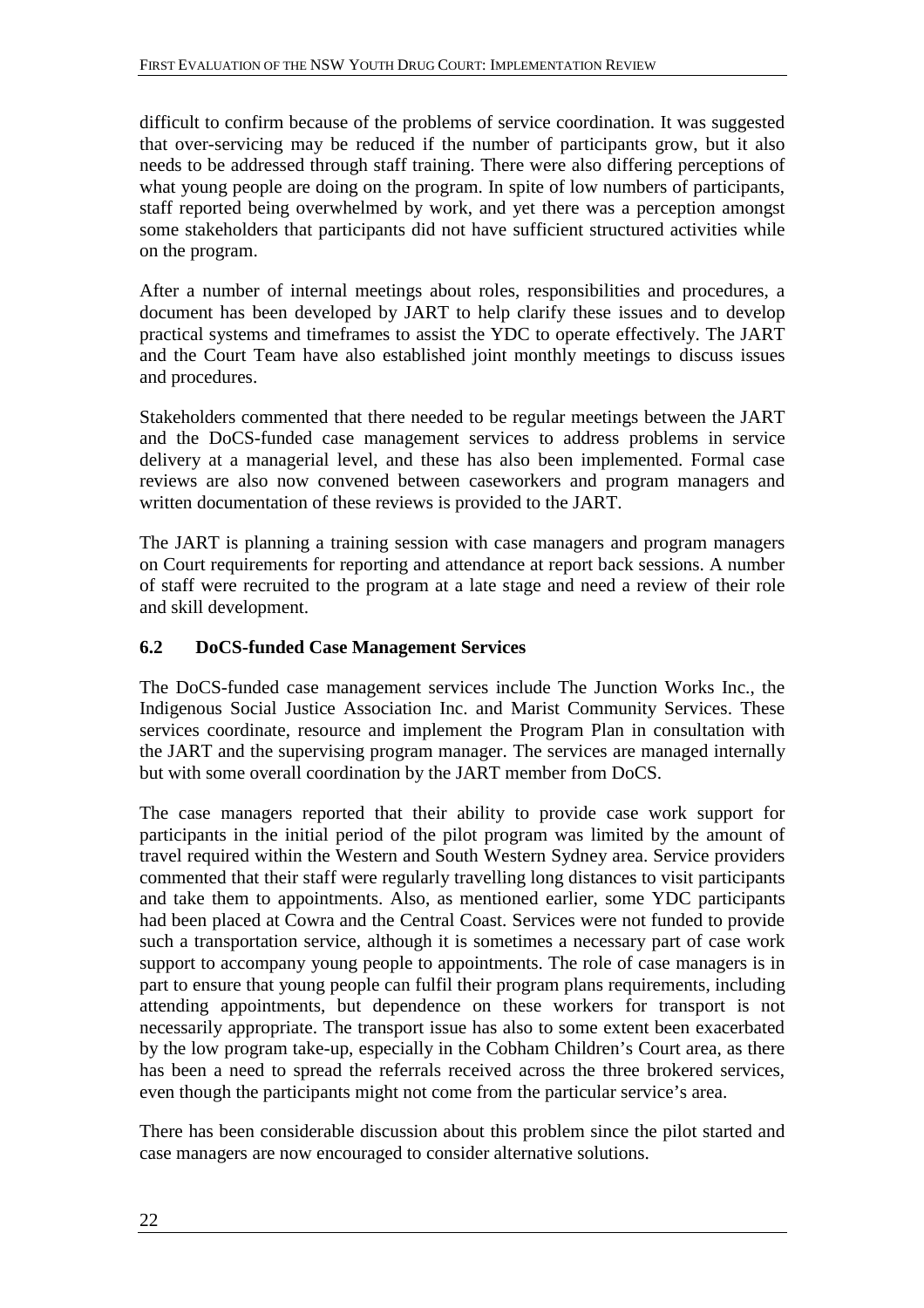A number of stakeholders commented that availability of transport and brokerage funds for the YDC participants may be detrimental in terms of creating dependency on the program. In their opinion, the program should aim to support participants in developing the skills to have an independent lifestyle. Stakeholders in services attached to the YDC commented that when the case managers stopped taking the participants to appointments, participant attendance declined significantly.

There were also some conflicts reported between the DoCS-funded services and DJJ program managers about how the brokerage funds should be used to benefit the young person. There have been instances where goods and services have been purchased for a participant without the consent of, or consultation with, the case manager.

In general, there has been a need for substantial clarification of the respective roles, responsibilities and philosophical approaches of the case managers in relation to the DJJ staff in ensuring that young people comply with the conditions of the legal mandate which includes their program plan. A further review is planned to ensure that practice and procedures are in place to provide young people with the opportunity to reach their full potential.

## **6.3 Education and Training**

The Department of Education and Training (DET) did not receive any specific funding under the Drug Summit initiatives to support their participation in the YDC pilot. Their involvement in the program came late in the process after the Director of the Crime Prevention Division of the Attorney General's Department visited drug courts in the United States and identified the importance of education in achieving successful outcomes. The position of the JART member from DET is currently funded by NSW Health and DET has received no specific funding to resource educational programs for the YDC.

The problems of accommodation identified earlier, and the consequent instability of participants' lives while on the program, make it difficult for them to engage in educational activities, particularly those of a formal kind, even where such activities are available. There are few courses available or appropriate for young people at risk, and particularly for YDC participants with unstable and chaotic lives. It was reported that YDC participants are generally not education-ready, have very low literacy levels, have not attended school for a number of years and do not function well in a classroom environment. Education stakeholders commented that YDC participants need to have a positive educational experience that is adapted to their level of readiness.

To address these problems, the DET JART member has negotiated with South-Western Sydney Institute (SWSI) of TAFE to develop a flexible course for YDC participants which may better address their needs. The course has been operating since 10 April 2001 and will continue until the end of June 2002 and is funded by SWSI 'TAFE Get Skilled' and the DET 'Helping Young People at Risk' program.

The YDC course operates for three hours per day, two days per week from the YDC premises in Liverpool. It has a literacy and numeracy focus, with 'tasters' of vocational programs at various TAFE colleges. YDC participants are enrolled in the TAFES, studying accredited modules and can remain in the course for the duration of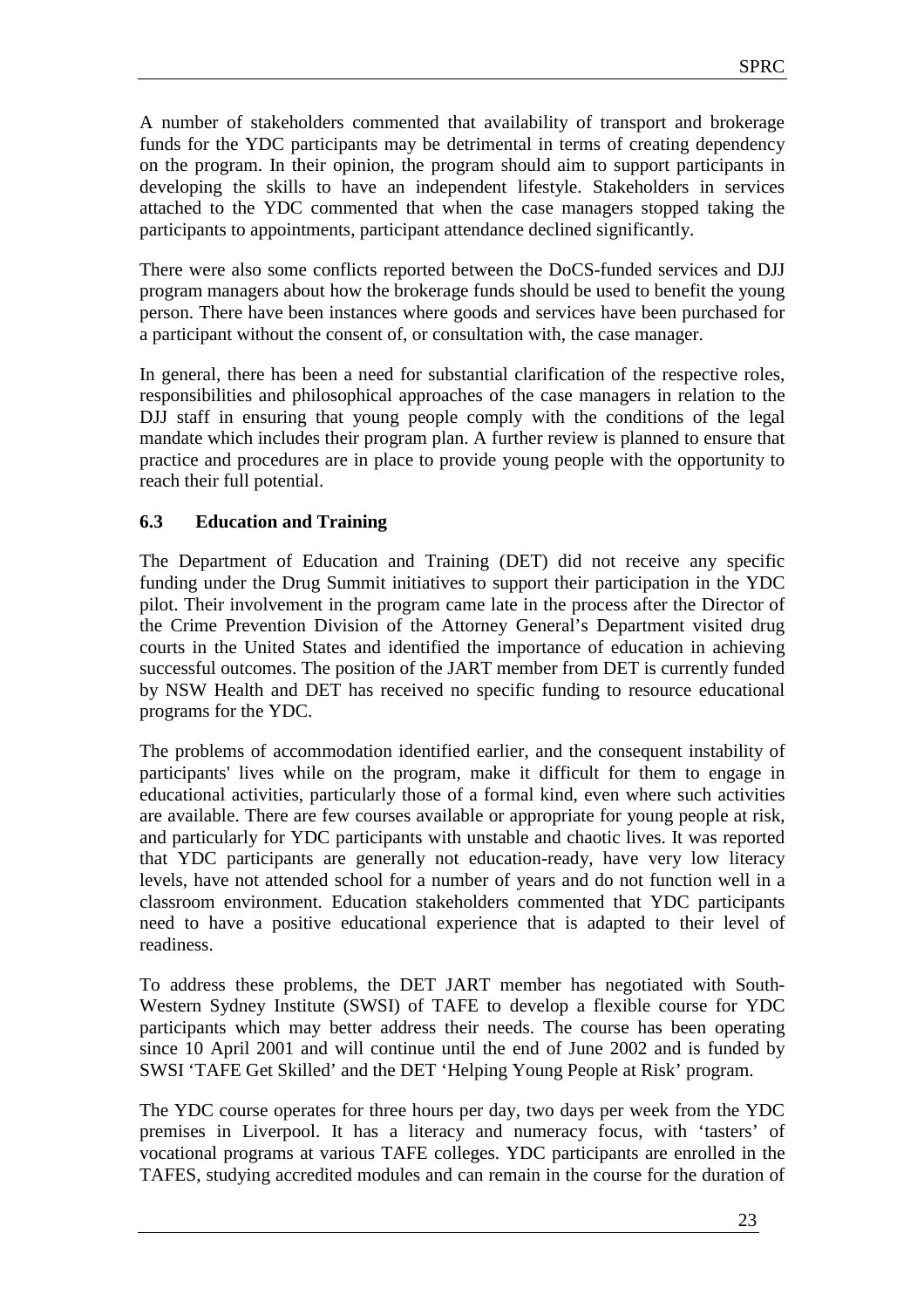their YDC program. The course has rolling enrolments to match the needs and effectively engage the YDC participants in education and vocational training.

Prior to this course being implemented, the DoCS-funded case management brokerage funds were used to purchase the services of a literacy and numeracy tutor for participants. Two participants are currently completing year 10 through distance learning and receive tutoring through the course.

Although this is a welcome innovation, DET representatives commented that the sixmonth timeframe for the YDC program made it very difficult to achieve any positive outcomes, in terms of preparing and linking participants to education and training opportunities in a productive and sustained way. Any continuation of the program beyond the pilot phase would require adequate resourcing for DET staff and programs.

Some stakeholders also commented that participants are engaging in education at a later stage in the program than expected and that therapeutic and welfare interventions (usually of a crisis nature, including accommodation) are taking priority.

## **7 Court Processes**

## **7.1 Court Resources**

Two magistrates are allocated specifically to the YDC program, one at Cobham (Mondays) and one at Campbelltown (Thursdays). This can assist with program consistency because the magistrate has the opportunity to develop a relationship and rapport with the young person which should increase the effectiveness of sanctions and save time in report back sessions. Some stakeholders commented that the program would benefit if there were a single dedicated magistrate, as in the Adult Drug Court. This was thought at the planning stage to be difficult because of Children's Court circuit requirements.

In the initial period the YDC experienced problems with the lack of a dedicated court room at Cobham which meant that formal parts of the court process (referrals, breaches of bail, program acceptance) had to be fitted into morning, afternoon tea, and lunch adjournments of the main Children's Court. However, there is now a court room set aside for the YDC at Cobham and there is generally a court room available at Campbelltown although difficulties remain when extra courts are sitting.

Once a young person is formally accepted onto the program the court process becomes non-adversarial and the Court Team (Prosecutor, Legal Aid, JART representative and case manager) functions as an advisory body to the YDC Magistrate.

Most stakeholders said that the court processes, including report backs, were time consuming, with participants, family members and service providers waiting around for long periods. The Court Team is now working to streamline court processes and report back sessions.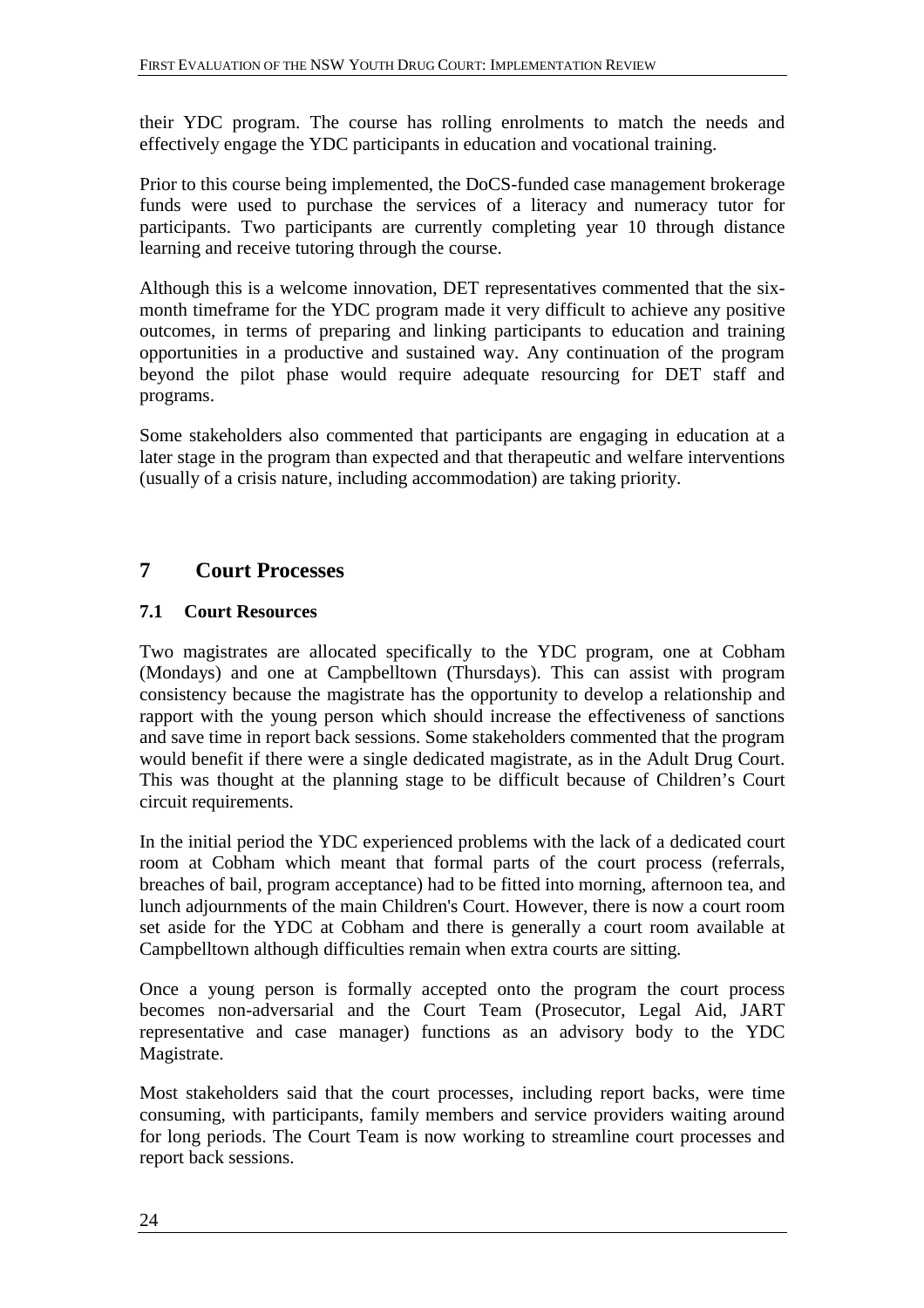## **7.2 Report backs**

The planned YDC model involved 2-3 'Phases' of report back sessions. In Phase 1 the participant would report fortnightly, Phase 2 involved monthly reports and Phase 3 would commence after the participant had graduated from the program and would consist mainly of after care. To date, no YDC participant has progressed to monthly report back sessions, although there has been one 'graduate' to date.

The Court Team meets prior to the report back session to discuss any major issues. In preparation for the report back session, the caseworker writes a brief report on the progress of the young person in relation to their Program Plan, and the program manager writes a brief report on the participant's response to supervision. These reports are read in conjunction and provide recommendations for variations to the Program Plan or bail conditions. The reports are approved by the JART Manager and have recently been modified to provide more detail to the Court.

In the report back session the Magistrate discusses the young person's progress (positive or negative) on the program, and any barriers to achieving the Program Plan. The sessions are attended by the Court Team, JART representative, program manager, case manager, young person and family/support persons. The young people are encouraged to speak for themselves and discuss with the Magistrate what they enjoy, and what they would like to change about their Program Plan. The report back sessions are intended to be conducted in a way that develop a sense of ownership and engagement with the program on the part of the young person. The Magistrate may adjust the bail conditions to assist the young person to better engage with the Program Plan, or to enforce compliance after a breach. Decisions in report back sessions are made by the Magistrate on the advice of the team.

The YDC participants interviewed as part of this review all commented that they liked the report back process and being able to develop a relationship with the magistrate and prosecutor as well as the Legal Aid representative. There was a view that everyone was there to support them and wanted to see them succeed on the program. This view was reflected in observations of report back sessions where participants were able to speak up about the positive and negative aspects of their Program Plan, and disclosed drug use to the magistrate.

There were some concerns expressed by stakeholders involved in service provision about the communication of information from the report backs sessions, although this is apparently recorded and available from the JART. Other stakeholders are also encouraged to attend the sessions.

## **8 Breaches and Sanctions**

## **8.1 The Process for Responding to Breaches**

The question of compliance with program requirements - and consequent sanctions for breaches of compliance - is a particularly difficult one for a program of this kind, which deals with young people with serious offences, heavy drug use and multiple social needs. It was intended that a model of rewards and sanctions for positive and negative program behaviour would be developed within the context of the program, but this was not specified in detail in the YDC Program Plan.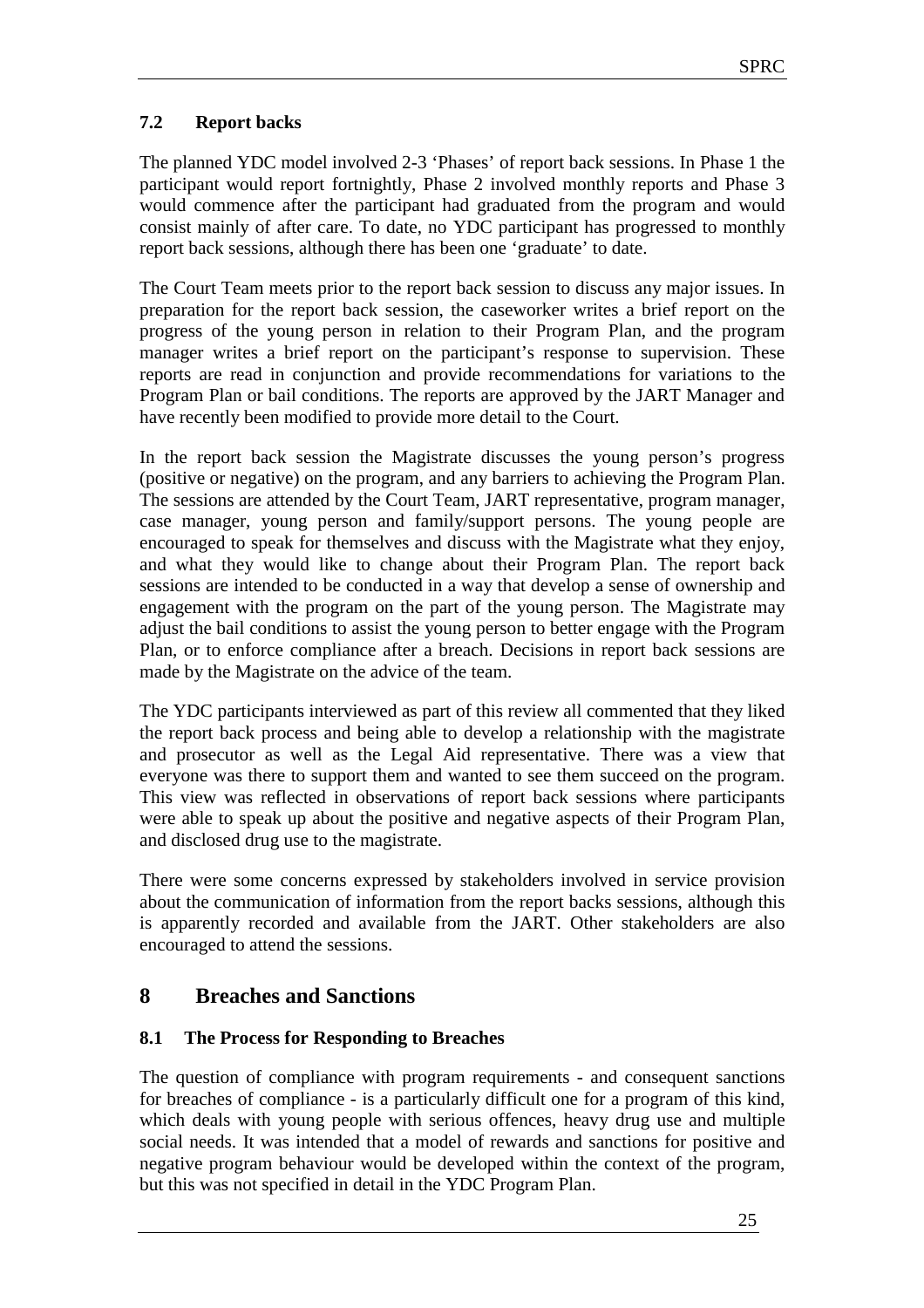The practice which has developed is that when a participant breaches an element of their Program Plan (most typically through absconding, reoffending, or an extreme lack of participation in the program) the JART is notified as soon as possible. The JART Manager contacts the YDC Prosecutor who circulates the identity of the young person on the police system to indicate a breach of bail conditions. If the young person does not appear within several days, a warrant is issued under Section 50 of the *Bail Act 1978*. When the young person is apprehended, they are taken to the nearest police station where the warrant is executed, charged under the warrant (or Section 50) and bail refused. The participant then appears at the next available Children's Court sitting where the magistrate can review, vary or refuse their bail. The participant is then remanded to appear at the next sitting of the YDC where their matter may be listed for termination.

In the YDC, bail conditions are used as a system to provide sanctions and rewards. If a participant demonstrates positive progress and engagement with the program, then curfews may be relaxed. Conversely, the response to a breach is normally to increase the level and frequency of supervision.

When it is apparent that a participant is acting in a way that compromises their participation in the program (eg. drug use, not keeping appointments), the Magistrate is informed and orders the participant in to Court at the next sitting for discussion of the breach. Drug use while on the program is sometimes detected through urine tests.

## **8.2 Drug Use and Urinalysis**

In the YDC planning process, the Department of Juvenile Justice prepared a policy paper outlining the use of urinalysis in the YDC program to "provide a baseline measure of drug use, inform the case history and support the development of a treatment plan." YDC participants were to have a minimum of two and a maximum of six urine tests over the course of their involvement in the YDC. A urine test is conducted as part of the initial screen for eligibility for the program. The paper recommends that urinalysis be used to assist the treatment intervention and to provide an indicator of positive or negative progress on the program rather than as a punitive measure. When a positive test was received, the Program Plan should be revised and interventions should be more frequent, rather than imposing court-based sanctions.

As planned in the YDC, urinalysis does not occur on a regular, systematic (or random) basis, but rather when requested by a representative of JJ/JART/Court Team. The sample is collected by the JART member from health (but will be collected by the DJJ community nurse when this position is filled). The samples are sent for analysis by PALM laboratories and cost \$21 each for processing. Stakeholders in the Court Team commented that it can take up to three weeks for urinalysis results to be notified, which causes problems in terms of providing an immediate and effective response to a positive test.

The issue of urinalysis is contentious, and highlights differences of opinion amongst YDC stakeholders as to whether the program should be based on harm minimisation or abstinence. Amongst YDC operational staff, there were conflicting views about how urinalysis should be used as an element of the program: should it be a deterrent or measure of drug use within a program based on abstinence; or as a means of encouraging honesty and self-disclosure within the program, based on harm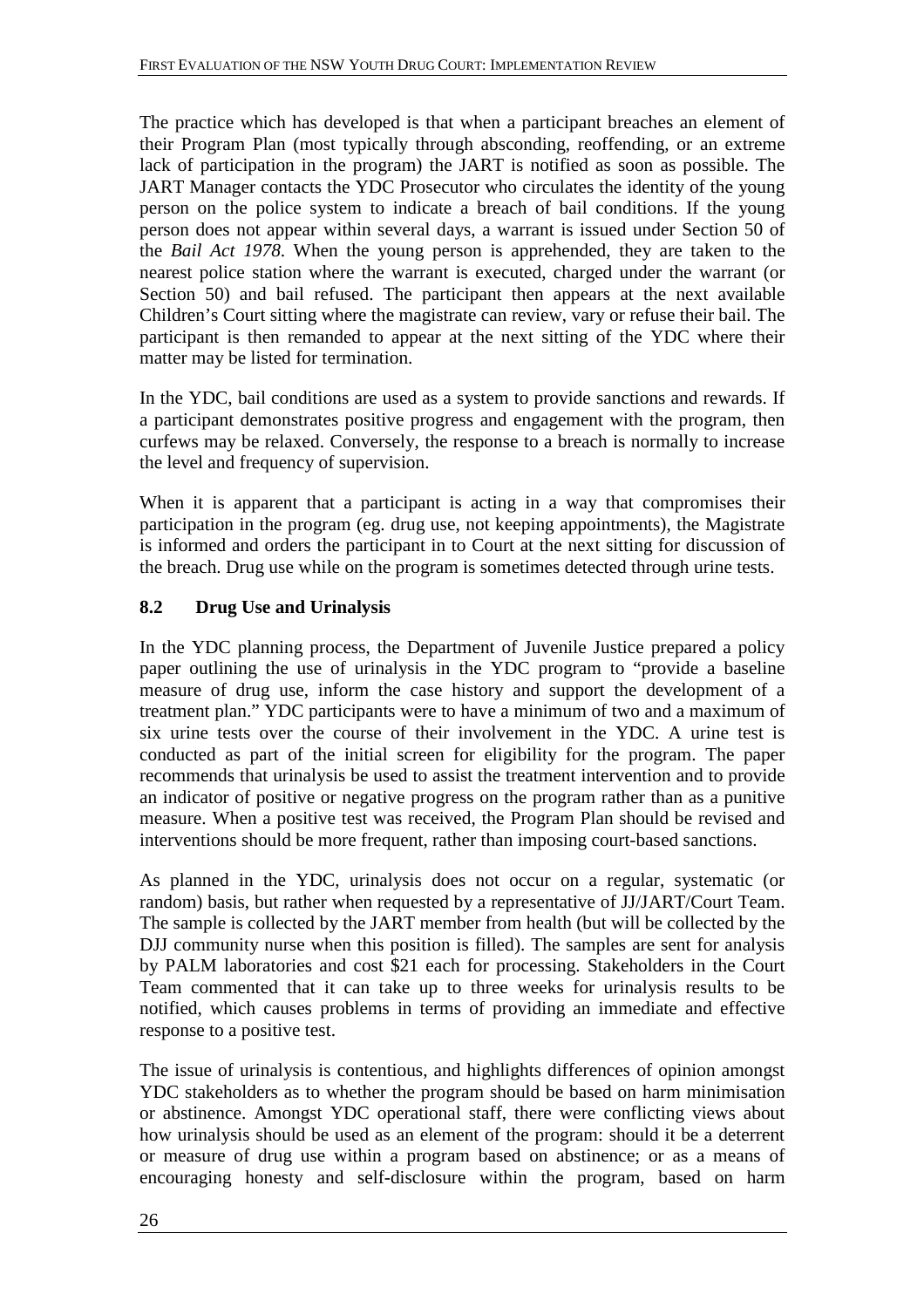minimisation? Some commented that urinalysis has not been as regular or as random as they anticipated and that there has been a disparity between its use for different participants. One argument was that increasing urinalysis would have a limited effect because the majority of YDC participants already disclose their drug use in counselling. The context and reasons for the drug use are then discussed in the next report back session, and the Court may respond by tightening supervision and increasing counselling.

In terms of sanctions, the focus of the JART and Court Team is on reoffending and lack of program participation rather than on drug use. When participants report drug use while on the program, the JART and Court Team view this as a flag to review the Program Plan and to increase the level of supervision. The Magistrate makes it clear to the participant that drug use while on the program is unacceptable, discusses the context for the drug use and the bail conditions are varied as required.

A number of stakeholders expressed concern about revoking a participant's bail for a breach such as leaving a treatment service, ie for a breach of what is a therapeutic program rather than for criminal behaviour. The consequence of this is that the breach appears on the young person's criminal record and may have implications for future dealings with the criminal justice system, such as making it more difficult for them to get bail as an adult. One the other hand, it was reported that the risk factors for the young person and the community are always considered in judgements about bail revocation.

## **8.3 Sanctioning**

There was a perception among stakeholders not directly involved with the Court that the YDC has few available sanctions to be applied after a breach. Some commented that many of participants have only agreed to go on the YDC program so that they can stay out of jail, are ambivalent about the program, and are resistant to changing their lifestyle. They argued that the program at present could be seen as condoning offending and drug use by not offering direct consequences for this behaviour. There were differences of opinion about whether young people were being given too many chances by the Court to prove themselves, and some stakeholders also felt that boundaries of acceptable behaviour and participation while on the program were inconsistently and unfairly applied. One said:

I thought it would be a lot stricter … I think everyone should have the same rules ... Some of these kids don't have any boundaries, so they need to know, if I do this there are going to be consequences.

Some of the participants themselves also expressed surprise at not being terminated from the program after absconding or continuing drug use.

One view was that the Adult Drug Court model of custody for non-compliance should be adopted, or that a set of appropriate sanctions should be developed for specific types of program breach and that if the behaviour continued with no improvement, the young person should be terminated from the program (along the lines of a 'three strikes and out' model). To be effective, such sanctions must be immediate, with graduated levels of response, framed in terms of 'consequences' for negative actions.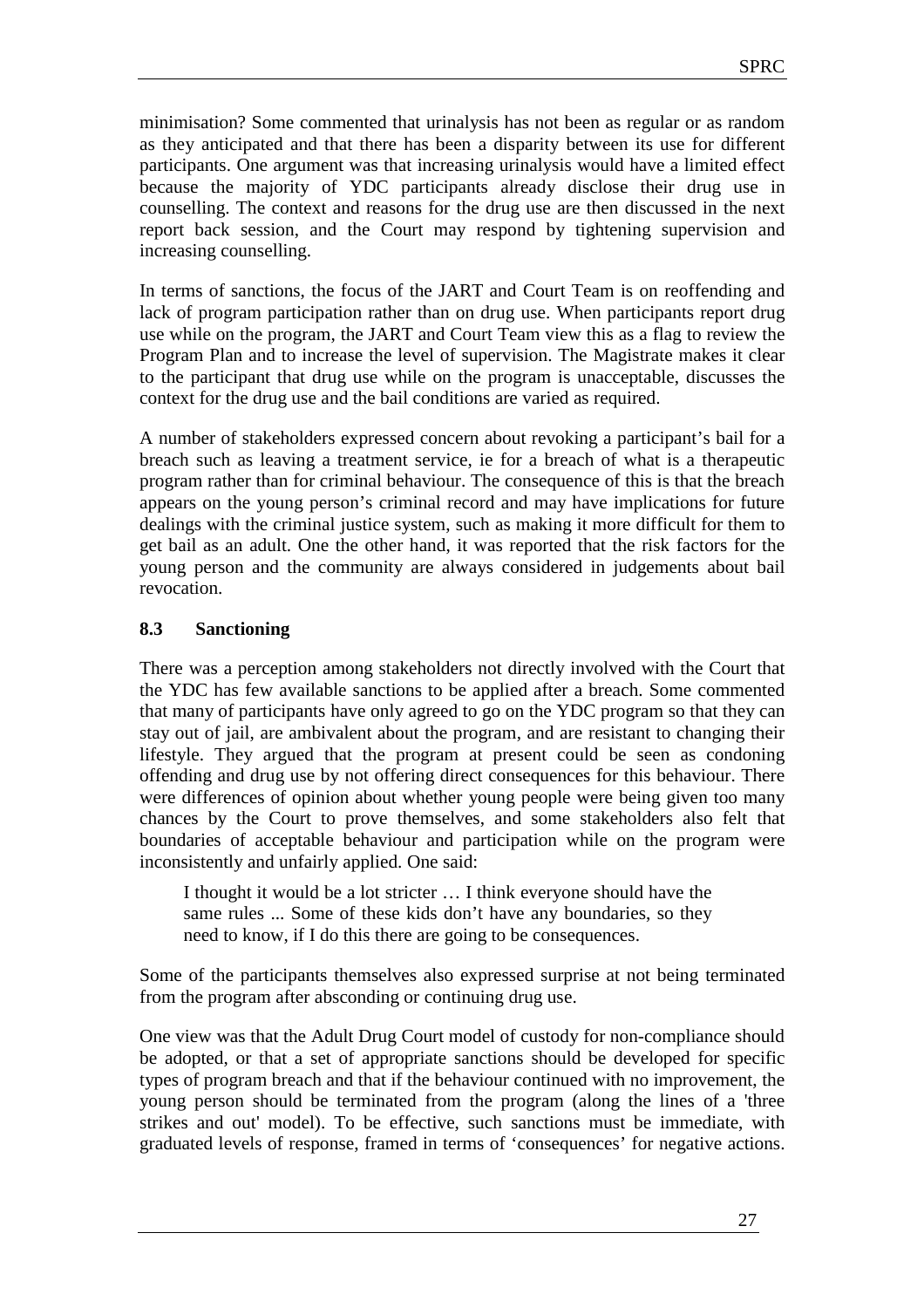This approach, however, conflicts with the idea that the purpose of the program is to draw in (and keep in) young people with the most challenging behaviour and needs.

Some stakeholders also commented that young people do not appear to have enough to do while on the program, or do not want to actively engage with the program beyond attending mandatory appointments. For these stakeholders, it was unclear what the Court expects in terms of engagement and participation and how this might be monitored and measured in report backs. Some of those directly involved with the young people said that there were instances where the report backs failed to present the real story of the participant's lack of engagement with the program and the exact circumstances of a breach. YDC participants also said that they want to have structured activities to do every day, "or else you can get bored, look up old friends and get in trouble again".

## **8.4 Rewards**

Rewards were regarded by many of those interviewed as equally important as sanctions, in terms of recognising positive engagement with the program. In the report back sessions, the Magistrate generally talks with the participants about their progress and congratulates them on their hard work. Participants made positive comments about the experience of talking to and having a rapport with the Magistrate (and other stakeholders) and said that this made them want to stay motivated and succeed on the program. One participant even said that the report back sessions were something to look forward to instead of being in trouble all the time.

## **8.5 Termination**

The practice on termination has developed as follows. Where a YDC participant has seriously breached their Program Plan (bail conditions), a warrant may be issued by the YDC Prosecutor. When the young person has been apprehended for a breach of bail, the prosecutor may indicate that there is a case for termination from the program. The matter is brought to the Court and the Magistrate adjourns the hearing (for one week) so that JART can prepare a report recommending either that the Program Plan be modified to meet the participant's needs and engage them in behaviour modification, or that they should be terminated from the program. The prosecutor and defender make submissions in an adversarial setting as to whether the young person should remain on the program. The Magistrate considers the advice of JART and makes a decision.

A similar process operates for participants in custody who have breached their program plan and exhausted all available accommodation placements. In a team meeting, the Court discusses the participant's engagement with the program, length of time spent in custody, likely length of original sentence, and the nature of charges and decides whether it is beneficial for the participant to remain on the program. If the young person wishes to remain on the program, the matter is listed for a termination hearing with adversarial argument and the YDC Magistrate has the final decision.

Where a young person has been terminated from the YDC program, they are either sent back to the referring Children's Court for sentencing or can be sentenced in the YDC itself. Under the YDC Program Plan, their participation in the program must be taken into account in sentencing. They can then make an application to the Court to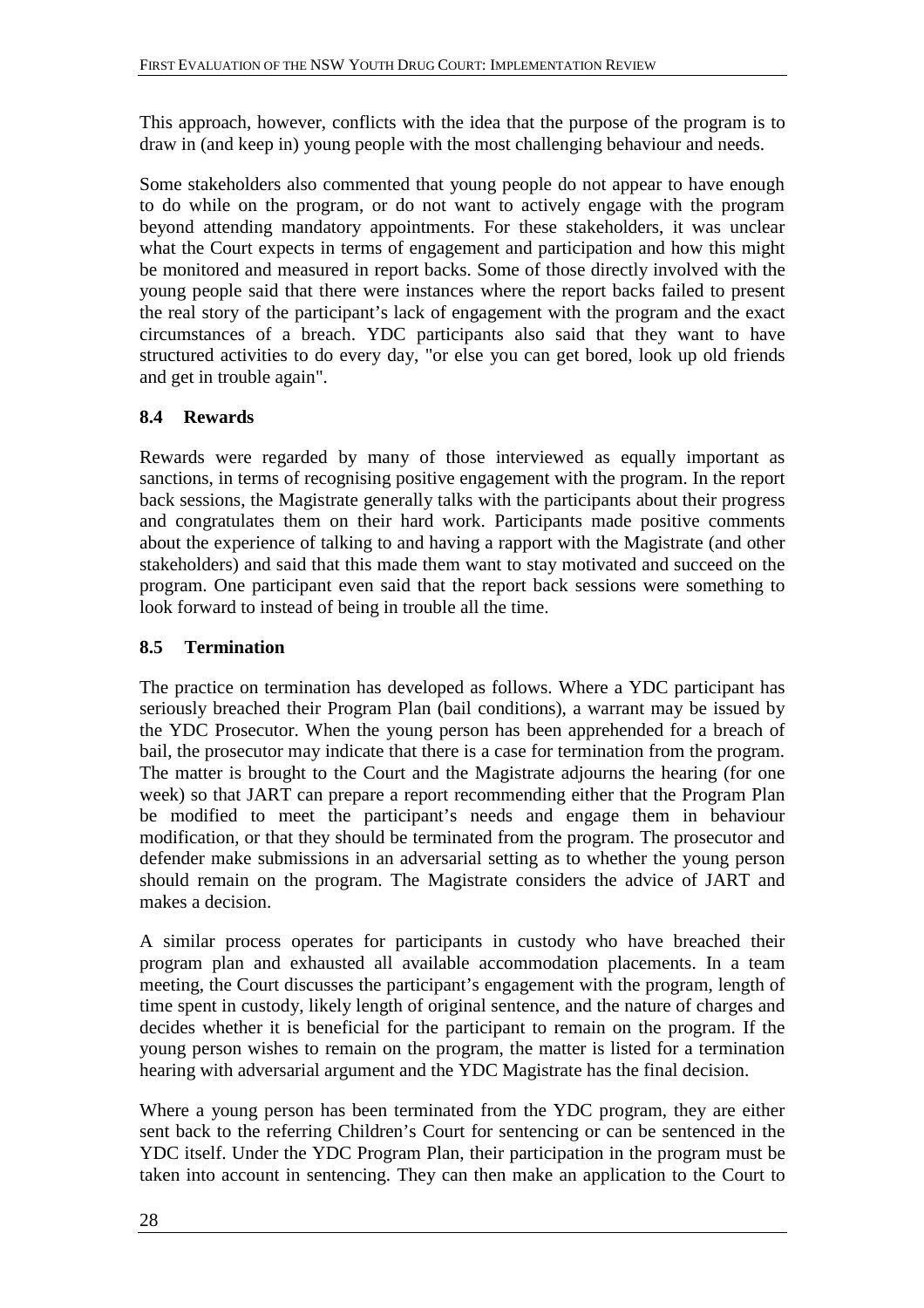reverse their plea of guilty, at the discretion of the Magistrate, in the grounds that they were induced to so plead because they wanted to go on the program.

Only seven participants have been discharged from the program so far, so it is unclear as yet whether there are any particular problems with this process.

## **9 Graduation and Sentencing**

## **9.1 Graduation from the Program**

After the young person has been on the program for six months, the Magistrate, on the advice of the Court Team and the JART, determines whether they can 'graduate', or whether an extension of the program is required.

The YDC Program Plan is not specific about what participants are expected to achieve in order to graduate from the program. It could include reduced offending, reduced drug use, participation in education, stability and readiness for independent living. Stakeholders in the JART and Court Team commented that the issue of graduation and successful program completion needs discussion and clarification. The YDC and JART deal with every participant on an individual basis, but stakeholders agreed that graduation should require the participant to meet certain objective milestones. A recent meeting of these teams resolved that participants should have a 'graduation review' at the mid-point of their program to determine the goals to be achieved prior to graduation.

To date only one young person has graduated from the program, so it is too early to comment further on the process.

A majority of stakeholders strongly agreed that the after-care component of the program should remain voluntary and not form part of any probation conditions or orders. In cases where the Court considers that after-care should be mandatory, the general view was that the young person should not graduate from the program.

## **9.2 Sentencing**

When the program has been completed successfully (or otherwise terminated), a sentence is imposed under Section 33 of the *Children (Criminal Proceedings) Act 1987*. The operating principles of the YDC program require that the sentence must not be more severe than would otherwise have been imposed by the Children's Court. Similarly, the sentence imposed for young people who do not complete the program, must be no more severe than that which would have been imposed had they not agreed to participate in it.

When sentencing, the Magistrate must take into account the young person's compliance and participation in the YDC program. In sentencing, the Court is supposed to revert to an adversarial process as per normal Children's Court matters, although in the case of the first YDC graduate the Court Team held a meeting to determine an appropriate sentence, recognising the young person's engagement and achievements while on the program. The young person had relatively minor charges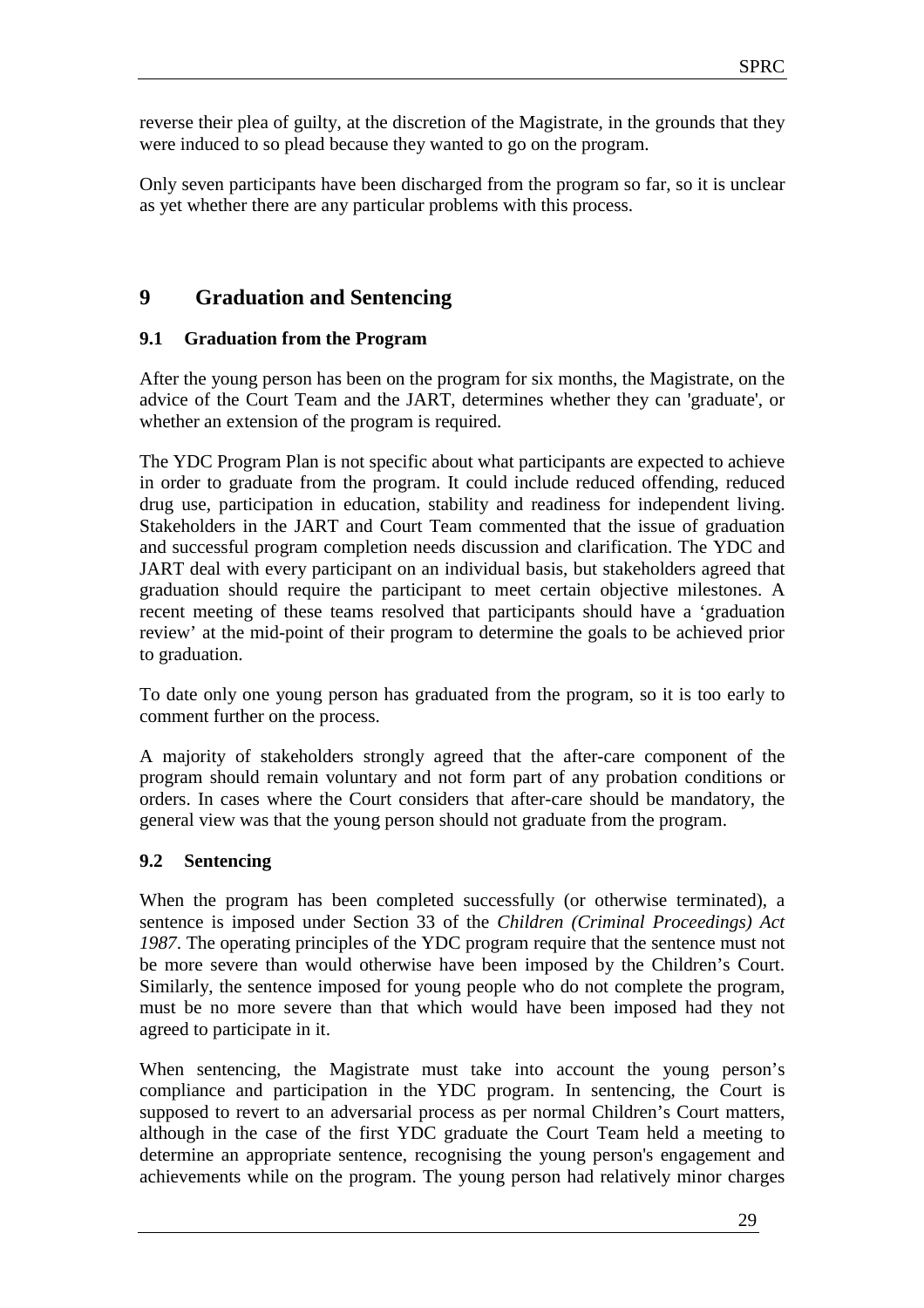and asked for further supervision and continued involvement with the program on an after-care basis. The young person was given a three-month supervision order.

In cases where participants are terminated from the program, they can be sentenced by the Youth Drug Court rather than returning to the referring Children's Court. The supervising program manager writes a report about the young person's progress on the program and the sentence is determined by the YDC Magistrate. The practice of sentencing YDC participants in the YDC itself is becoming more common and allows for recognition of the young person's engagement with the program even though they did not complete it.

## **10 YDC Program Management**

## **10.1 Program Monitoring**

At the time of this review, the database system under construction by the Judicial Commission to operate in the YDC Registry had not been completed. The intention is that the YDC database will include court processes, current charges, access to criminal history data, JART reports, and reports from service and treatment providers, but the final structure is not yet clear. The lack of a comprehensive database system almost one year into the operation of the program has caused problems in terms of information dissemination, monitoring of participants and collation of regular statistics for the YDC program. In this respect it is fortunate that the intake into the program has been lower than anticipated.

At present, statistics on participants and court processes have to be compiled manually by the Registrar and the JART Manager. This situation is problematic for regular monitoring of the YDC and also for the evaluation, particularly since the many Departments and agencies involved tend to have systems of their own which are often incomplete or incompatible with others.

## **10.2 Program Management**

A number of stakeholders commented that for the YDC to operate effectively, it needs more direct and cohesive management at a senior program and operational level. Currently the JART is managed by the DJJ member who also manages the program managers and AOD counsellors, and reports to the Juvenile Justice regional director. JART members reports to their own departments and the JART member from DoCS manages the DoCS-funded services. Similarly, the Court Team has no direct manager and each member reports separately to their department. This places a large burden on the JART Manager in terms of clarifying roles and responsibilities amongst the JART and the various service providers.

In terms of management of the program at a policy level, the YDC Registrar regularly reports to the Monitoring and Evaluation Committee about operational matters. The JART Manager also provides information to this committee on an informal basis. However, although the Attorney General's Department has had responsibility for the overall development of the Program, the lines of management and accountability are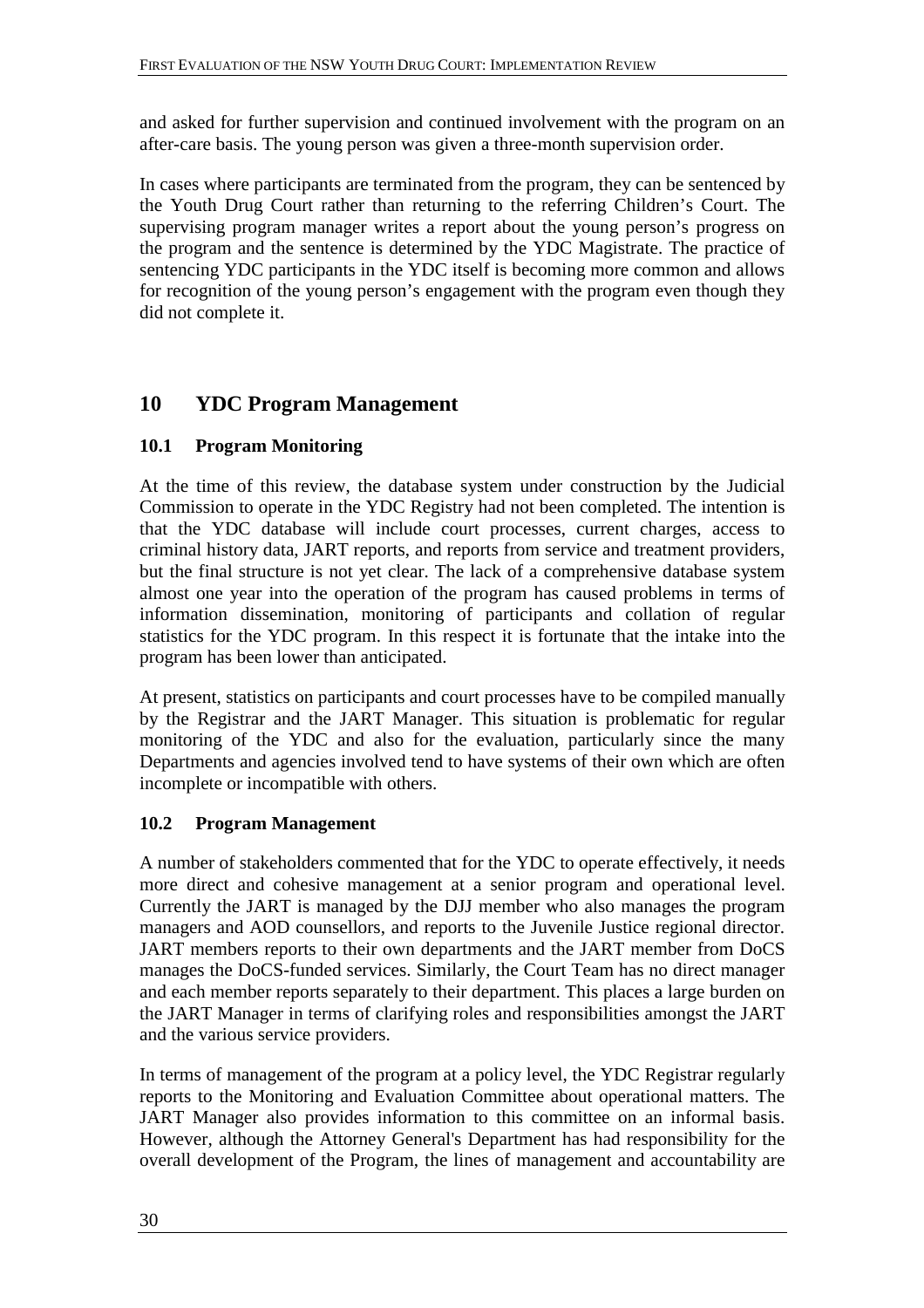not altogether clear. This is an issue that will need to be addressed, particularly in the context of any extension or enlargement of the Program in the future.

The evolving nature of the program also presents some problems for conducting the evaluation. One difficulty in reviewing the implementation of the YDC is that the model is constantly changing in its operation and procedures. Because there is no 'operations manual' as such, it has been difficult to track and record these changes (and their rationale) effectively.

## **11 Conclusions and Issues to be Resolved**

This report has discussed the implementation of the Youth Drug Court Pilot Program over its first nine months of operation, based mainly on interviews with stakeholders in the various departments and agencies involved, and with a small number of young people participating in the program.

Although the report has tended to focus on barriers to or problems with implementation, it should be noted that there are a number of very positive aspects of the program at this stage.

First, although the participant numbers are relatively small, the program is up and running, and operating largely as planned. This seems to a considerable extent to be due to the dedicated staff recruited to key positions in the program. There is a strong commitment across all the departments and agencies involved to the basic purpose of the program, which is to provide intensive case management and support to a group of particularly disadvantaged, and often damaged, young people. Although the evaluation has only begun to tap into the views and experiences of the participants, the comments from the small number interviewed for the review suggested that even if some saw the program initially as a means of avoiding immediate incarceration, they also appreciated the support and the opportunities that it offered them.

Secondly, although there have been problems in the planning and implementation of the program, it should be emphasised that it is operating effectively as a pilot, in the sense that these problems are being identified, discussed and acted on in so far as resources allow. The structure of the program, while not altogether coherent at times, has also been flexible enough to allow the model to adapt and change over this initial period.

Thirdly, it should also be recognised that while the report has noted problems with the processes of interdepartmental planning, management and service delivery for the program, this kind of cross-portfolio and cross-sectoral work is notoriously difficult and some shortcomings are to be expected. The review found evidence of considerable goodwill and effort on the part of stakeholders to make the interdepartmental structures work effectively.

Having said that, there are a number of issues identified which have hampered effective implementation up to now, some of which still need to be addressed. There are also some questions about the current design of the program. Finally, there are lessons to be learned for the future if the program were to be extended. These are briefly summarised below.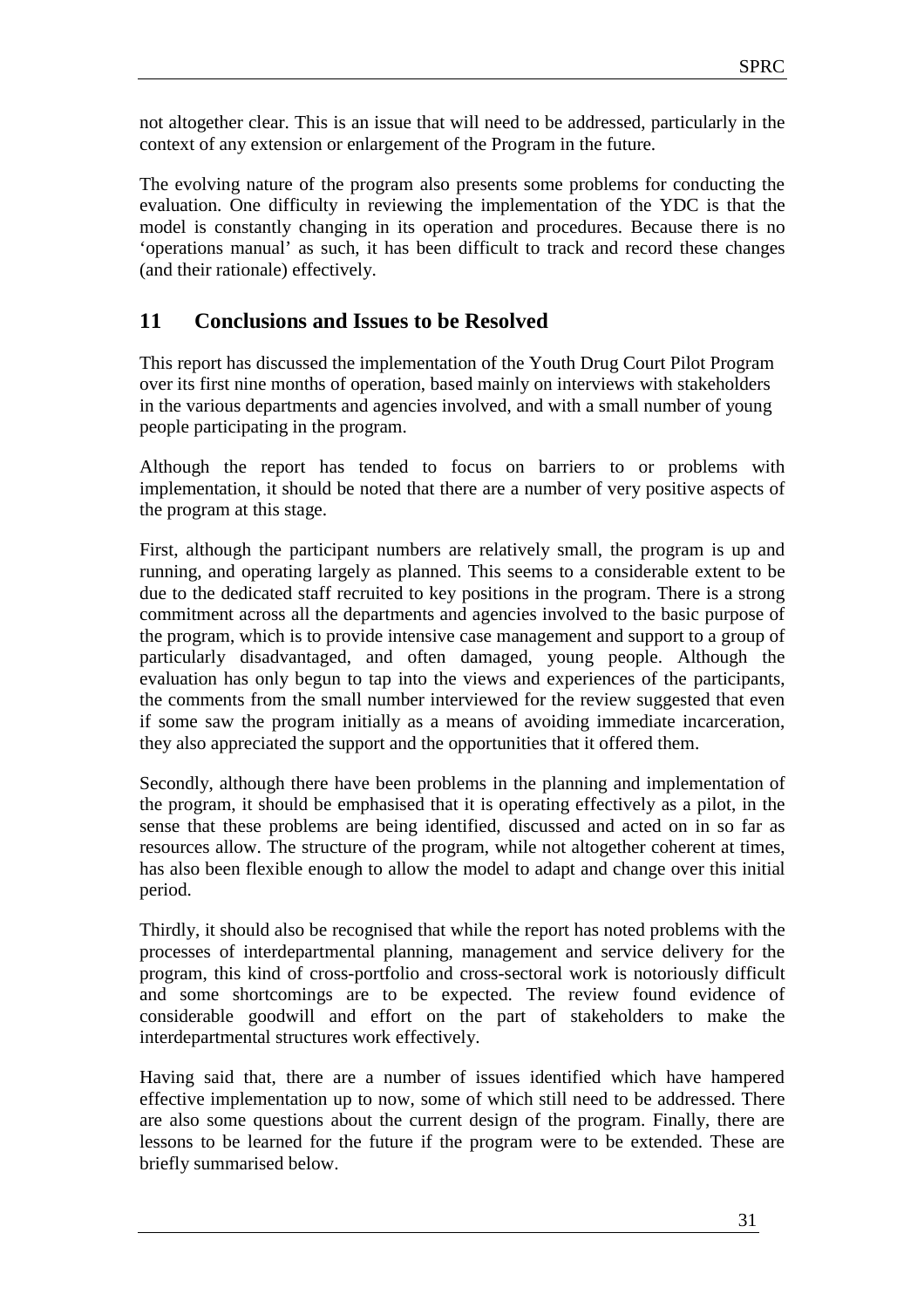## **11.1 Implementation Problems**

- At the time of the Court commencing (31 July 2000), staffing and office space was not finalised for the JART. It has been difficult to recruit staff to key YDC positions and at the time of writing the position of DJJ community nurse had still not been filled. This has hampered effective program implementation.
- Although stabilisation service were available as required through a partnership arrangement with the PALM West service, the stabilisation unit did not have independent premises when the program began.
- In general, few procedures and systems were in place at the start to guide staff in how the YDC should actually work in operation, and there was little opportunity to conduct training and development prior to or during first six months of operation. This has contributed to a lack of operational clarity in roles and lines of responsibility for the JART and the other service providers. Many of these issues are now being resolved through a consultative process between the JART, service providers and other stakeholders.
- In spite of lower than expected take-up of the program, accommodation for participants at various stages of the program has been and continues to be a serious problem. This is making it difficult to coordinate and provide effective case management and service provision. The proposed 'induction unit' could help to solve these problems, but it is clear that the accommodation issue will need to be reconsidered, and potentially funded, in the event of any extension of the program.
- There is still no effective data management system in place.
- There was a view that the planning process should have drawn more on the lessons of the implementation 'teething problems' of the Adult Drug Court.

## **11.2 Program Design Questions**

- Although the number of participants is increasing, the low take-up so far suggests that the program may be targeted too narrowly. However, there is concern that a relaxation of the criteria could mean that the Court would not capture its key target group of repeat offenders with AOD problems. Such 'net-widening' could also create difficulties for the boundaries between the YDC and other diversionary programs.
- While the YDC model was designed primarily to be based on harm minimisation, in terms of drug use, there are conflicting views about whether this or abstinence is the more appropriate approach for the target group. The harm minimisation approach is not shared by all service providers, particularly residential services, which are frequently not controlled by the YDC, and many short-term accommodation services do not accept young people with AOD problems. The harm minimisation approach also means that urinalysis is not administered in a systematic way to test for program compliance. If the harm minimisation model is maintained, clearer principles and practices are needed regarding sanctions for non-compliance with program requirements.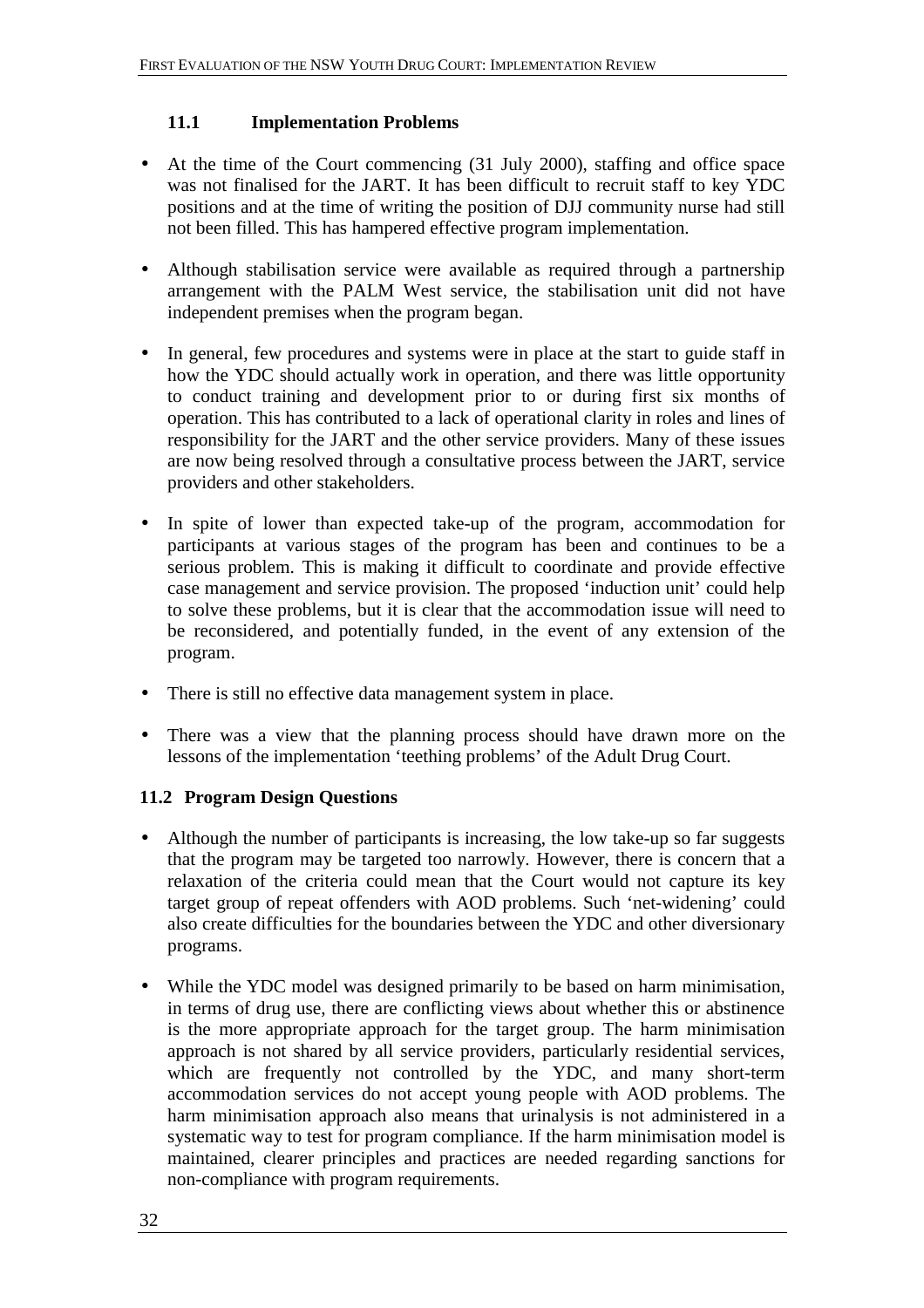• There are some suggestions that the program may be too short to achieve an effective and sustained intervention, given the nature of the YDC target group.

## **11.3 Lessons for the Future**

- The difficulties in recruiting staff to key YDC positions in the Western and South Western Sydney area could affect the capacity of the YDC model to be expanded to other areas in NSW.
- There is a shortage of suitable adolescent-specific accommodation for participants and potential participants. Accommodation requirements would need to be resolved before any extension of the program.
- The pilot has also revealed a lack of appropriate programs and resources for young female offenders, and of suitable educational programs for marginalised young people in general.
- The planning process for any similar program in other areas might be assisted by drawing more fully on the experience of operational staff in the human services agencies dealing with disadvantaged young people.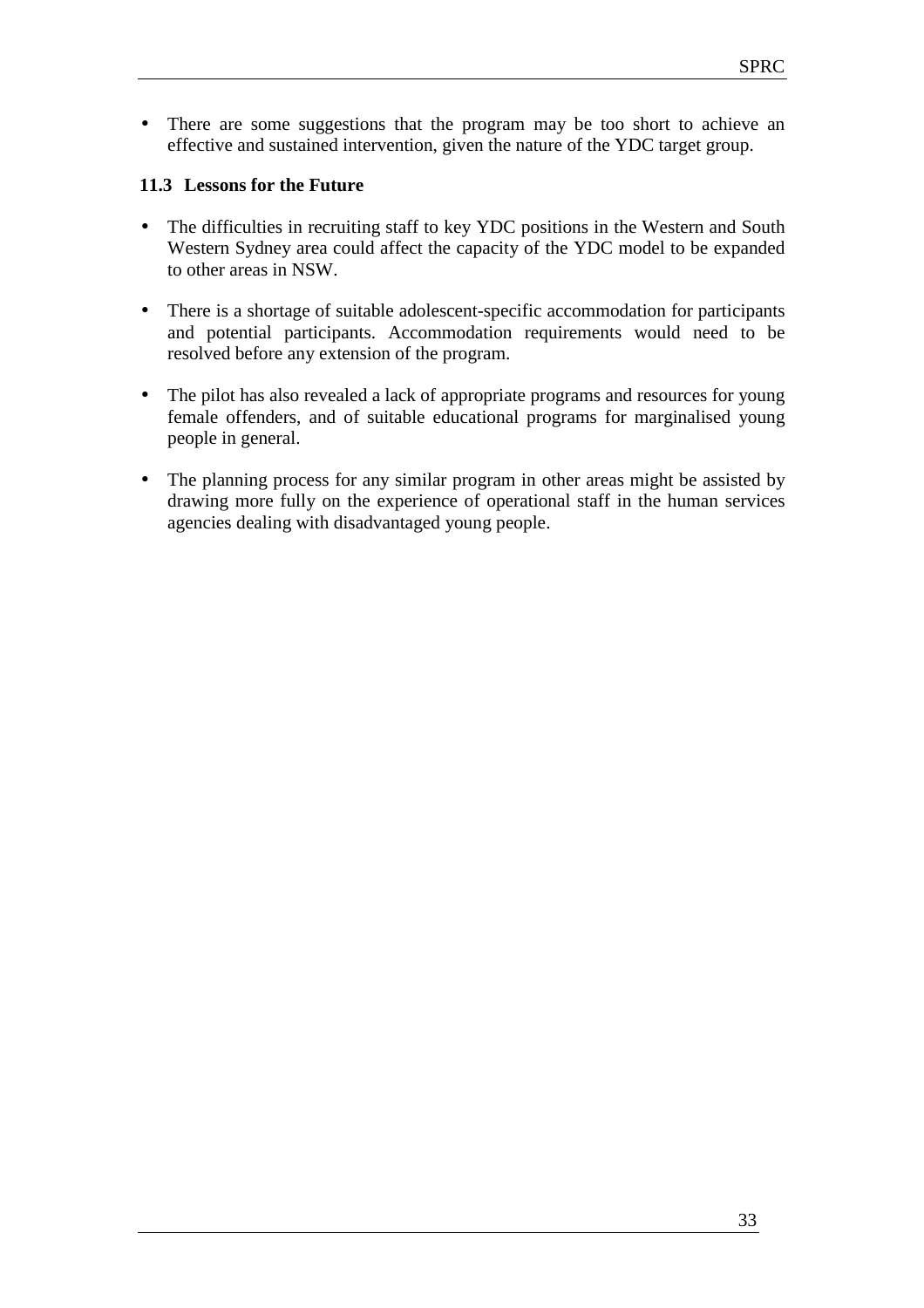## **References**

Attorney General's Department (2000), *Youth Drug Court Program: The Youth Drug Court Program Plan*, June 2000, July 2000.

Children's Court of New South Wales (2001), *Practice Direction No. 18: Practice Direction for the Youth Drug Court*, May 2001.

Department of Juvenile Justice (2001),'Youth Drug Court Draft Statistical Monitoring Report', April 2001.

Johnson, D. (2001), 'Age of Illicit Drug Initiation', *Trends and Issues in Crime and Criminal Justice*, No. 201, Australian Institute of Criminology, Canberra.

New South Wales Government (1999), *NSW Drug Summit 1999: Government Plan of Action*, July 1999.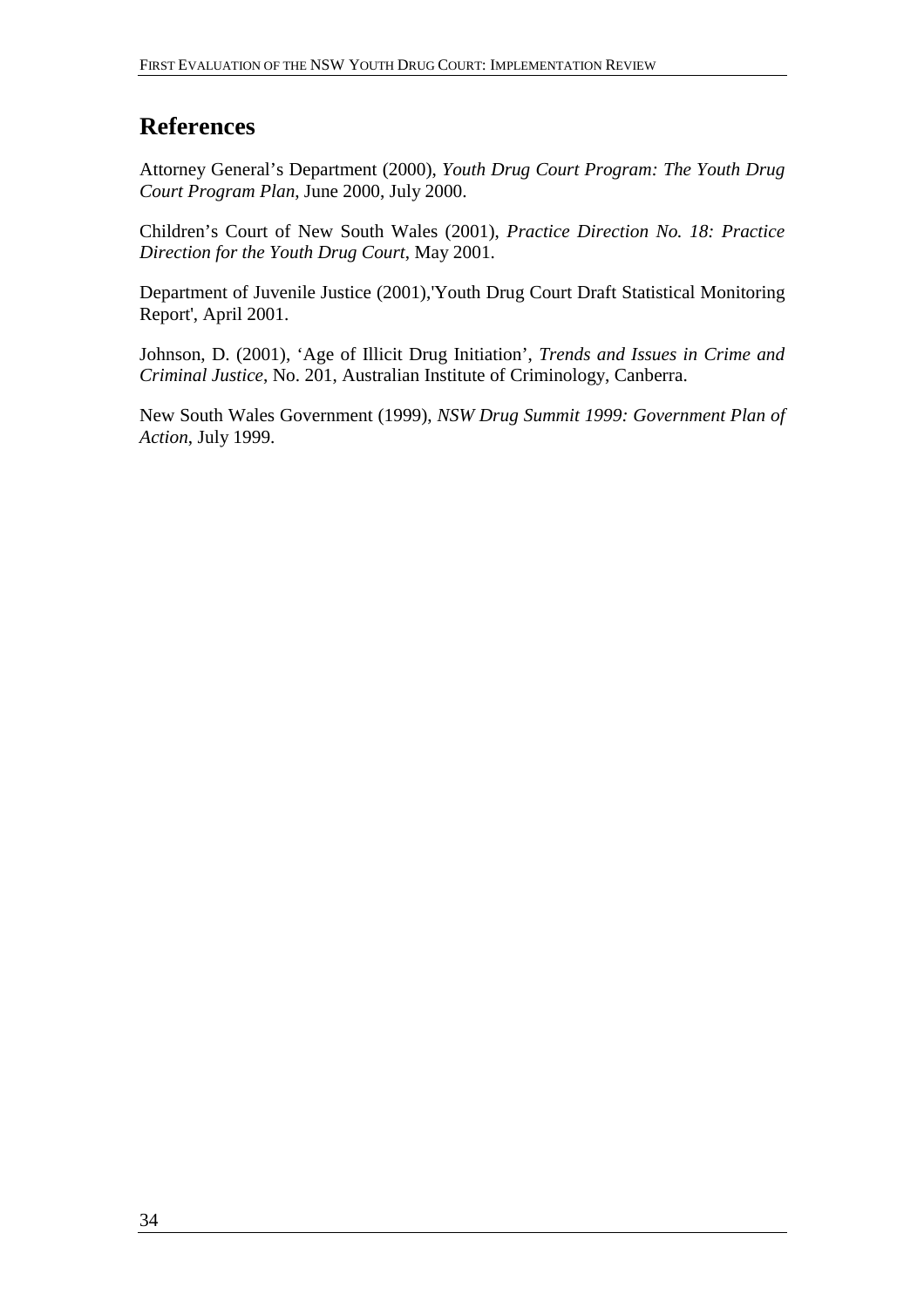## **Appendix 1: Recommendations from the Drug Summit for a Youth Drug Court**

## **Drug Court expansion**

**6.11 The current Drug Court trial be expanded to be available at other venues in NSW and the Children's Court be given comparable diversionary powers to the Drug Court.** 

See also 2.5, 7.1, 9.17 and 11.28.

#### **Government response**

The Government supports this recommendation.

#### *Youth Drug Court*

The Government is committed to extending the Drug Court program to young people and plans to implement a Youth Drug Court in Western Sydney on a two year pilot basis from July 2000.

The Youth Drug Court will be based largely on the adult Drug Court. It will combine intensive judicial supervision and case management of young offenders who are charged with criminal offences that result from drug misuse. These young people will be referred to programs aimed at eliminating or reducing their drug misuse and related criminal behaviour and increasing their ability to function as law abiding members of the community.

For the purposes of the pilot program, it is envisaged that the Youth Drug Court will be conducted within the existing framework of the Children's Court with Drug Court type powers.

The Youth Drug Court would use a team similar to the adult Drug Court but modified for young people. It is envisaged the team would include legal representatives, juvenile justice officers and health representatives.

The pilot would involve the development of eligibility criteria and a reward and sanction philosophy suitable to young people. Unlike the adult Drug Court, it will target alcohol abuse as well as illicit drugs.

The Youth Drug Court will include enhanced and new treatment services tailored especially to the needs of young people, including culturally appropriate services. Research suggests that young people will need more intensive general lifestyle interventions through education, employment, housing, and peer/parent relationship services.

The Government is seeking Commonwealth funding under the National Illicit Drug Strategy in order to provide enhanced services in Western Sydney for young people with drug problems dealt with in the Youth Drug Court and under the Young Offenders Act (see 6.5). These services would include: